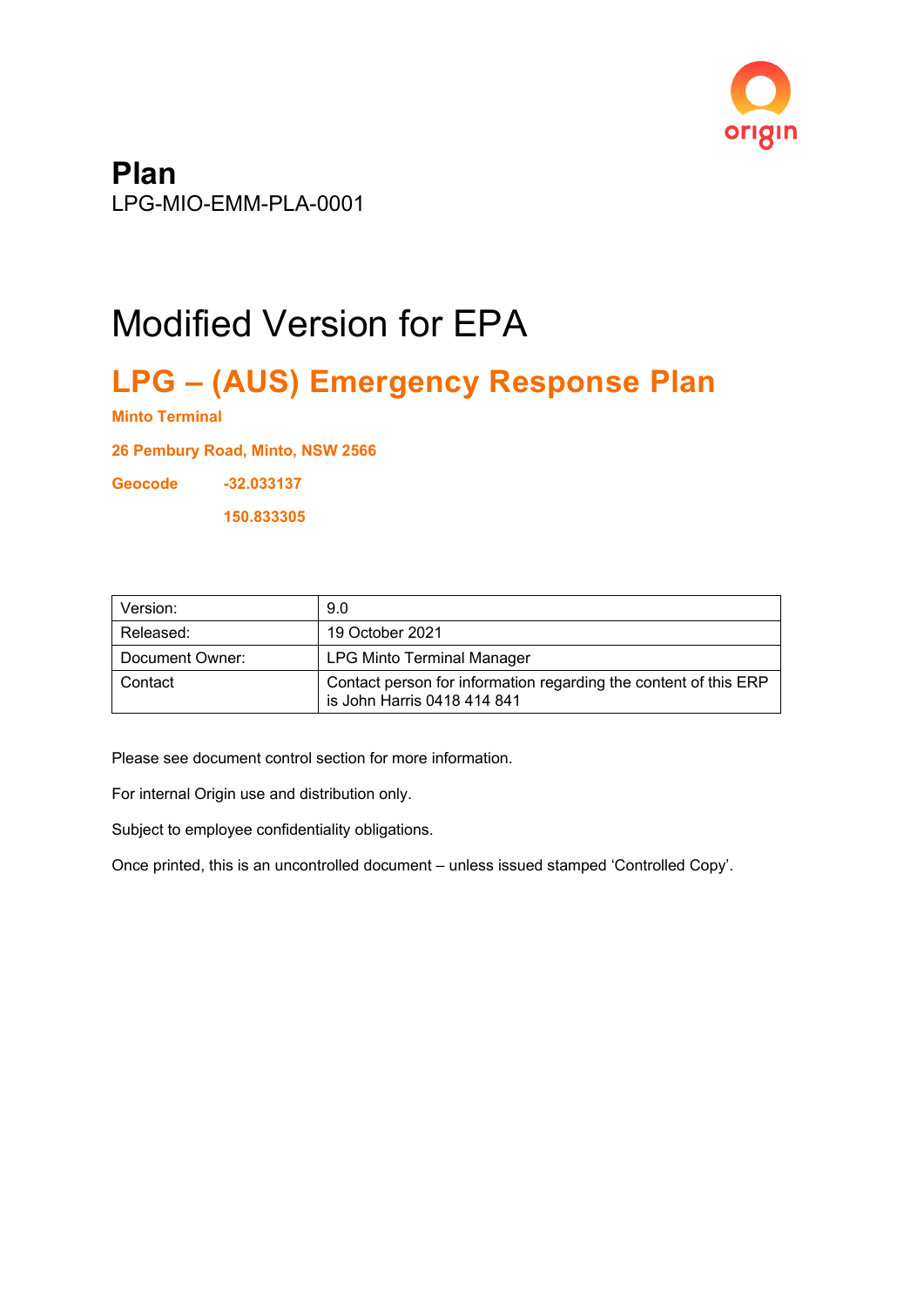# <span id="page-1-0"></span>**1 Emergency Contact Details**

In the event of an emergency the following personnel should be contacted as required

#### <span id="page-1-1"></span>**Table 1: External Emergency Contacts**

| <b>Emergency Services</b>                                                                 | <b>Business Hours</b> | <b>After Hours</b>                                   |
|-------------------------------------------------------------------------------------------|-----------------------|------------------------------------------------------|
| Fire Brigade - Police - Ambulance (life<br>threatening)                                   | 000                   | 000                                                  |
| Fire Brigade                                                                              | 02 9493 1092          | 000                                                  |
| Ambulance                                                                                 | 13 1233               | 000                                                  |
| Hospital                                                                                  | 02 4634 3000          | 000                                                  |
| Police                                                                                    | 02 4625 7844          | 000                                                  |
| <b>Neighbours</b>                                                                         | <b>Business Hours</b> | <b>After Hours</b>                                   |
| Foamco                                                                                    | 02 8796 9500          |                                                      |
| Volvo                                                                                     | 02 8711 5500          |                                                      |
| <b>RUS Mining</b>                                                                         | 02 4340 1488          |                                                      |
| <b>Authorities</b>                                                                        | <b>Business Hours</b> | <b>After Hours</b>                                   |
| <b>Campbelltown City Council</b>                                                          | 4645 4000             |                                                      |
| <b>Electricity Supplier</b>                                                               | 13 15 55              |                                                      |
| SafeWork NSW                                                                              | 13 10 50              | 13 10 50                                             |
| <b>EPA</b>                                                                                | 13 55 55              | 13 15 55                                             |
| <b>State Gov Gas Regulator</b>                                                            | 9290 9133             |                                                      |
| <b>Medical</b>                                                                            |                       |                                                      |
| <b>Direct Health Services</b>                                                             | 02 9319 5999          | A/H 1800 987 602                                     |
| <b>Services and Equipment</b>                                                             |                       |                                                      |
| Tress Security (Alarm System Maint.)                                                      | 1300 796 415          | 1300 796 415                                         |
| <b>MA Services (Security Monitoring</b><br>Company)                                       | 1300 656 660          | 1300 656 660                                         |
| Town & Country Electrical (Electrician)                                                   | 9627 6044             | 0413 708 753                                         |
| <b>Beyond Fire (Fire Equipment Service)</b>                                               | 02 9948 3803          | 02 9948 3803                                         |
| <b>Pollution Incident Reporting (Immediately</b><br>following an Environmental Emergency) |                       |                                                      |
| EPA - Environment Line                                                                    | 13 15 55              | 13 15 55                                             |
| Public Health Unit - Liverpool Office                                                     | 9794 0855             | 8738 3000 (ask for Public<br>Health Officer on call) |
| Safework NSW                                                                              | 13 10 50              | 13 10 50                                             |
| Fire & Rescue NSW                                                                         | 1300 729 579          | 1300 729 579                                         |
| <b>Campbelltown City Council</b>                                                          | 4645 4000             | 4645 4000                                            |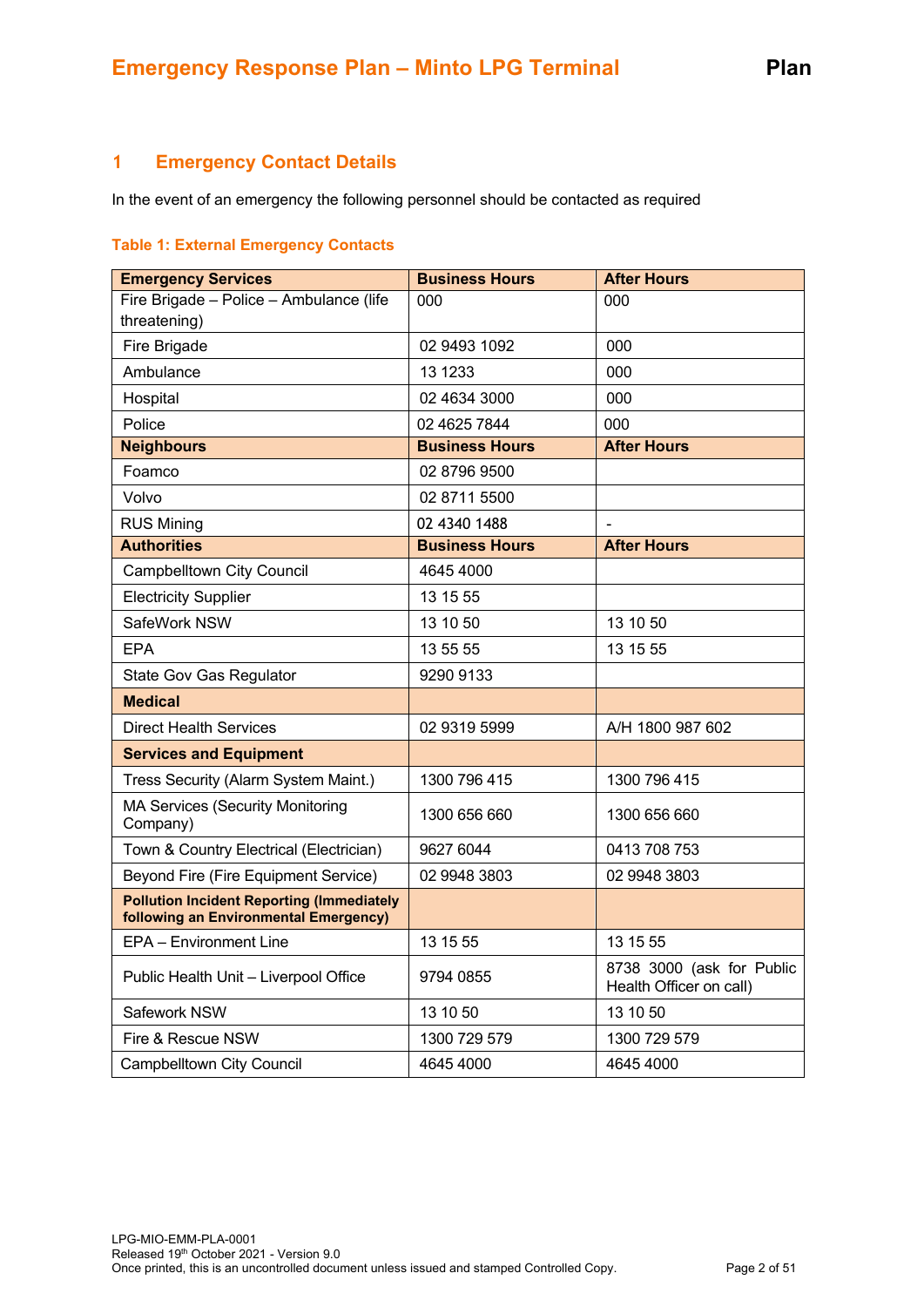| <b>Terminal Personnel</b>                                         |                                | <b>Business Hours</b> | <b>After Hours</b> |
|-------------------------------------------------------------------|--------------------------------|-----------------------|--------------------|
| <b>Origin Emergency Response</b><br>Number (NRC)                  |                                |                       | 1800 808 526       |
| <b>Terminal Manager</b><br><b>CHIEF WARDEN</b>                    | <b>John Harris</b>             | 02 9765 6477          | 0418 414 941       |
| Regional Manager, Operations &<br>Delivery - NSW                  | John Chalmers                  | 02 9765 6475          | 0419 929 491       |
| <b>Fleet/Driver Supervisor</b>                                    | Rod Jara                       | 02 9765 6473          | 0457 541 746       |
| Leading Hand - Day Shift                                          | Shane McGrath                  | 02 9765 6401          | 0457 197 226       |
| Leading Hand - Night                                              | <b>Nathan Staples</b>          | 02 9765 6401          | 0457 197 226       |
| Office Manager                                                    | Vickie Wilson                  | 02 9765 6410          |                    |
| S&I Manager (NSW)                                                 | Rob Abbott                     | 02 9765 6403          | 0477 735 277       |
| <b>Origin Energy LPG, Group Emergency Management Team Leaders</b> |                                |                       |                    |
| Group Manager - Operations &<br>Delivery                          | <b>Mark Benson</b>             | 07 3512 4468          | 0467 811 319       |
| Group Manager - Operational<br>Integrity                          | <b>David Hamilton</b>          | 03 8665 7859          | 0404 010 259       |
| General Manager - LPG                                             | Ryan Willemsen-<br><b>Bell</b> | 03 9652 5133          | 0437 838 549       |
| Note: Business hours are 8am - 4pm Monday to Friday.              |                                |                       |                    |

#### **Table 2: Internal Emergency Contacts**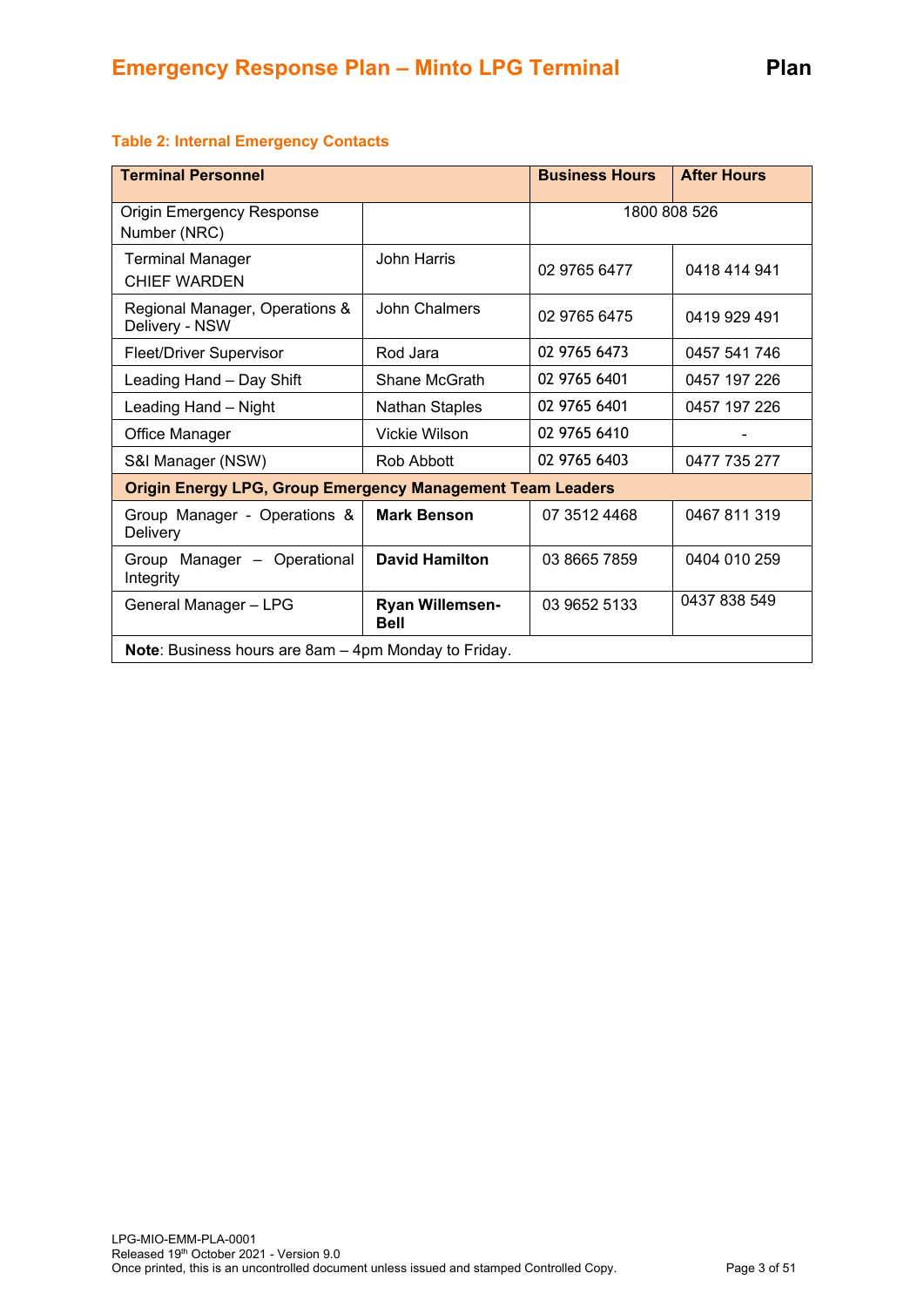# **Contents**

| 1  | <b>Emergency Contact Details</b><br>$\boldsymbol{2}$                        |                                                                    |    |
|----|-----------------------------------------------------------------------------|--------------------------------------------------------------------|----|
| 2  | Purpose and application<br>5                                                |                                                                    |    |
|    | 2.1                                                                         | Scope                                                              | 5  |
|    | 2.2                                                                         | Definition of an Emergency                                         | 5  |
|    | 2.3                                                                         | Pollution Incident Response Management Plan (PIRMP)                | 6  |
| 3  |                                                                             | <b>Definitions</b>                                                 | 7  |
| 4  |                                                                             | Site Information and Emergency Resources                           | 8  |
|    | 4.1                                                                         | Site Description                                                   | 8  |
|    | 4.2                                                                         | Manning level                                                      | 10 |
|    | 4.3                                                                         | <b>Emergency Assembly Areas</b>                                    | 10 |
|    | 4.4                                                                         | <b>Emergency Control Points (ECPs)</b>                             | 10 |
|    | 4.5                                                                         | Site Emergency Equipment                                           | 10 |
|    | 4.6                                                                         | <b>HAZMAT Box</b>                                                  | 11 |
|    | 4.7                                                                         | Neighbours and Infrastructure Potentially Affected in an emergency | 11 |
| 5  |                                                                             | Emergency Management Structure, Roles and Responsibilities         | 13 |
|    | 5.1                                                                         | <b>Emergency Management Structure</b>                              | 13 |
|    | 5.2                                                                         | Roles and Responsibilities                                         | 14 |
|    | 5.3                                                                         | <b>Emergency Services Agencies</b>                                 | 15 |
|    | 5.4                                                                         | Emergency Response Arrangements with other Parties                 | 15 |
| 6  |                                                                             | <b>Emergency Scenarios</b>                                         | 15 |
|    | 6.1                                                                         | Types of Emergency (internal / external)                           | 15 |
|    | 6.2                                                                         | Potential Major Incidents                                          | 17 |
|    | 6.3                                                                         | <b>Other Emergency Scenarios</b>                                   | 18 |
| 7  |                                                                             | <b>Emergency Response Procedures</b>                               | 18 |
| 8  |                                                                             | <b>Emergency Response Training and Capability</b>                  | 19 |
|    | 8.1                                                                         | Exercise and Testing of Plan                                       | 19 |
|    | 8.2                                                                         | <b>Training Schedule</b>                                           | 19 |
| 9  |                                                                             | Review and Update                                                  | 19 |
| 10 |                                                                             | References                                                         | 21 |
| 11 |                                                                             | Document control                                                   | 22 |
|    |                                                                             | Appendix 1- Terminal Site Safety and Manifest Plans                | 23 |
|    |                                                                             | Appendix 2- Site Emergency Equipment                               | 24 |
|    | Appendix 3 - Origin Emergency Response Assessment and Escalation Tool<br>28 |                                                                    |    |
|    |                                                                             | Appendix 4 - SERT Roles and Responsibilities Table                 | 29 |
|    | Appendix 5 - Consequence Information<br>32                                  |                                                                    |    |
|    |                                                                             | Appendix 6 - Minto Bowties                                         | 32 |
|    |                                                                             | Appendix 7 - Detailed Emergency Response Procedures                | 33 |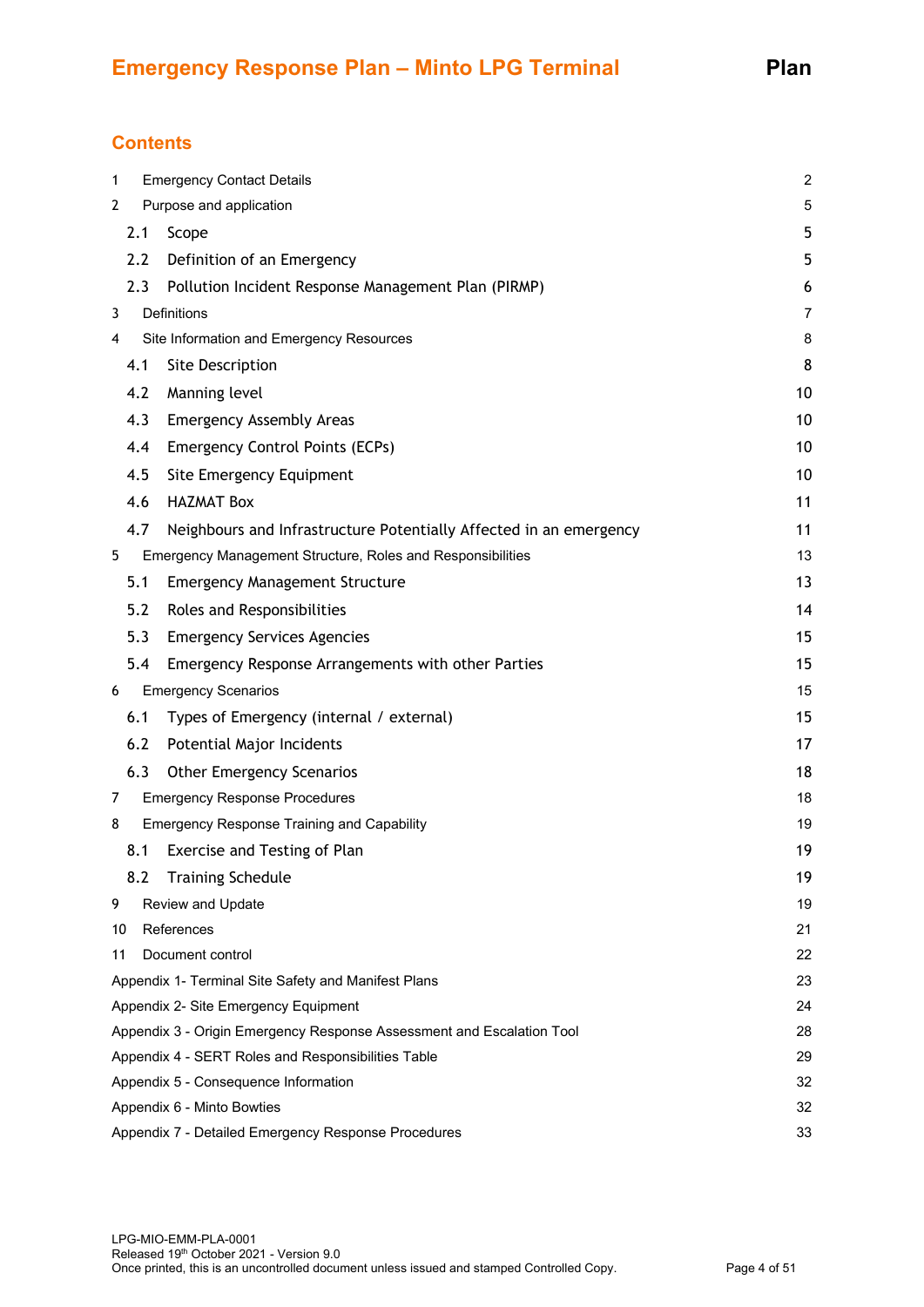# <span id="page-4-0"></span>**2 Purpose and application**

This Emergency Response Plan provides the procedures that are required to be followed in emergency situations and also used for training to meet different emergency scenarios. It complies with the requirements of Origin's Emergency Management Procedure ORG-RMS-PRO-006, Australian Standard AS 3745 Planning for Emergencies in Facilities and Work Health and Safety Regulations or equivalent legislation.

This plan provides guidance on actions required to address physical emergency incidents either at or outside the terminal, such as:

- Fire and explosion
- Security threats
- Spills and emissions
- Occupational safety injuries and other medical emergencies
- Natural events (floods, storms etc.)

The aim of this plan is to ensure all personnel know their roles and responsibilities and have clear procedures for handling emergencies that may affect the facility. The objectives of the ERP are to:

- Minimise adverse effects on people, property and the environment, reputation and liabilities
- Control or limit any effect that an emergency may have on site or on neighbouring areas
- Facilitate emergency response and to provide such assistance on site as required
- Ensure communication of vital information as soon as and as effectively as possible
- Facilitate procedures so that normal operations can be resumed
- Provide for competency-based training in order to maintain a high level of preparedness
- Provide a basis for updating and reviewing emergency procedures.

A controlled copy of this ERP is available on the LPG document management system. Copies are also kept in terminals, in hazmat boxes, and issued to fire services, and Campbelltown Council.

#### <span id="page-4-1"></span>**2.1 Scope**

This plan applies to all employees, contractors and visitors to this terminal operated by Origin Energy LPG.

This plan covers all site emergencies including onsite transport incidents but not off-site transport incidents. For those refer to the LPG Transport Emergency Response Plan LPG-AUS-EMM-PLA-0002.

Emergencies at customer sites are covered by "EP1 Controlling LP Gas Leakages Occurring Outside a Terminal". Emergencies affecting company personnel or property while offsite are also excluded.

The Minto terminal includes:

- Receipt of LPG by bulk road tanker
- Storage of LPG in bulk underground tanks
- Storage and handling of LPG cylinders
- Cylinder filling and dispatch
- Cylinder testing

#### <span id="page-4-2"></span>**2.2 Definition of an Emergency**

An Emergency is an unplanned event or situation that requires urgent action to control, correct and return the situation to a safe condition and that: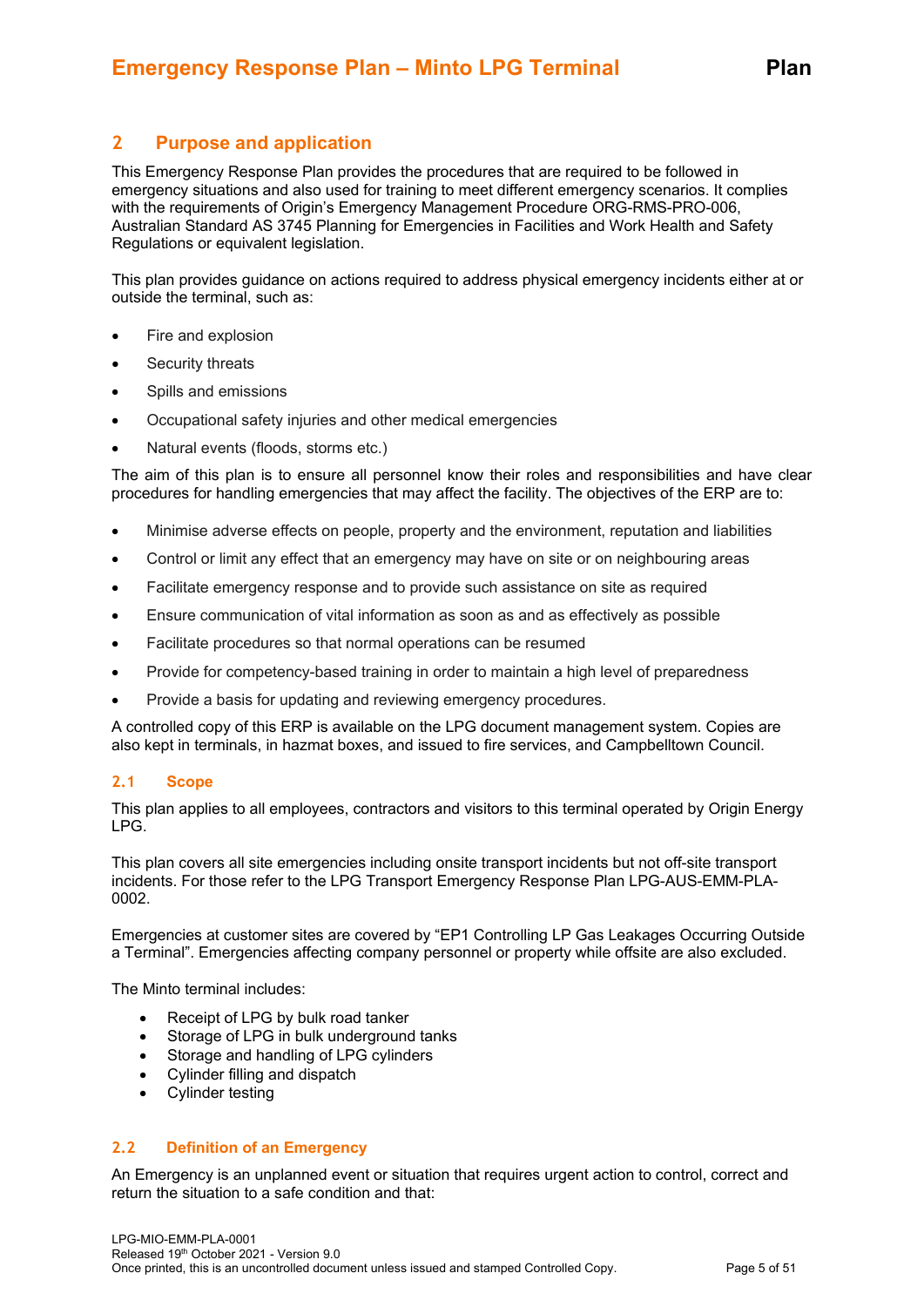a) arises from catastrophic events e.g., fire, explosion, flooding, storms;

b) has caused loss of life, significant health detriments or substantial damage to property and/or environment;

c) has the potential to cause an immediate threat to life, significant health detriments, and/or escalation to substantial damage to property and/or environment.

d) has caused or has the potential to cause loss of business, or harm to Origin's reputation

#### <span id="page-5-0"></span>**2.3 Pollution Incident Response Management Plan (PIRMP)**

The Minto LPG Terminal holds an Environment Protection License (EPL) issued by the EPA. Therefore, this terminal is required to prepare, keep, test and implement a Pollution Incident Response Management Plan (PIRMP), as prescribed by the Protection of the Environment Operations (General) Regulations 2009 and the Protection of the Environment Operations Act 2011.

The PIRMP is embedded in this ERP, and the references of the applicable legislative requirements to the ERP are presented in Table 3.

| Legislative<br>Requirements<br><b>Contents of PIRMP</b>                                 | for Referred to in this ERP                                                                                                                                        |
|-----------------------------------------------------------------------------------------|--------------------------------------------------------------------------------------------------------------------------------------------------------------------|
| Description and likelihood of<br>hazards                                                | A summary of Potential Major Incidents is listed in Table 6.2.                                                                                                     |
|                                                                                         | The major incidents hazards and their likelihood are presented in<br>a Bowties format contributing to each of the Major Incidents, see<br>Appendix 6 Minto Bowties |
| Pre-emptive actions to be taken                                                         | Section 5.2 Roles and Responsibilities<br>Appendix 4 - SERT Roles and Responsibilities Table.                                                                      |
|                                                                                         | Also refer to the Minto Safety Case. for preventative control<br>measures                                                                                          |
| Inventory of pollutants                                                                 | Table 4                                                                                                                                                            |
| Safety equipment                                                                        | Appendix 2                                                                                                                                                         |
| Contact details                                                                         | Section 1 Emergency Contact Details                                                                                                                                |
| Communicating with neighbours<br>and the local community<br>(notification requirements) | Appendix 7, Section 7.1.5 Communicate and Escalate                                                                                                                 |
| Minimising harm to persons on<br>the premises                                           | Appendix 7, Section 7.1.4 Respond to Emergency                                                                                                                     |
| Maps                                                                                    | Appendix 1 - Terminal Site Safety and Manifest Plans                                                                                                               |
| Actions to be taken during or<br>immediately after a pollution<br>incident              | Appendix 4 – SERT Roles and Responsibilities Table<br>Appendix 7 - Detailed Emergency Response Procedures                                                          |
| Staff training                                                                          | Section 8.2 Training Schedule                                                                                                                                      |
| Testing plan                                                                            | Section 8.1                                                                                                                                                        |

#### **Table 3: Summary of Legislative Requirements for PIRMP**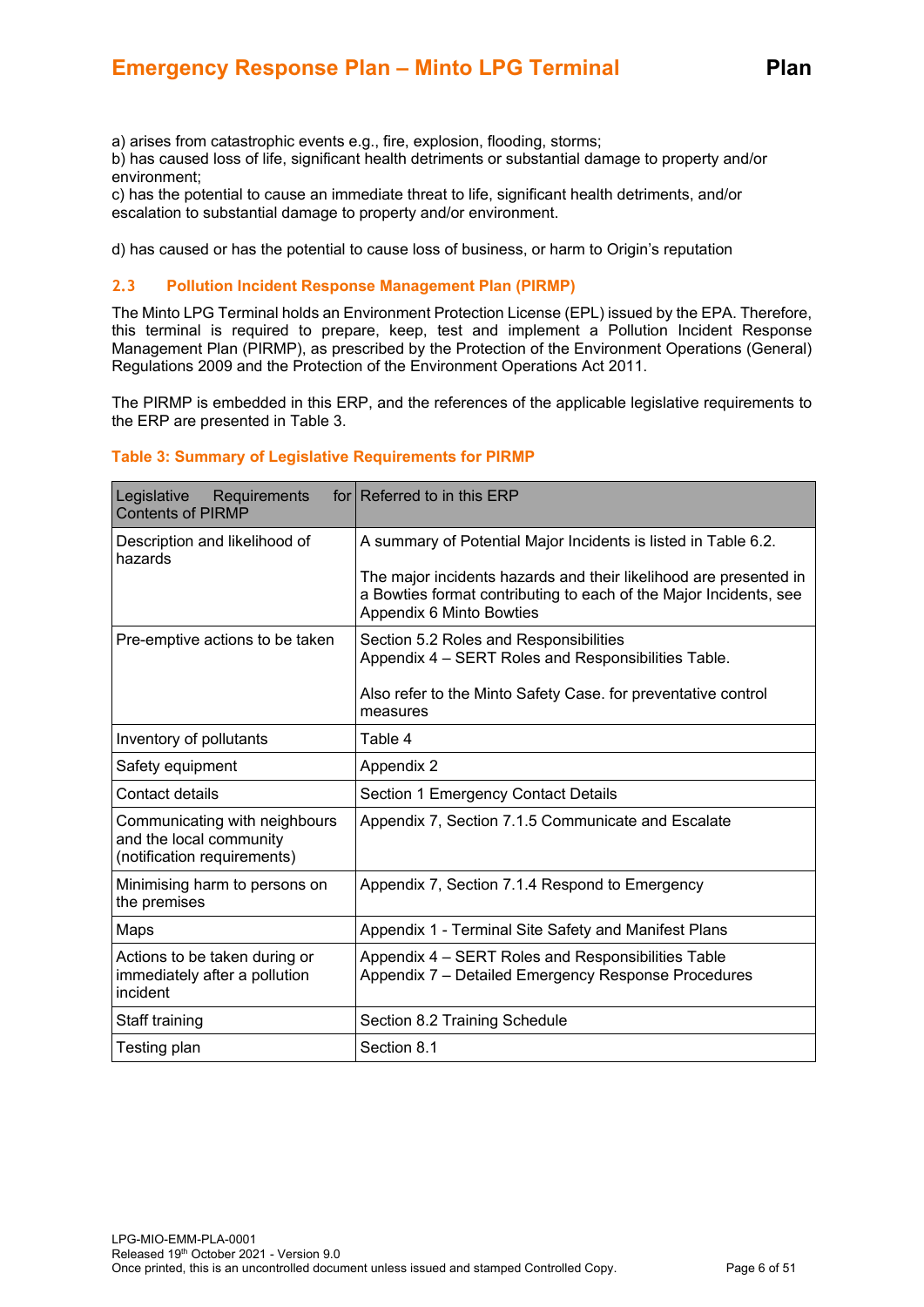# <span id="page-6-0"></span>**3 Definitions**

Definitions of terms and acronyms used in this plan:

| Term          | <b>Definition</b>                                                   |  |
|---------------|---------------------------------------------------------------------|--|
| <b>BLEVE</b>  | Boiling Liquid Expanding Vapour Explosion                           |  |
| CEO           | <b>Chief Executive Officer</b>                                      |  |
| <b>CMT</b>    | <b>Crisis Management Team</b>                                       |  |
| EAA           | <b>Emergency Assembly Area</b>                                      |  |
| EAP           | Employee Assistance program                                         |  |
| <b>ECP</b>    | <b>Emergency Control Points</b>                                     |  |
| <b>ELT</b>    | <b>Executive Lead Team</b>                                          |  |
| <b>ERE</b>    | <b>Emergency Response Exercise</b>                                  |  |
| <b>ERP</b>    | Emergency Response Plan                                             |  |
| <b>ESD</b>    | <b>Emergency Shut Down</b>                                          |  |
| <b>GEMT</b>   | Group Emergency Management Team                                     |  |
| <b>HAZMAT</b> | <b>Hazardous Material</b>                                           |  |
| <b>LCDP</b>   | Local Counter Disaster Plan                                         |  |
| LEL           | Lower Explosive Limit                                               |  |
| <b>LES</b>    | Lone Employee System                                                |  |
| <b>LPG</b>    | Liquefied Petroleum Gas                                             |  |
| <b>LSD</b>    | Local Shut Down                                                     |  |
| MHF           | <b>Major Hazard Facility</b>                                        |  |
| <b>OCIS</b>   | Origin Collective Intelligence System                               |  |
| <b>PIRMP</b>  | Pollution Incident Response Management Plan                         |  |
| Procedure     | Series of actions conducted in a certain order, excluding documents |  |
| SC            | Safety Case                                                         |  |
| <b>SCDO</b>   | State Counter Disaster Organisation                                 |  |
| <b>SEC</b>    | Security, Emergency and Continuity                                  |  |
| <b>SERT</b>   | Site Emergency Response Team                                        |  |
| <b>SERE</b>   | Site Emergency Response Exercise                                    |  |
| <b>TERE</b>   | <b>Transport Emergency Response Exercise</b>                        |  |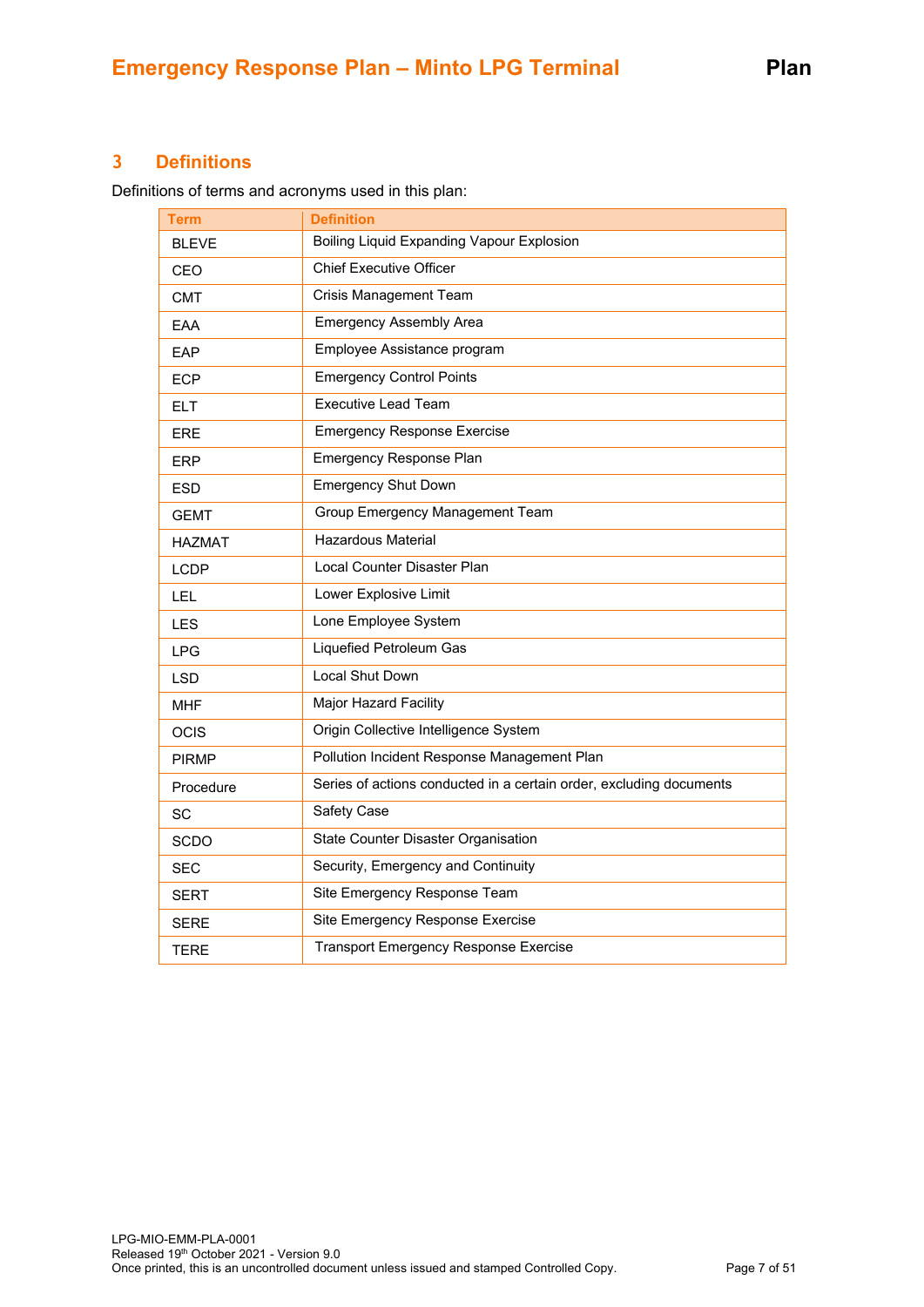# <span id="page-7-0"></span>**4 Site Information and Emergency Resources**

#### <span id="page-7-1"></span>**4.1 Site Description**

The Minto Terminal is a storage and distribution facility for LP Gas for the Origin business. Product is normally received by road transport, and then distributed by road in bulk tankers and as packaged goods in cylinders.

The Terminal is located at 26 Pembury Road, Minto, and it has three main buildings.

- 1. Main Administration Complex encompassing a warehouse used to store new cylinders (gas free), general stock items and archived documents.
- 2. Workshop and paint store. This is the old office complex with the upper level unused. Lower section is used for retesting and refurbishment of cylinders including a spray booth. No cylinders containing LPG are permitted in this area.
- 3. Cylinder filling platform, storage area and customer truck loading dock.

The quantities of LP Gas storage in the terminal consists of the following:

terminal has 87 tonnes of LP Gas storage consisting of the following tanks:

- 85 tonnes in underground tanks (15 tonne, 30 tonne and 40 tonne)
- 1 x 2 tonne above ground LPG recovery tank
- 1500 cylinders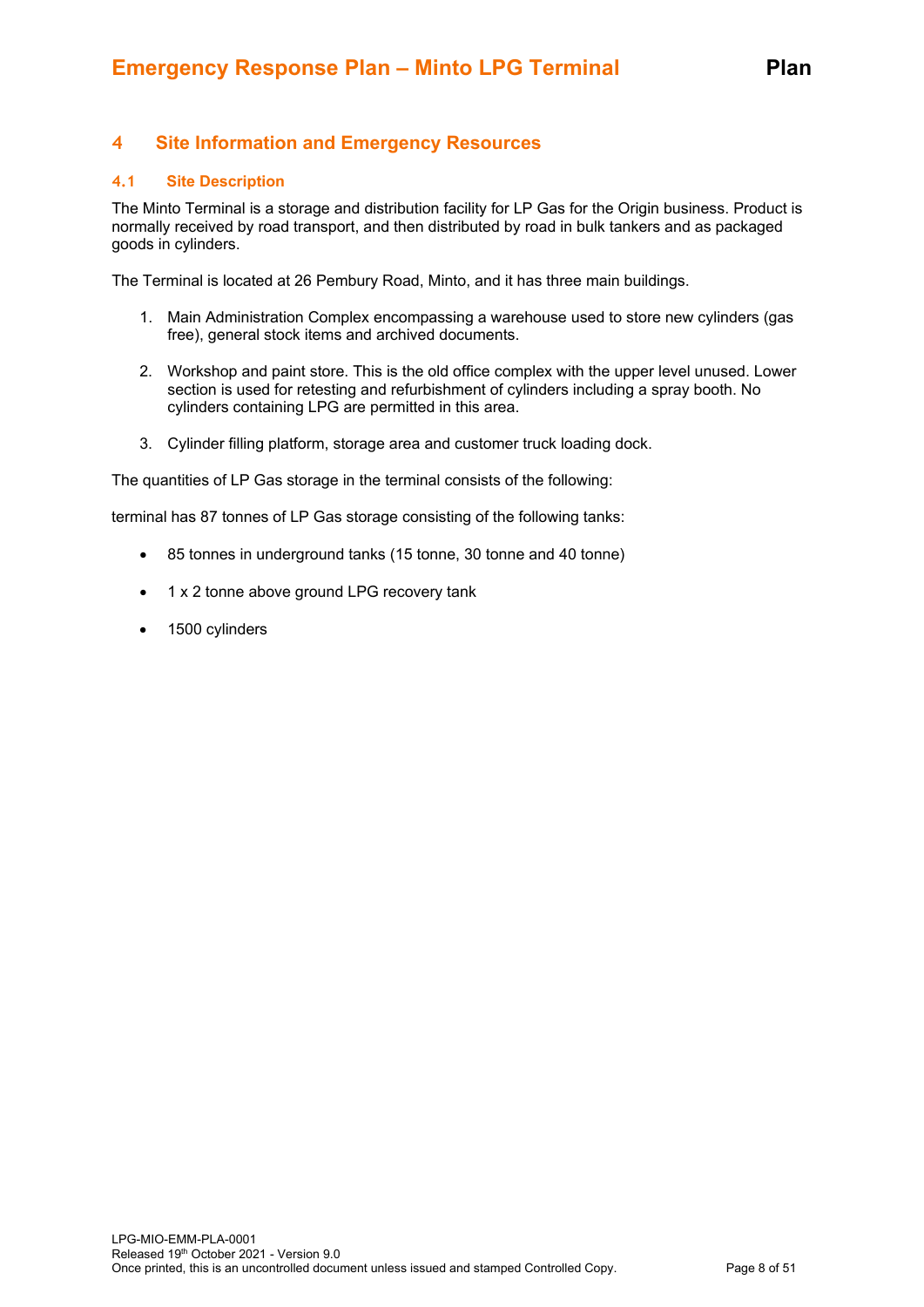# **Emergency Response Plan – Minto LPG Terminal Plan**

**Figure 1: Terminal Location and Surrounding Area**

**Details removed due to security requirements**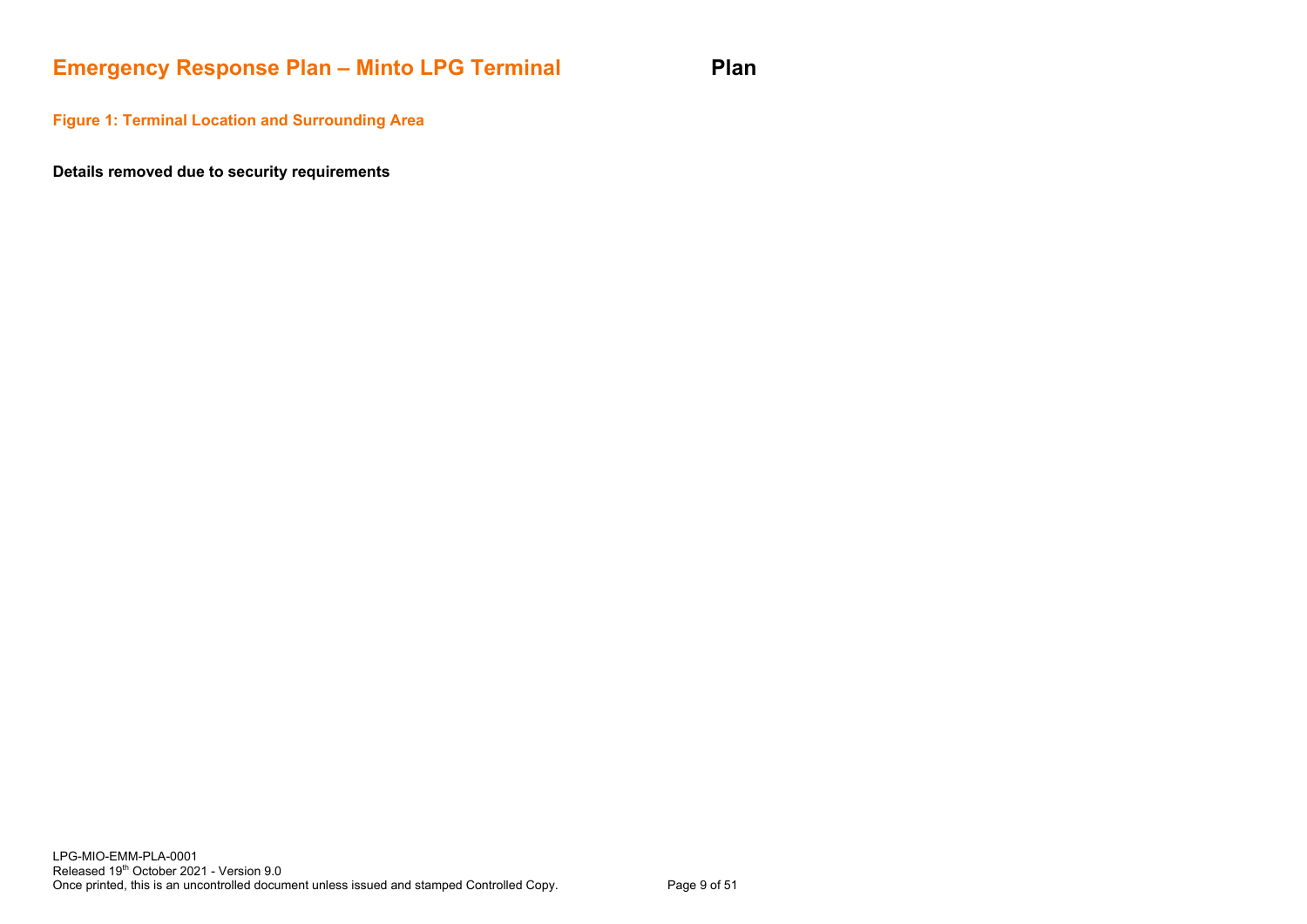#### <span id="page-9-0"></span>**4.2 Manning level**

The Site is mostly manned during normal operating hours and may have no personnel, or a small number present out of normal operating hours. Table 5 shows the days and hours of operation and the typical number and roles of personnel onsite during and out of normal operating hours.

#### **Table 4: Manning level (details removed for security requirements)**

| <b>Days of Operation</b>                                 |  |
|----------------------------------------------------------|--|
| <b>Hours of Operation</b>                                |  |
| <b>Personnel During</b><br><b>Normal Operating Hours</b> |  |
| <b>Personnel Outside</b><br>Normal Operating Hours       |  |

#### <span id="page-9-1"></span>**4.3 Emergency Assembly Areas**

**Emergency Assembly Area A (Primary): Grass verge near entry point Emergency Assembly Area B: Outside Property 160m South of Terminal Entrance**

An emergency assembly area (EAA) is the location that personnel are required to assemble at during an emergency. The Primary EAA for personnel is EAA A, unless instructed otherwise. In the event that the emergency threatens certain EAAs, emergency services or Origin personnel may request personnel to assemble at alternative EAAs or evacuate further to an offsite EAA.

#### <span id="page-9-2"></span>**4.4 Emergency Control Points (ECPs)**

Emergency Control Points are locations where Site Emergency Response Team (SERT) set up incident response command centres. Recommended Emergency Services staging points are adjacent to the ECPs. The relevant staging point for a given incident will be selected by the Emergency Services according to the incident and weather.

It is assumed that the emergency services will arrive at the ECP/staging point within 5-20 minutes of being alerted. The potential approach route option(s) for emergency services and the ECP locations are shown in Figure 1. The best approach to the terminal would be determined by the fire services on the day of the incident/emergency, however alternative access is only available through neighbouring properties and the site is surrounded by a 1.8m high barbed wire topped mesh fence and a multistrand electric fence of the same height.

- The Main ECP is located in the Terminal Administration Office
- In the event the Main ECP is threatened and evacuation ordered, the Alternative Control Point will be the Emergency Assembly Area.
- If the entire terminal is evacuated, the main ECP would be set up offsite at EAA [B]. At this point the emergency would be escalated to Group Crisis Management Level based in Melbourne.

The main ECP has the following resources to manage an emergency situation:

- Emergency Response Plan including Location maps and site layout.
- Site Manifest
- Safety Data Sheets

If the Main ECP is evacuated, the above resources will be taken by the Chief Warden to ensure they are also available at the Secondary ECP.

#### <span id="page-9-3"></span>**4.5 Site Emergency Equipment**

The site has the following categories of emergency equipment: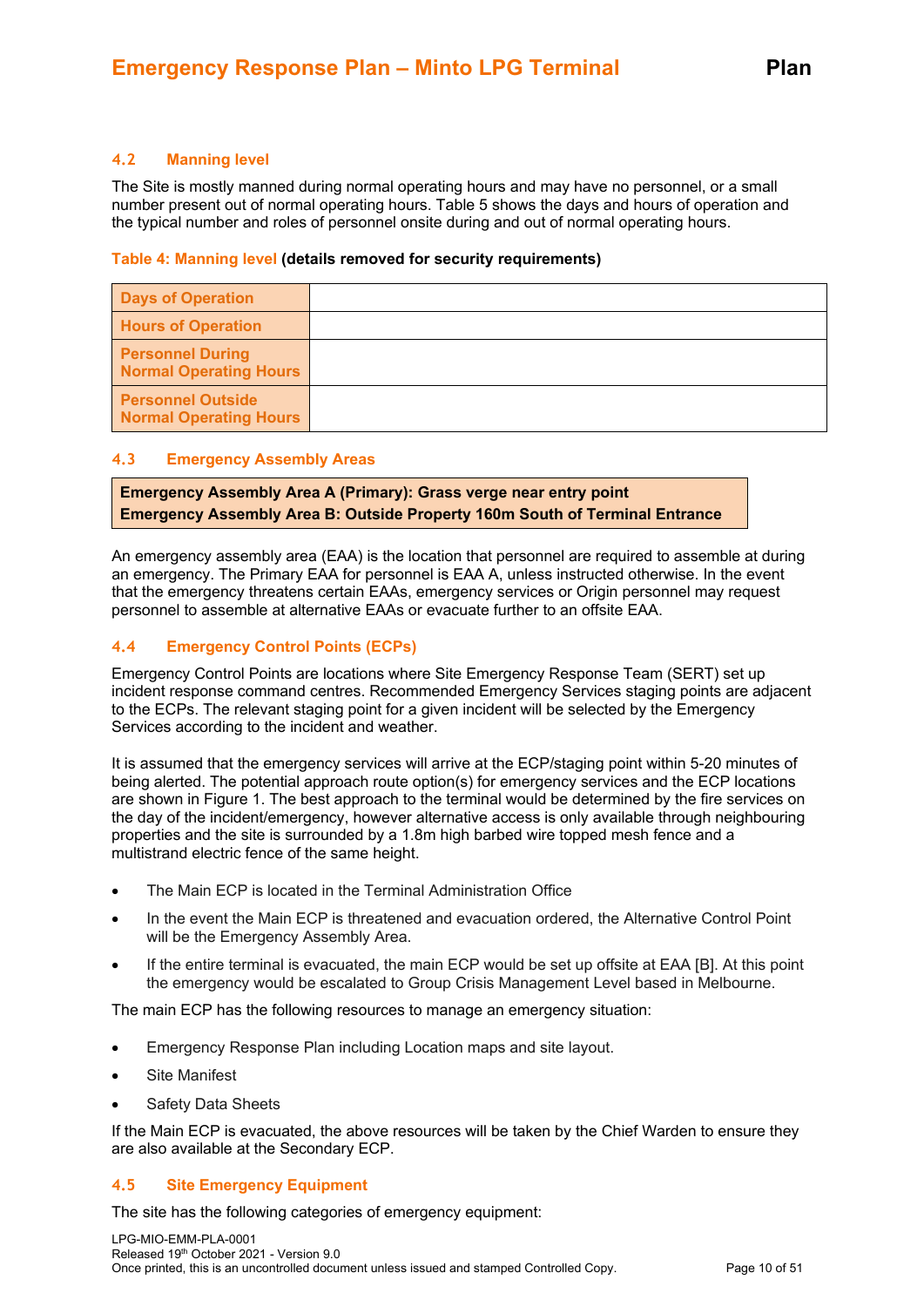# **Emergency Response Plan – Minto LPG Terminal Plan**

- Isolation Systems
- Detectors, Alarms and Communications Systems
- Fire Fighting Equipment
- Portable Equipment and Other Emergency Equipment
- Security facilities and systems

See Appendix 2 for details of this equipment.

#### <span id="page-10-0"></span>**4.6 HAZMAT Box**

The HAZMAT box contains the following documents:

- This Emergency Response Plan
- Site Manifest
- Site Safety Plan
- ESIP Emergency Services Information Package
- <span id="page-10-1"></span>• Safety Data Sheets

#### **4.7 Neighbours and Infrastructure Potentially Affected in an emergency**

#### **Details removed for security requirements**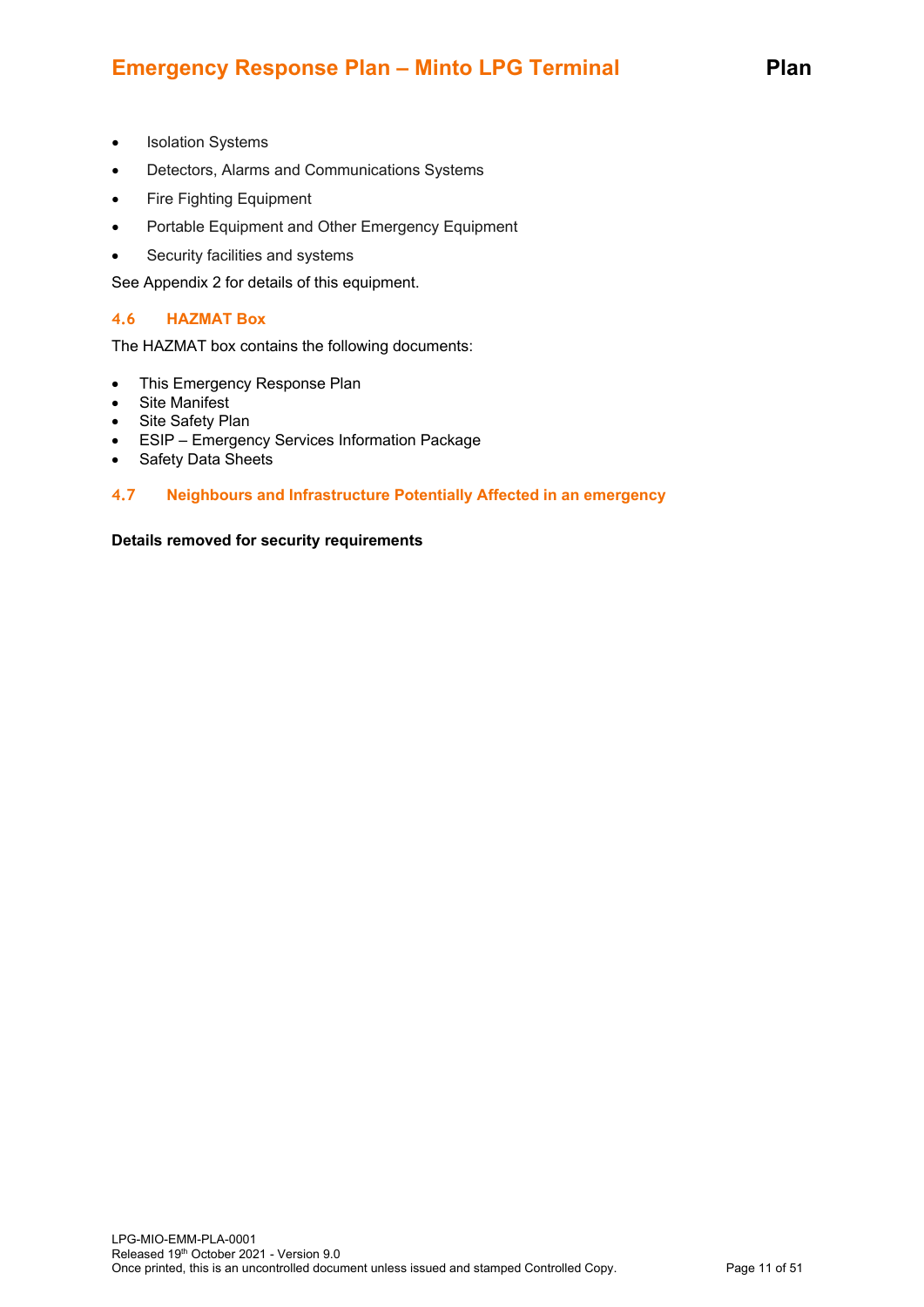# **Emergency Response Plan – Minto LPG Terminal Plan**

**Figure 2: Worst case impact zones showing a 20 tonne tanker BLEVE affecting surrounding areas**

**Details removed due to security requirements**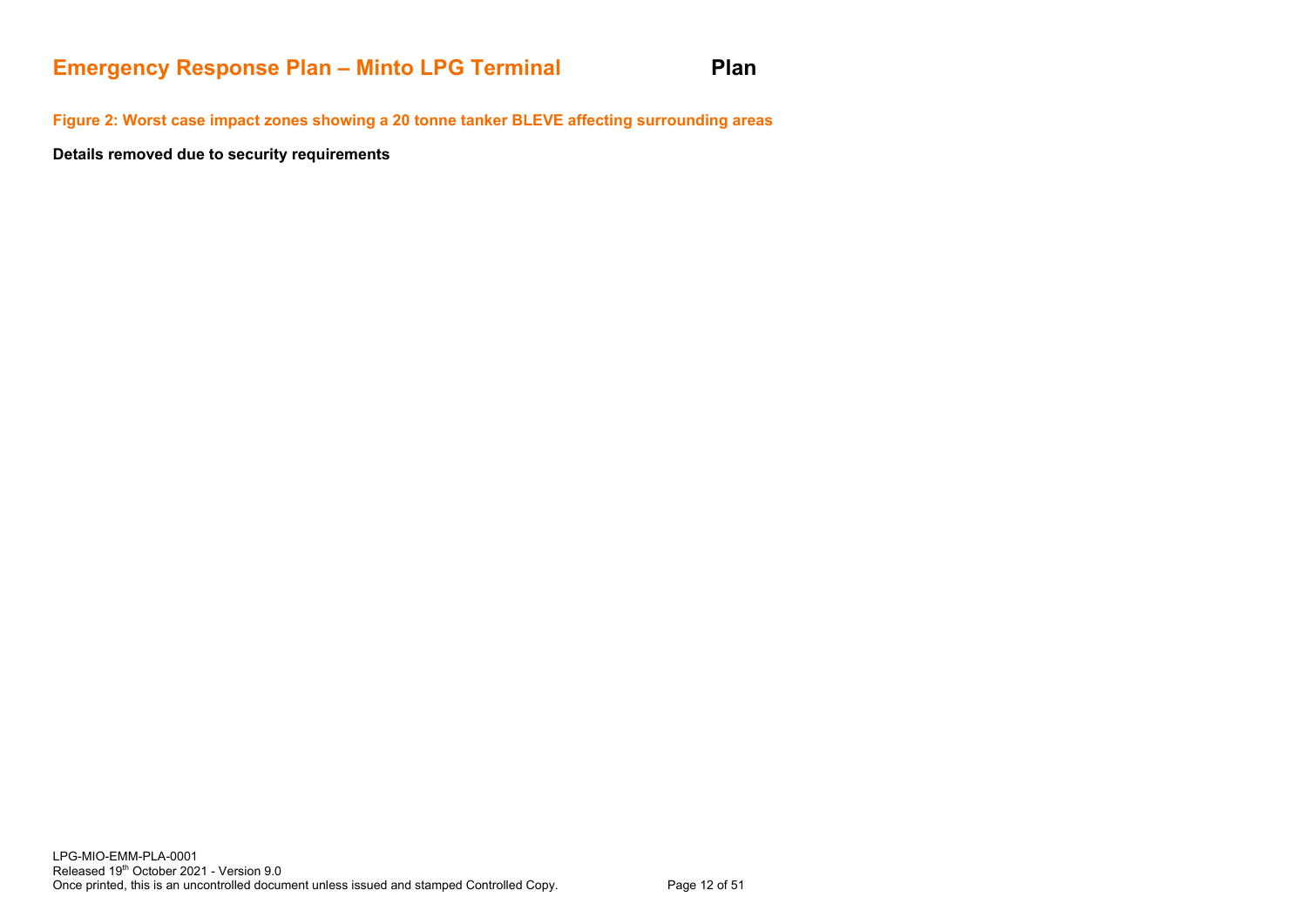# <span id="page-12-0"></span>**5 Emergency Management Structure, Roles and Responsibilities**

#### <span id="page-12-1"></span>**5.1 Emergency Management Structure**

The Emergency Management structure defines reporting lines between the key parties that may be involved in emergency response at the terminal, see Figure 3. The Emergency Management structure contains three levels of emergency response starting with the SERT, with the ability to escalate, if required by the nature and magnitude of the emergency, to the Group Emergency Management Team (GEMT) and then the Crisis Management Team (CMT). Refer to LPG Group Emergency Management Plan (LPG-BUS-EMM-PLA-0001) and Escalation tool (Appendix 3) for information on escalation.

The SERT is the site based emergency response team for effective response and communication in the event of a site emergency.



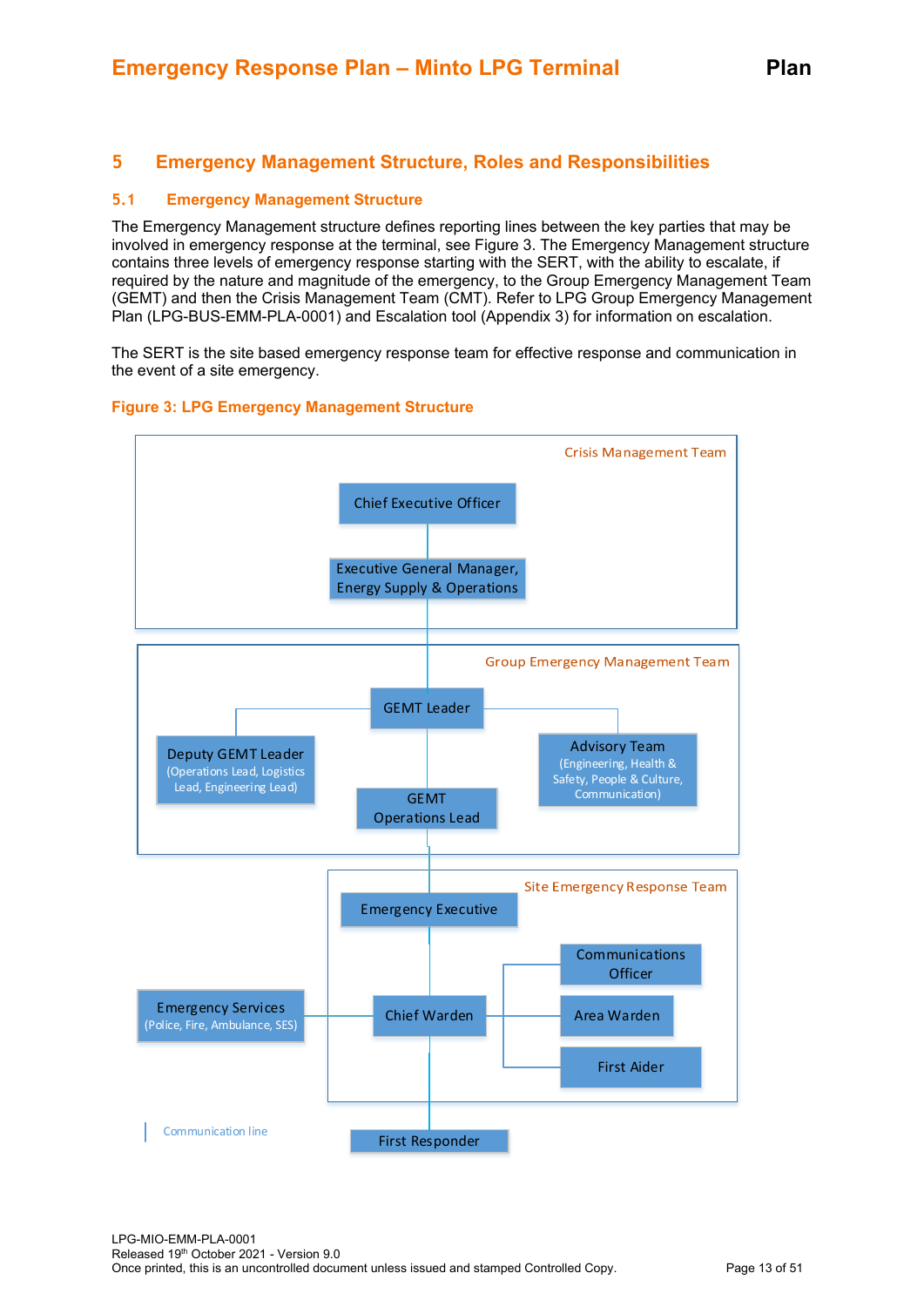### <span id="page-13-0"></span>**5.2 Roles and Responsibilities**

Table 7 shows the specific roles within the SERT and the staff assigned to each role. Their responsibilities before, during and after an emergency are listed in Appendix 4. The roles are assigned at all times to specific individuals as identified on emergency boards in terminal offices. If the primary staff member assigned is unavailable, the trained deputy will assume the role.

The First Responder is any person who first discovers an actual or potential emergency. If the First Responder is not trained as a member of the SERT, then they should raise the alarm (if not already activated), make safe the immediate area, and evacuate from the site.

The Chief Warden activates the ERP, leads the SERT and manages the site response, liaises with, and takes instruction from, the emergency services and reports to the Emergency Executive. The Emergency Executive will report a site ERP activation to the Operations GM and other relevant personnel. The GEMT leader decides if it is necessary to activate the Group Emergency Management Plan based on the following considerations:

- If the incident actual or potential consequences are significant (per escalation tool Appendix 3),
- If the site is likely to need additional resources to respond to the emergency, or
- If there may be implications or impacts to the LPG BU or Origin beyond the specific site involved.

The GEMT evaluates the strategic implications of the emergency and provides senior management input and support to site on issues such as specialist/technical advice, Regulatory notifications, media/customer/government communications, and additional manning or assets required to support the response. The GEMT also keeps the CMT informed as required. GEMT will arrange for specialist items which may be required to resolve emergency (e.g., technical expertise, pipe repair equipment, product transfer equipment etc.) including obtaining resources from off-site.

| <b>Storage Terminal</b>   | <b>Assigned Staff</b>         | <b>Deputy</b>                                                                | Colour coded hat/vest<br>(AS3745) |
|---------------------------|-------------------------------|------------------------------------------------------------------------------|-----------------------------------|
| Chief Warden              | <b>Terminal Manager</b>       | Shift Leading Hand<br>Driver/Fleet<br>Supervisor<br><b>Terminal Operator</b> | Red                               |
| Area Warden               | <b>Terminal Operator</b>      | Administration<br>Officer                                                    | N/A                               |
| Communications<br>Officer | <b>Administration Officer</b> | Driver/Fleet<br>Supervisor                                                   | N/A                               |
| <b>First Aider</b>        | Available Qualified<br>Staff  | Available Qualified<br>Staff                                                 | Green/white cross                 |
| Emergency<br>Executive    | Regional Manager              | Regional Manager<br>Delegate                                                 | N/A                               |

#### **Table 5: Site Emergency Response Team Roles**

The terminal manning level varies as indicated in Section 4.2, and the ERP is designed to be implemented during normal business hours and out of hours, regardless of the number of people on site at the time. Terminal manning will dictate the filling of roles. Individual roles are filled and tasks within each role are completed based on priority and the nature of the emergency, and available resource as it arrives. SERT trained personnel are each trained to play a range of SERT roles and can play one or more roles simultaneously if needed.

The priority roles of the SERT are in descending order: Chief Warden, Area Warden, Communications Officer, First Aider & Emergency Executive, depending on the nature of the emergency. For example,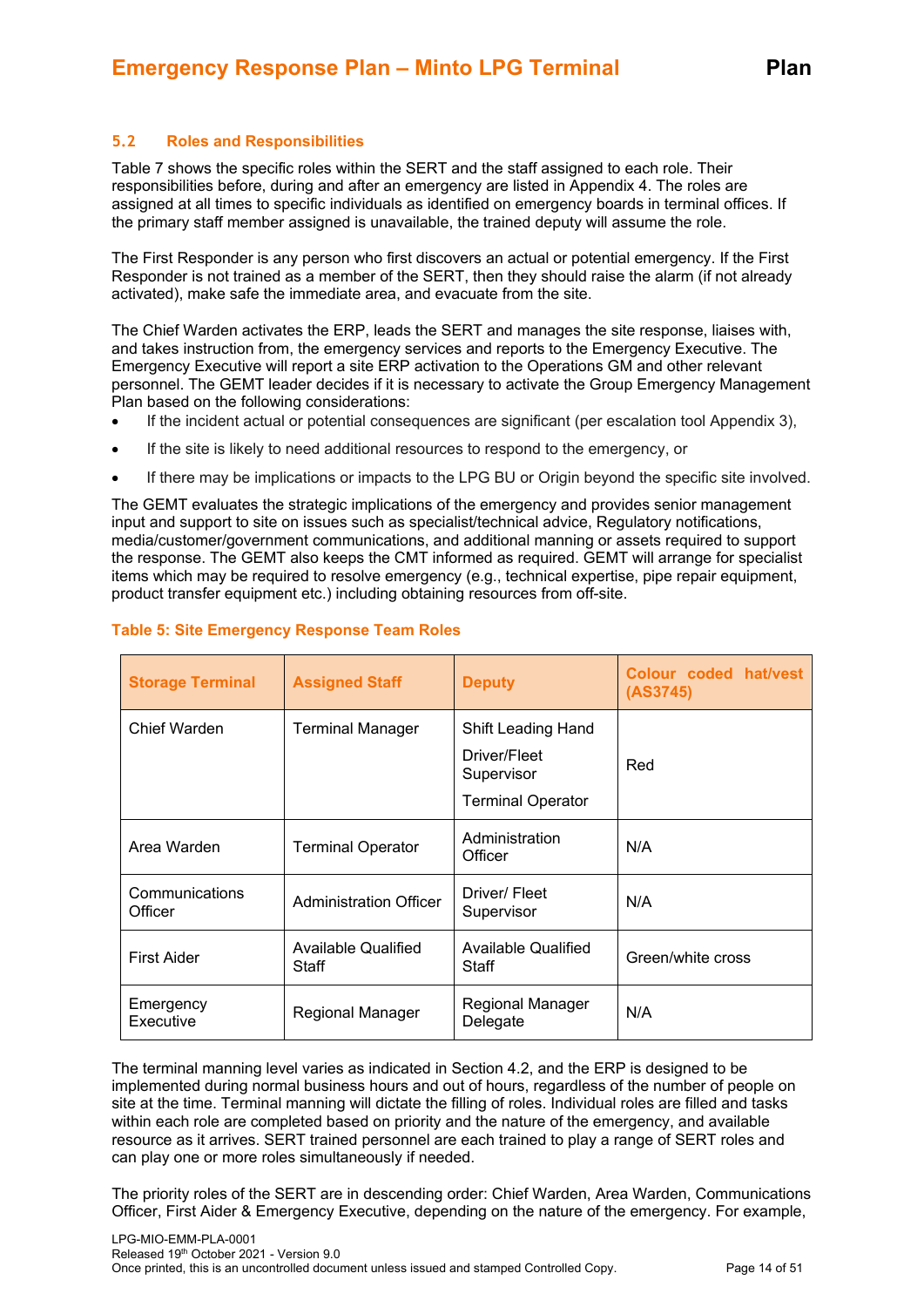if someone is injured, then First Aider role becomes a higher priority. The Chief Warden determines the priority SERT roles and tasks using their judgement, experience, and training, and taking into account the specific circumstances of the emergency.

In the event of an emergency, if there is only 1 person on site and they are not trained in SERT, that person is required to carry out the role of a First Responder only. If that person has the necessary SERT training they are required to do the following:

- Carry out the role of a Chief Warden and in addition where required by the circumstances of the emergency, any specific duties of Area Warden and Communications Officer.
- Contact Origin Management to inform them of the emergency and if necessary, request for assistance to be provided to fulfil the roles of the Communications Officer and Area Warden.

If there are 2 SERT trained persons on site, the personnel are required to do the following:

• One person is to carry out the role of a Chief Warden.

Another person is to carry out the roles of the Communications Officer and Area Warden and inform Origin Management of the emergency so that support can be provided where required.

#### <span id="page-14-0"></span>**5.3 Emergency Services Agencies**

An emergency response may involve the Campbelltown Police Service, the St Andrews Fire and Rescue NSW, including Fire and Rescue NSW HAZMAT Services, and the Environment Protection Agency and the Campbelltown Ambulance Service. Each of these agencies has specific roles and responsibilities at an incident, as outlined in relevant legislation.

The Fire and Rescue NSW, including HAZMAT Services has the necessary expertise and equipment, is the designated combat authority and will take control of the incident response in a significant emergency (e.g., one involving potential offsite consequences or where there is a risk of escalation). Fire and Rescue NSW provides overall coordination with local emergency responders and may also provide additional firefighting equipment (not listed in this plan) and firefighting media (foam and additional water supplies).

The role of the Police Service is to assist Fire and Rescue NSW, including maintain a security cordon around the incident to allow the Fire Service to operate unhindered. In the overall management of an incident, the Police are responsible for co-ordination. The declaration of an emergency situation extends Police powers in relation to assuming control of necessary resources, directing evacuations, closing roads, etc.

Fire and Rescue NSW HAZMAT Services provides scientific and technical advice to responding emergency services in the case of chemical emergencies.

The NSW Environment Protection Agency are responsible for managing the response to a pollution incident.

At the scene of an incident, the primary role of the Ambulance is to co-ordinate the care and transportation of injured people. The Ambulance Service operates a system for multi-casualty management.

If the effects of the event require the Local Counter Disaster Plan (LCDP) to be activated, the Police, Fire and Ambulance services may be supported by elements of Local Government, community-based organisations and other agencies and individuals as defined in the LCDP. If resources available through the LCDP are unable to cope with the event, the State Counter Disaster Organisation (SCDO) may be activated to provide additional support from other Local Governments or State or Commonwealth resources, as necessary.

#### <span id="page-14-1"></span>**5.4 Emergency Response Arrangements with other Parties**

Not available at this site.

### <span id="page-14-2"></span>**6 Emergency Scenarios**

#### <span id="page-14-3"></span>**6.1 Types of Emergency (internal / external)**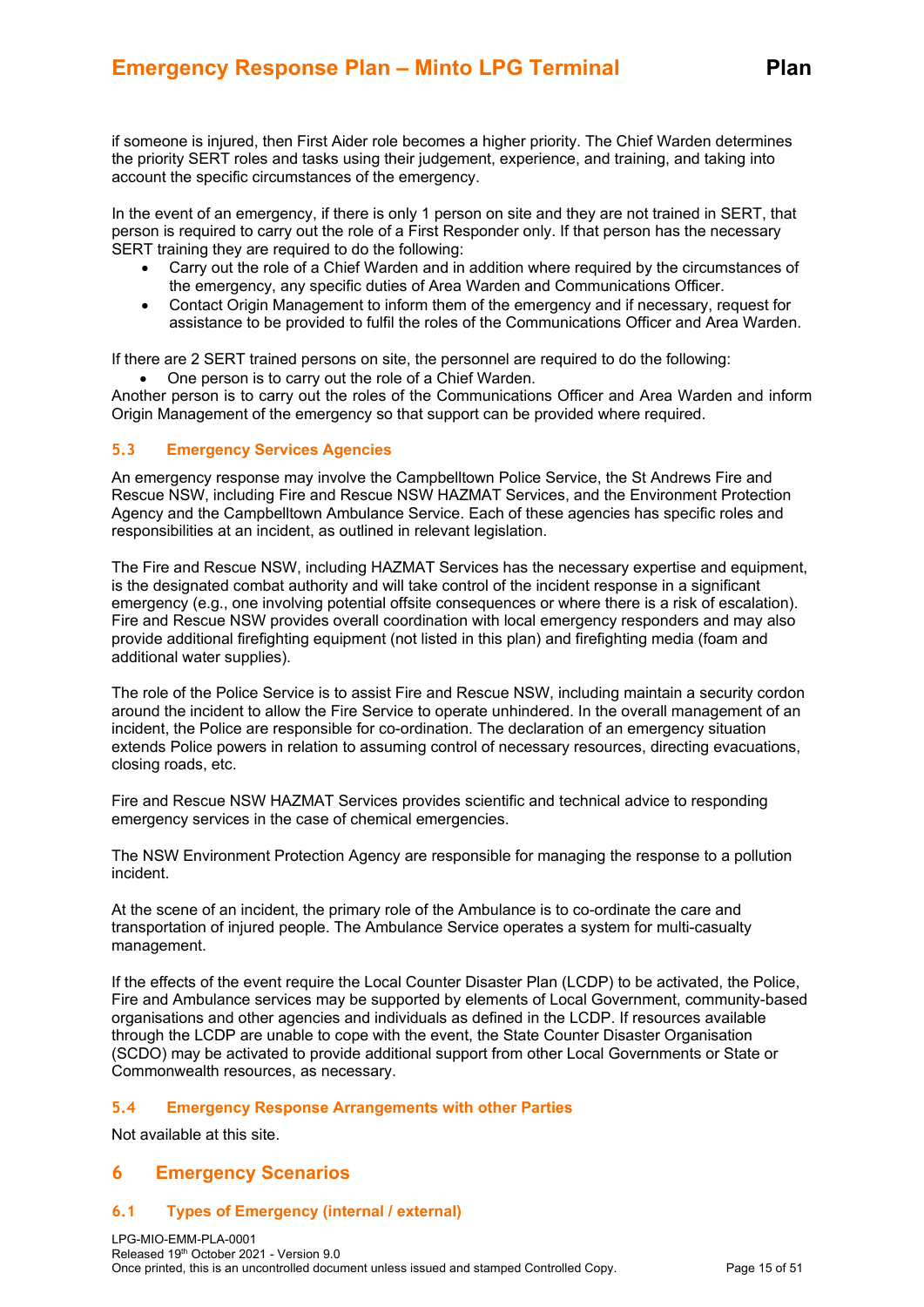There are three types of emergencies at this terminal as shown in Table 8.

| <b>TYPE</b>                                                          | <b>LOCAL</b>                                                                                                    | <b>SITE</b>                                                                                                | <b>EXTERNAL</b>                                                                                                                                                                                                                                                        |
|----------------------------------------------------------------------|-----------------------------------------------------------------------------------------------------------------|------------------------------------------------------------------------------------------------------------|------------------------------------------------------------------------------------------------------------------------------------------------------------------------------------------------------------------------------------------------------------------------|
| Description of<br><b>Emergency</b>                                   | Confined to a specific<br>location within the facility<br>with no potential for<br>escalation.                  | May spread to or affect some<br>or all parts of the facility, but<br>not offsite.                          | May impact both within the<br>facility and beyond the boundary<br>of the facility.                                                                                                                                                                                     |
| <b>Examples</b><br>$of$ $\overline{\phantom{a}}$<br><b>Incidents</b> | Very small restricted leak<br>that cannot escalate.<br>Small office fire.<br>First aid or medical<br>emergency. | Fire affecting two or more<br>areas of the terminal.<br>- Intruder onsite.                                 | 1. An incident chemical, oil or<br>fuel spill such as Ethyl<br>Mercaptan<br>2. An emergency such as fire,<br>which starts at a neighbouring<br>facility but threatens the<br>terminal.<br>3. A fire or spill which could<br>spread outside the terminal's<br>boundary. |
| <b>Requirement</b><br>of Emergency<br><b>Services</b>                | <b>Emergency Services</b><br><b>MAY BE NOTIFIED AND</b><br><b>REQUIRED DEPENDING</b><br><b>ON SEVERITY</b>      | <b>Emergency Services</b><br><b>MAY BE NOTIFIED AND</b><br><b>REQUIRED DEPENDING</b><br><b>ON SEVERITY</b> | <b>Emergency Services</b><br><b>SHALL BE NOTIFIED AND</b><br><b>REQUIRED</b>                                                                                                                                                                                           |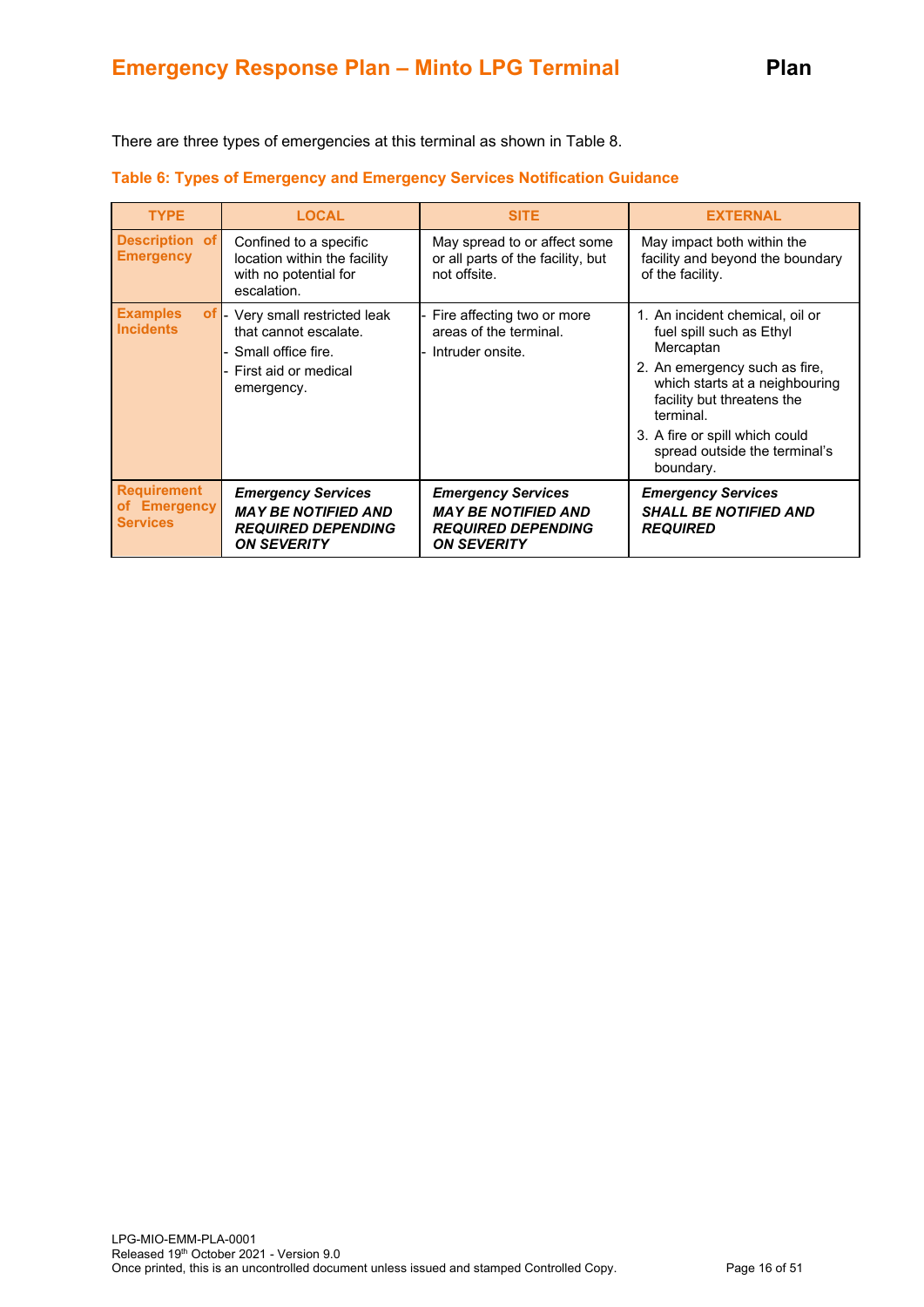#### **6.2 Potential Major Incidents**

A LPG Loss of Containment Incident is an uncontrolled incident involving release of LPG, with the potential to lead to Major Incidents such as fire or explosion resulting in injuries, fatalities, property or environmental damage. The Potential Major Incidents for this terminal are listed in Table 9, and they can have a consequence of either 5 – Critical or 6 – Catastrophic, however their likelihood/frequencies are very low. Consequences of LPG loss of containment incidents are described in Appendix 5. The major incidents hazards and their likelihood presented in a bowtie format contributing to each potential Major Incident at Minto Terminal is shown in Appendix 6.

#### **Table 7: Potential Major Incidents at Minto Terminal**

<span id="page-16-0"></span>

| <b>Major</b><br><b>Incident</b><br>ID | <b>Major Incident (MI) Description</b>                                                  | <b>Area</b>                             |
|---------------------------------------|-----------------------------------------------------------------------------------------|-----------------------------------------|
| H01                                   | Release of LPG from Storage Vessel (Underground)                                        | <b>Bulk Storage</b>                     |
| H <sub>0</sub> 2                      | Release of LPG from Site Pumps (Road Tanker Export)                                     | Site Pump                               |
| H03                                   | Release of LPG from Site Compressor (Cylinder Evacuation and Transfer to Bulk Tank)     | Site Compressor                         |
| H04                                   | Release of LPG from Transfer Hose during Road Tanker Loading/Unloading                  | <b>Road Tanker Gantry</b>               |
| H05                                   | Release of LPG from Road Tanker                                                         | <b>Road Tanker Gantry</b>               |
| H06                                   | Release of LPG due to Road Tanker drive-away whilst still connected                     | <b>Road Tanker Gantry</b>               |
| H <sub>0</sub> 7                      | Release of LPG during Cylinder Filling                                                  | <b>Cylinder Filling</b>                 |
| H08                                   | Release of LPG due to impact during Cylinder Handling by forklift/vehicle mounted crane | <b>Cylinder Handling</b>                |
| H <sub>09</sub>                       | Release of LPG from Recovery Tank (Cylinder Evacuation & Draining to Bulk Tank)         | Recovery Tank                           |
| H <sub>10</sub>                       | Release of LPG during Cylinder Testing and Maintenance                                  | <b>Cylinder Testing and Maintenance</b> |
| H <sub>11</sub>                       | Impinging Fire on Cylinder Storage Area/Parked cylinder truck                           | <b>Cylinder Storage</b>                 |
| H <sub>19</sub>                       | Release of LPG from Parked Loaded Road Tanker (Out of hours)                            | Road Tanker Parking Area                |
| H <sub>27</sub>                       | Release of LPG from Cylinder Evacuation Station                                         | <b>Cylinder Evacuation Station</b>      |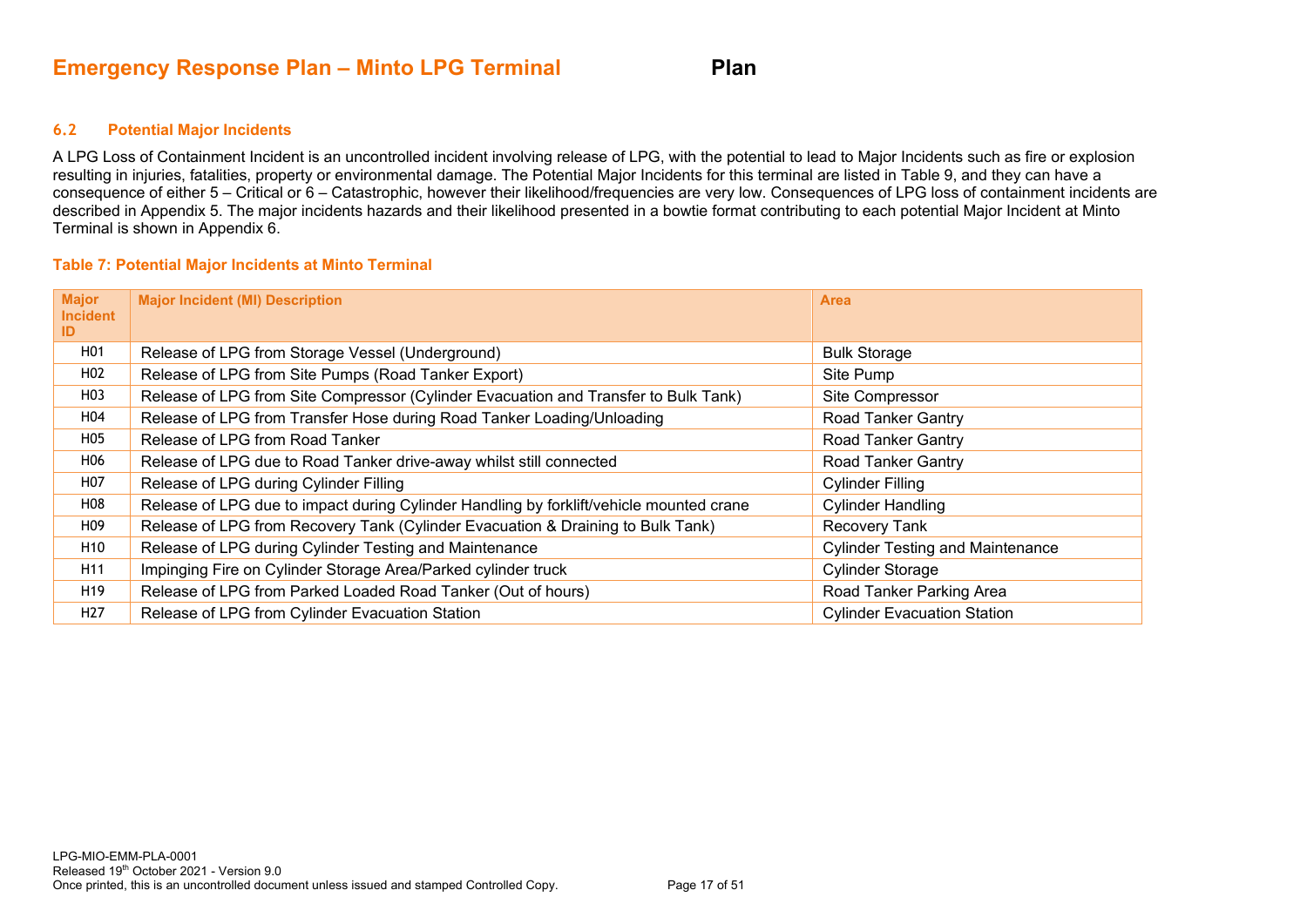# <span id="page-17-0"></span>**6.3 Other Emergency Scenarios**

#### **Table 8: Other Emergency Scenarios**

| <b>Scenario</b>          | <b>Description</b>                                                                       |
|--------------------------|------------------------------------------------------------------------------------------|
| General site fire        | Any fire not involving the release of LPG, such as office fire, workshop fire,           |
|                          | dangerous goods store fire, general non-process related fire or miscellaneous            |
|                          | rubbish fire onsite.                                                                     |
| Onsite Vehicle           | Scenarios include: Vehicle impacts on facility, other vehicles and/or people,            |
| Incident                 | vehicle fire. Including forklift trucks, light vehicles, cylinder trucks and LPG         |
|                          | tankers.                                                                                 |
| Oil, Fuel and            | Spill scenarios could include diesel, automotive distillate, hydraulic fluids/oil, ethyl |
| <b>Chemical Spill</b>    | mercaptan and solvents etc.                                                              |
| <b>Medical Emergency</b> | Scenarios include heart attack, other acute medical incapacitation of individuals,       |
|                          | fall from heights (injuries from falls/slips/trips), burns (freeze or other), machinery  |
|                          | or tool injuries, person overcome by confined space, structural collapse e.g.,           |
|                          | building or scaffolding.                                                                 |
| <b>Third Party</b>       | Incidents occurring outside terminal potentially impacting terminal, e.g., incidents     |
| Emergency                | on roads or at neighbouring facilities, where there is a risk of fire spreading,         |
|                          | smoke or toxic fumes blowing across the site etc.                                        |
| <b>Natural Disasters</b> | Examples include earthquake, flood, bush fire or severe storms                           |
| <b>Security Threats</b>  | Examples include bomb threats, personal and terrorist threats, suspicious parcels,       |
|                          | intrusion, hold ups, public disorder, vandalism, etc.                                    |

# <span id="page-17-1"></span>**7 Emergency Response Procedures**

While the immediate and ongoing response actions in an emergency will depend on the nature of the incident, there are several generic procedures that will generally be required irrespective of the specific incident details (e.g., raise the alarm, activate the ERP, isolate & evacuate). There are also incident/scenario – specific procedures (e.g., gas leaks / fire, security threat, bush fire, medical emergency). These are all summarised below and presented in Appendix 7.

#### **Table 9: Emergency Response Procedures**

| <b>Generic Emergency Procedures</b>     | <b>Scenario Specific Emergency Response</b><br><b>Procedures</b>                          |
|-----------------------------------------|-------------------------------------------------------------------------------------------|
| 1. Detect Emergency and Raise the alarm | 1. Fire and Explosion                                                                     |
| 2. Activating the ERP                   | 2. Loss of Containment of LPG                                                             |
| 3. Make Work Safe and Evacuate          | 3. Procedures in event of failure of fire or ESD<br>systems during Fire or Leak Emergency |
| 4. Respond to Emergency                 | 4. Chemical, Oil or Fuel Spill                                                            |
| 5. Communicate and Escalate             | 5. Vehicle Accident                                                                       |
| 6. Termination of Emergency             | 6. Medical Emergency                                                                      |
| 7. Reporting and Investigation          | 7. Third Party Emergency                                                                  |
| 8. Restoration                          | 8. Natural Disasters                                                                      |
|                                         | 9. Security Threats                                                                       |
|                                         |                                                                                           |

All procedures apply to emergencies during both normal operating hours and out of hours. Specific additional requirements for out of hours emergencies are provided where necessary.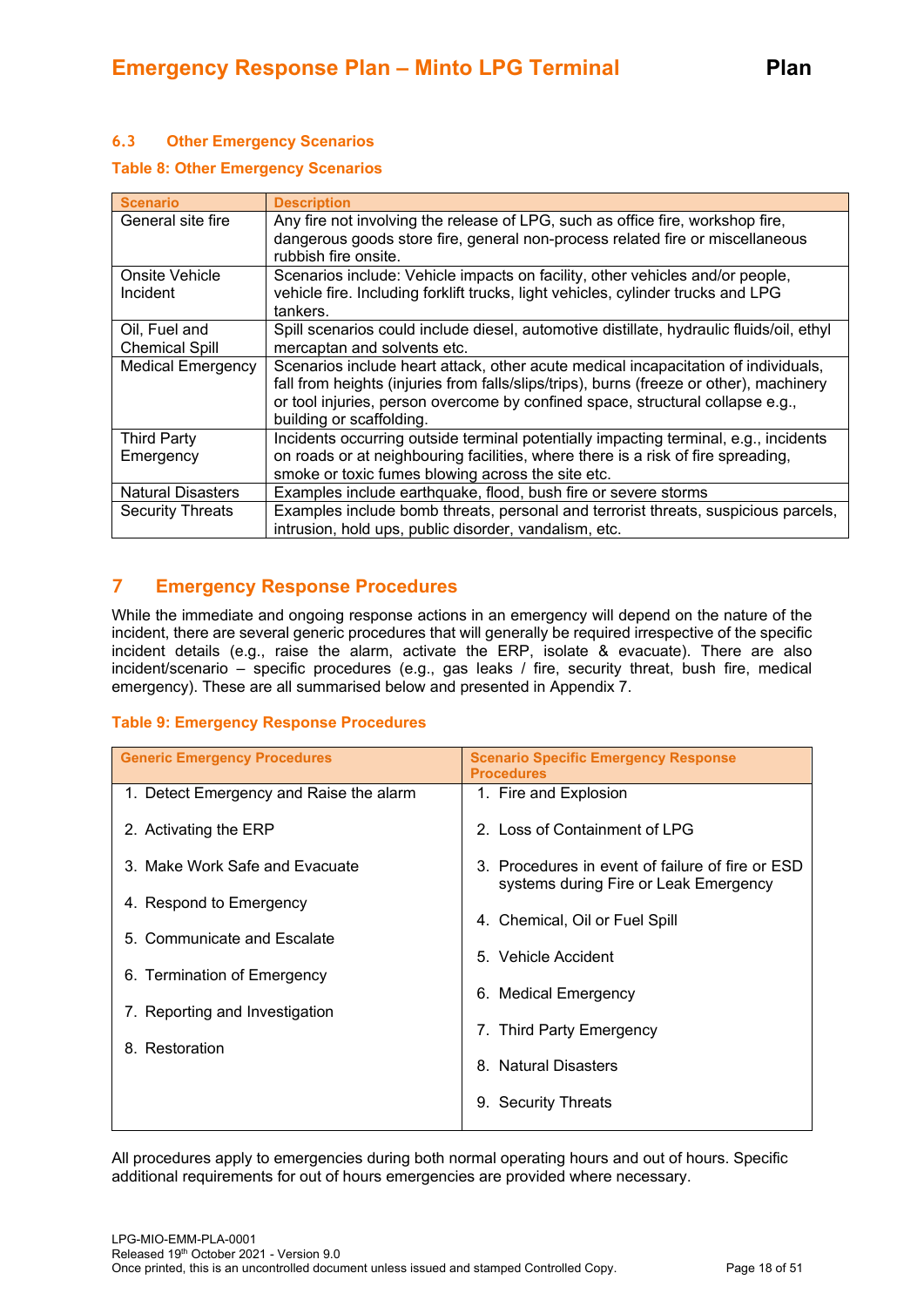The overriding ER philosophy is to preserve the lives of people. Actions and priorities are dictated by this requirement and actions are performed only if they can be done without placing people at risk.

# <span id="page-18-0"></span>**8 Emergency Response Training and Capability**

All personnel on site are provided with induction, education and ongoing training so that they fully understand, and have the knowledge and experience required to carry out, their roles and responsibilities in an emergency.

All personnel based at the terminal receive emergency response training via "Respond to an Emergency in an LPG Workplace (EM-LPG-ILT00660)". Formal training records are captured in People Central on the Origin Intranet. This training covers detailed requirements for those assigned roles in the SERT, and basic response requirements (i.e., First Responder, evacuation) for other personnel. These basic response requirements are also covered in site inductions and specific additional instructions are detailed in relevant operating procedures.

The Terminal Manager is to ensure the ERP is kept in a prominent position and that all personnel in their areas of responsibility are made aware of the ERP. During induction and exercises, the TM is to ensure personnel are aware of the location of all emergency alarms, exits and firefighting equipment within or near their work area and the location of the emergency assembly areas.

#### <span id="page-18-1"></span>**8.1 Exercise and Testing of Plan**

The effectiveness of the ERP and staff response knowledge and capabilities are evaluated and improved by simulated emergency exercises carried out under the direction of the Chief Warden.

Origin Energy requires the site to conduct a minimum of two Site Emergency Response Exercises (SERE) (one desktop and one live) and one Transport Emergency Response exercise (TERE) each year. SERT personnel are required to complete exercises in which they carry out each of their nominated primary and deputy roles in the SERT.

Emergency Services shall be invited to any of the tests, and other relevant parties (e.g., port operator, neighbouring sites, Origin group personnel) may be invited to attend. Records of the invitations shall be kept.

Site EREs are tracked in OCIS. Details of EREs are recorded on the Emergency Response Exercise Record & Debrief form, LPG-BUS-EMM-FOR-0002. This records attendance and provides a debrief / review to determine what worked well and what improvements are required. Corrective actions generated from the ERE are raised and tracked within OCIS.

<span id="page-18-2"></span>The ERP must be tested within 1 month of an actual pollution incident occurring.

#### **8.2 Training Schedule**

Terminal Management are responsible for ensuring that appropriate training schedules and programmes are implemented for all staff within their areas as appropriate. Records of site emergency response training such as responding to an emergency in a LPG workplace, fire extinguisher and first aid are recorded within People Central. With emergency response exercises recorded in OCIS.

### <span id="page-18-3"></span>**9 Review and Update**

The ERP will be reviewed and updated as necessary based on the following criteria:

- 3 yearly and when Safety Case is revised
- In relation to any changes which may affect Emergency Response (e.g., changes to materials, plant and equipment, organisational changes, changes in surrounding area, names and contact details)
- Following any routine testing of the plan, an incident or near miss or activation in an emergency that indicates potential need to revise ERP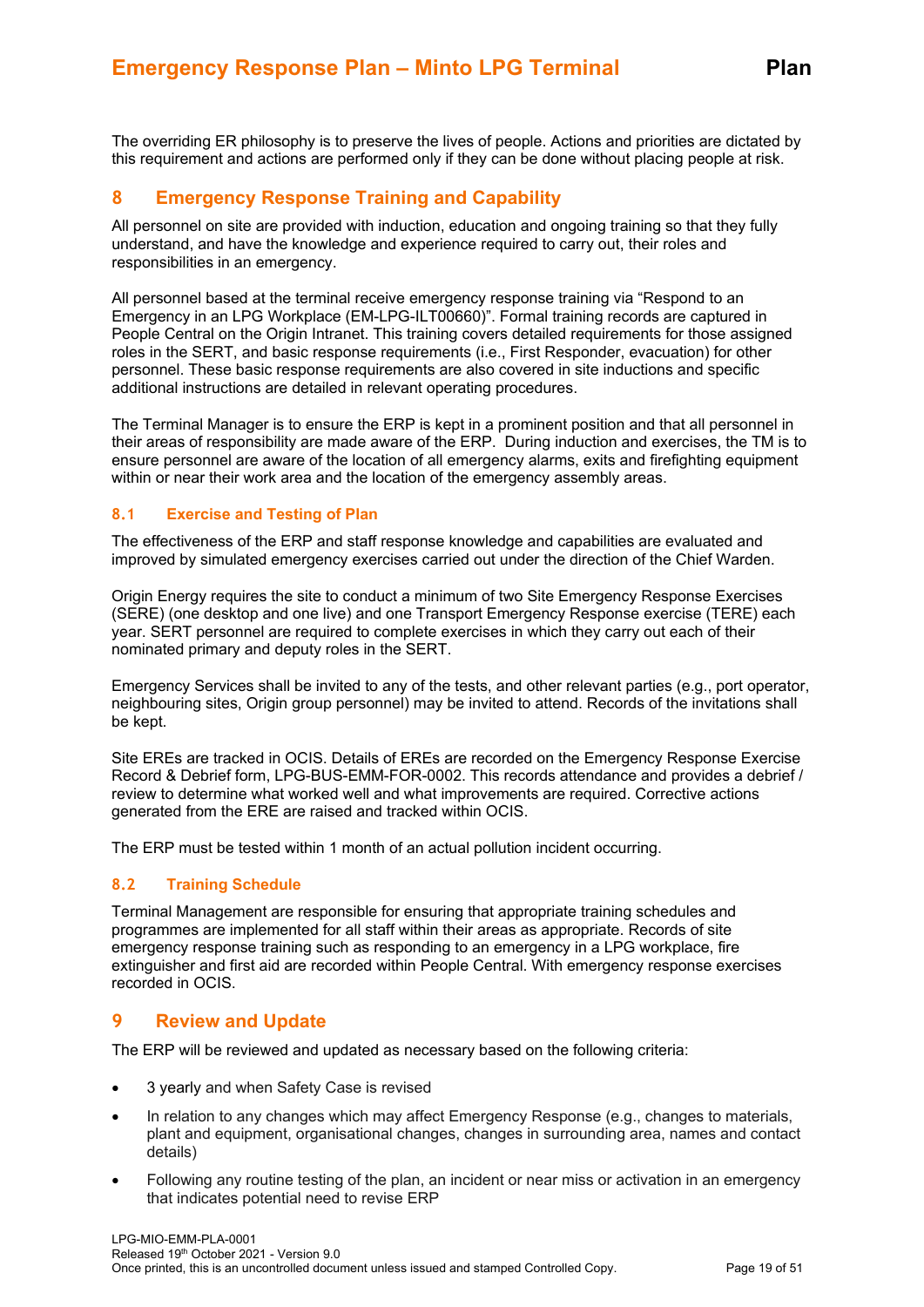# **Emergency Response Plan – Minto LPG Terminal Plan**

During the review, the following aspects are to be considered as appropriate:

- Lessons learned from an emergency
- Changes in legislative requirement
- Improvements to effectiveness in terms of response strategy, management and communication
- Developments in the latest techniques/technology in handling an emergency
- Changes to, or movement of personnel within the organisation
- Changes to contact numbers or internal and external organisations
- Revisions to existing or availability of Emergency Management tools and equipment and resources.

During ERP reviews, stakeholders are consulted and informed as follows:

- 1. Workers Updates to the ERP are conducted in consultation with the site Health and Safety Representatives (if applicable), and with the involvement of workers at the site in accordance with their roles and based on LPG Controlled Documents revision procedures.
- 2. Neighbouring Facilities and local community provision of information on site, emergency contact details and actions, as required under WHSR or DGSM regulations.
- 3. External Agencies The Terminal consults with external agencies and provides a copy of the ERP to each of the following parties:
	- Emergency services any significant change to ERP, recommendations must be adopted
	- Local authority during Safety Case reviews in relation to offsite impacts
	- Regulators during Safety Case reviews and any significant changes

#### **Table 10: PIRMP Testing**

| <b>PIRMP Test</b>    | <b>PIRMP Test Actual</b> | Tested By | Signature |
|----------------------|--------------------------|-----------|-----------|
| <b>Schedule Date</b> | ⊃ate                     |           |           |
| September 2021       |                          |           |           |
| September 2022       |                          |           |           |
| September 2023       |                          |           |           |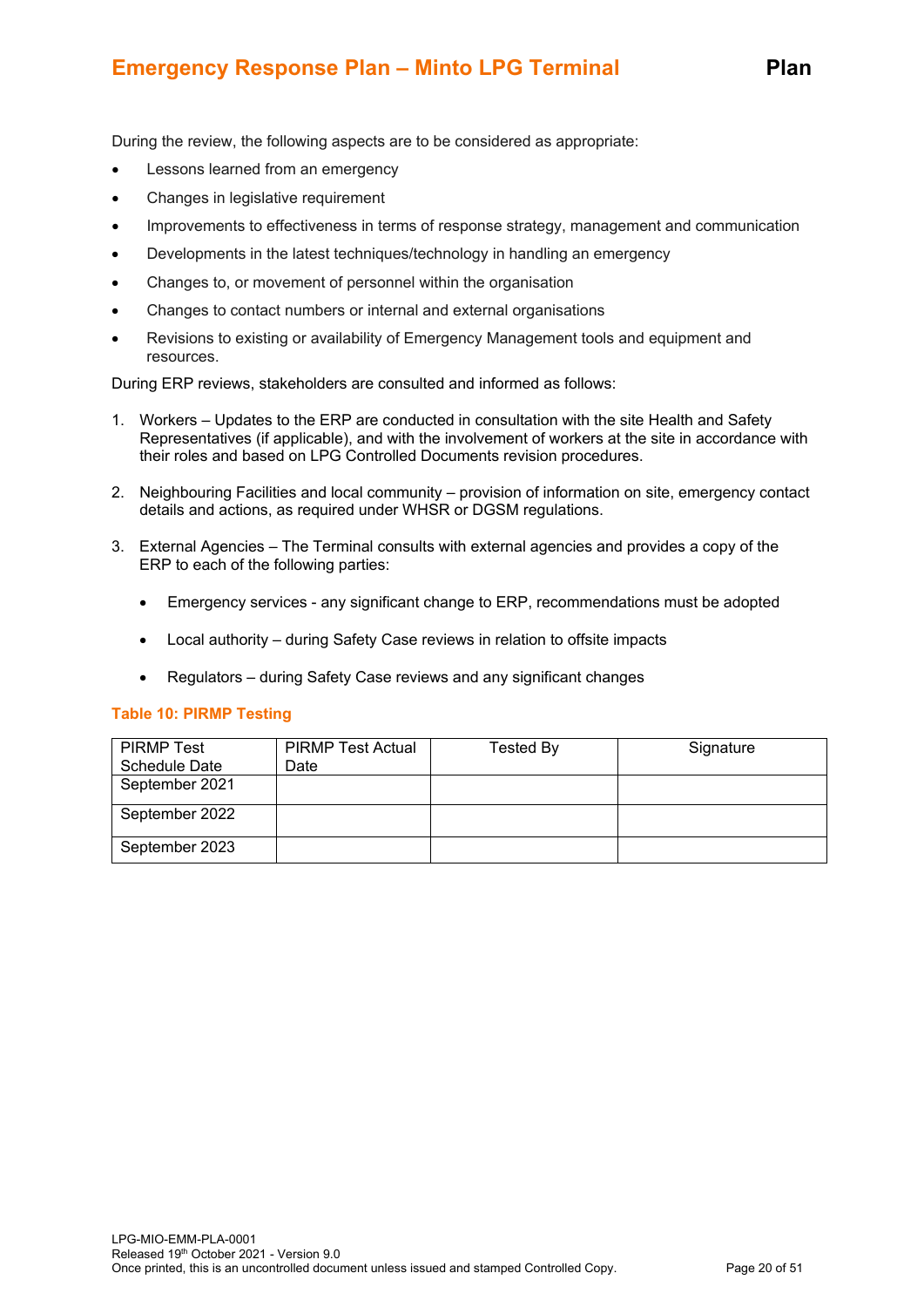# <span id="page-20-0"></span>**10 References**

| <b>Document Title</b>                           | <b>Document Reference / Version Number</b> |
|-------------------------------------------------|--------------------------------------------|
| Work Health and Safety Regulation 2011          | External document                          |
| <b>Origin Emergency Management Procedure</b>    | ORG-RMS-PRO-006                            |
| Origin Emergency Assessment and Escalation Tool | N/A                                        |
| Origin HSE Incident Management Procedure        | ORG-HSE-PRO-025                            |
| Origin Crisis Management Plan                   | ORG-RMS-PLN-001                            |
| Origin Media Policy                             | ORG-CGOV-POL-0005                          |
| <b>LPG Contract Management Processes</b>        | N/A                                        |
| LPG Transport Emergency Response Plan - Aus.    | LPG-AUS-EMM-PLA-0002                       |
| LPG Group Emergency Management Plan             | LPG-BUS-EMM-PLA-0001                       |
| <b>LPG Regulatory Notification Procedure</b>    | LPG-BUS-RAC-PRO-0005                       |
| Minto Terminal - Manifest                       | LPG-MIO-OPE-IST-0001                       |
| Minto Terminal Manifest Site Safety Plan        | LPG-MIO-CIV-SSP-0003                       |
| Minto Safety Case Report                        | LPG-MIO-RAC-RPT-0001                       |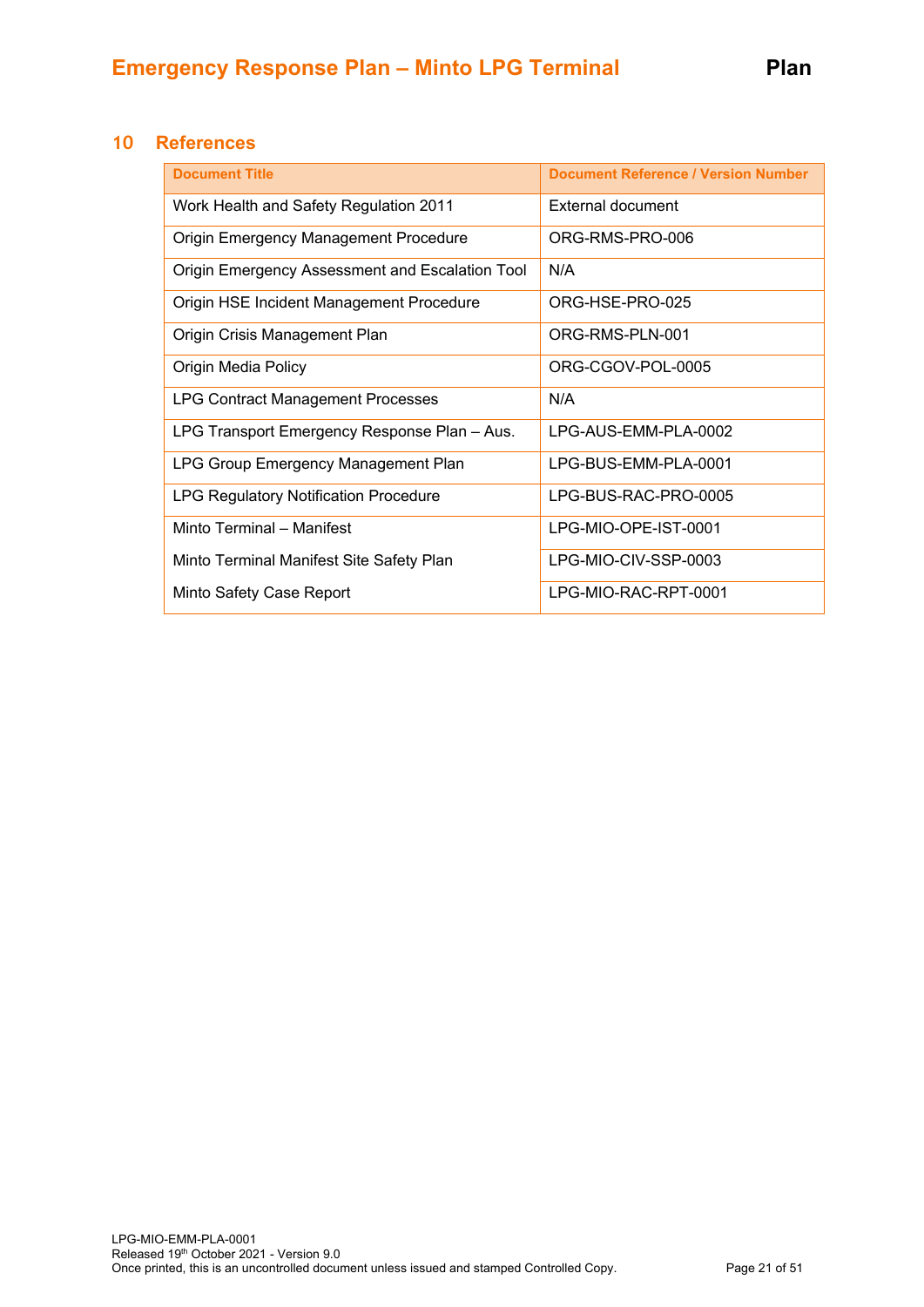# <span id="page-21-0"></span>**11 Document control**

|                                                                           |                                                                         | Author (To whom any changes are to be recommended)                                 |                |                      |                                                                      |                                  |  |                      |
|---------------------------------------------------------------------------|-------------------------------------------------------------------------|------------------------------------------------------------------------------------|----------------|----------------------|----------------------------------------------------------------------|----------------------------------|--|----------------------|
| <b>Position</b>                                                           | Incumbent                                                               |                                                                                    |                |                      |                                                                      |                                  |  |                      |
| Minto Terminal Manager                                                    |                                                                         |                                                                                    |                |                      |                                                                      | John Harris                      |  |                      |
|                                                                           |                                                                         | Reviewed by (including Technical Authority or Site Safety Committee if applicable) |                |                      |                                                                      |                                  |  |                      |
| <b>Position</b>                                                           |                                                                         |                                                                                    |                |                      | Incumbent                                                            |                                  |  | <b>Review date</b>   |
|                                                                           |                                                                         | Senior MHF and Process Safety Compliance Lead                                      |                |                      |                                                                      | <b>Winston MacCracken</b>        |  | 17/02/2021           |
| <b>Terminal Manager</b>                                                   |                                                                         |                                                                                    |                |                      | <b>John Harris</b>                                                   |                                  |  | 17/02/2021           |
| <b>Operations Integrity Engineer</b>                                      |                                                                         |                                                                                    |                |                      | Debbie Liew                                                          |                                  |  | 17/02/2021           |
| <b>Approved by</b>                                                        |                                                                         |                                                                                    |                |                      |                                                                      |                                  |  |                      |
| <b>Position</b>                                                           |                                                                         |                                                                                    |                |                      | Incumbent                                                            |                                  |  | <b>Approval date</b> |
| Regional Manager                                                          |                                                                         |                                                                                    |                |                      | John Chalmers                                                        |                                  |  | 17/03/2021           |
| <b>History (of all versions)</b>                                          |                                                                         |                                                                                    |                |                      |                                                                      |                                  |  |                      |
| <b>Date</b>                                                               | Author                                                                  |                                                                                    | <b>Version</b> |                      |                                                                      | Nature of change                 |  |                      |
| 04/08/2014                                                                | <b>John Harris</b>                                                      |                                                                                    | 4.0            |                      |                                                                      | Updated contact personnel        |  |                      |
| 13/07/2017                                                                | <b>John Harris</b>                                                      |                                                                                    | 5.0            |                      | Updated contact personnel and Site Safety<br>Plan                    |                                  |  |                      |
| 04/09/2019                                                                | <b>John Harris</b>                                                      |                                                                                    | 6.0            |                      | contacts<br>Reviewed.<br>updated,<br>most<br>recent Site Safety Plan |                                  |  |                      |
| 21/01/2021                                                                |                                                                         | <b>Winston MacCracken</b>                                                          | 7.0            |                      | Revised using new ERP template                                       |                                  |  |                      |
| 22/03/2021                                                                |                                                                         | <b>Winston MacCracken</b>                                                          | 8.0            |                      | Revised to include FRNSW feedback                                    |                                  |  |                      |
| <b>Related documents</b>                                                  |                                                                         |                                                                                    |                |                      |                                                                      |                                  |  |                      |
| <b>Title</b>                                                              |                                                                         |                                                                                    |                |                      |                                                                      | <b>Document Reference Number</b> |  |                      |
|                                                                           |                                                                         | LPG Procedure - Regulatory Notification                                            |                |                      |                                                                      | LPG-BUS-RAC-PRO-0005             |  |                      |
|                                                                           |                                                                         | LPG Group Emergency Management Plan                                                |                |                      | LPG-BUS-EMM-PLA-0001                                                 |                                  |  |                      |
|                                                                           |                                                                         | LPG - Transport Emergency Response Plan - AUS                                      |                |                      | LPG-AUS-EMM-PLA-0002                                                 |                                  |  |                      |
| Origin Crisis Management Plan                                             |                                                                         |                                                                                    |                |                      | ORG-RMS-PLN-001                                                      |                                  |  |                      |
| Origin Media Policy                                                       |                                                                         |                                                                                    |                |                      | ORG-CGOV-POL-0005                                                    |                                  |  |                      |
| <b>Minto Terminal Manifest</b>                                            |                                                                         |                                                                                    |                |                      | LPG-MIO-OPE-IST-0001                                                 |                                  |  |                      |
| Minto Terminal Site Safety Plan                                           |                                                                         |                                                                                    |                | LPG-MIO-CIV-SSP-0003 |                                                                      |                                  |  |                      |
|                                                                           | Minto - LPG Terminal - Terminal Security System<br>LPG-MIO-OPE-PRO-0002 |                                                                                    |                |                      |                                                                      |                                  |  |                      |
| LPG Controlled document location (to be completed by Document Controller) |                                                                         |                                                                                    |                |                      |                                                                      |                                  |  |                      |
| eDRMS ID: 14937173                                                        |                                                                         |                                                                                    |                |                      |                                                                      |                                  |  |                      |
|                                                                           |                                                                         | <b>LPG Safety Critical Element (SCE) Category</b>                                  |                |                      |                                                                      |                                  |  |                      |
| <b>SCE Category:</b>                                                      |                                                                         | High $\boxtimes$                                                                   |                | $Low$                |                                                                      |                                  |  | Non-SCE $\Box$       |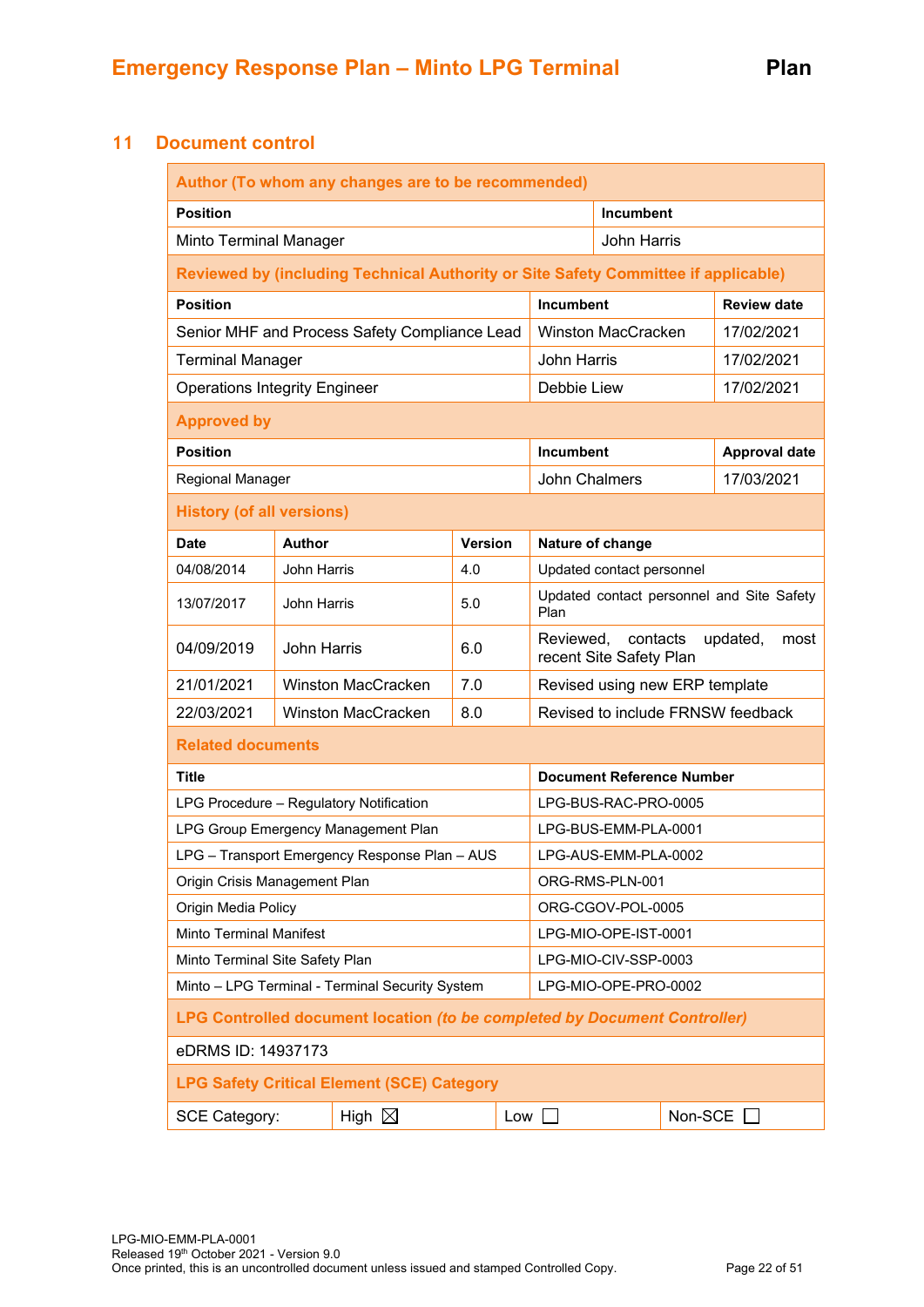# <span id="page-22-0"></span>**Appendix 1- Terminal Site Safety and Manifest Plans**

These form part of the ERP but are separate controlled documents. They are therefore not copied into the ERP controlled document. Instead they shall be printed and included with any hard copies of the ERP at the site and any copies sent to other parties. They shall also be included with electronic copies of the ERP provided to others. This avoids the need to revise the ERP when a drawing changes.

Minto LPG Terminal Site Safety Plan

Minto LPG Terminal Manifest

Details removed due to security requirements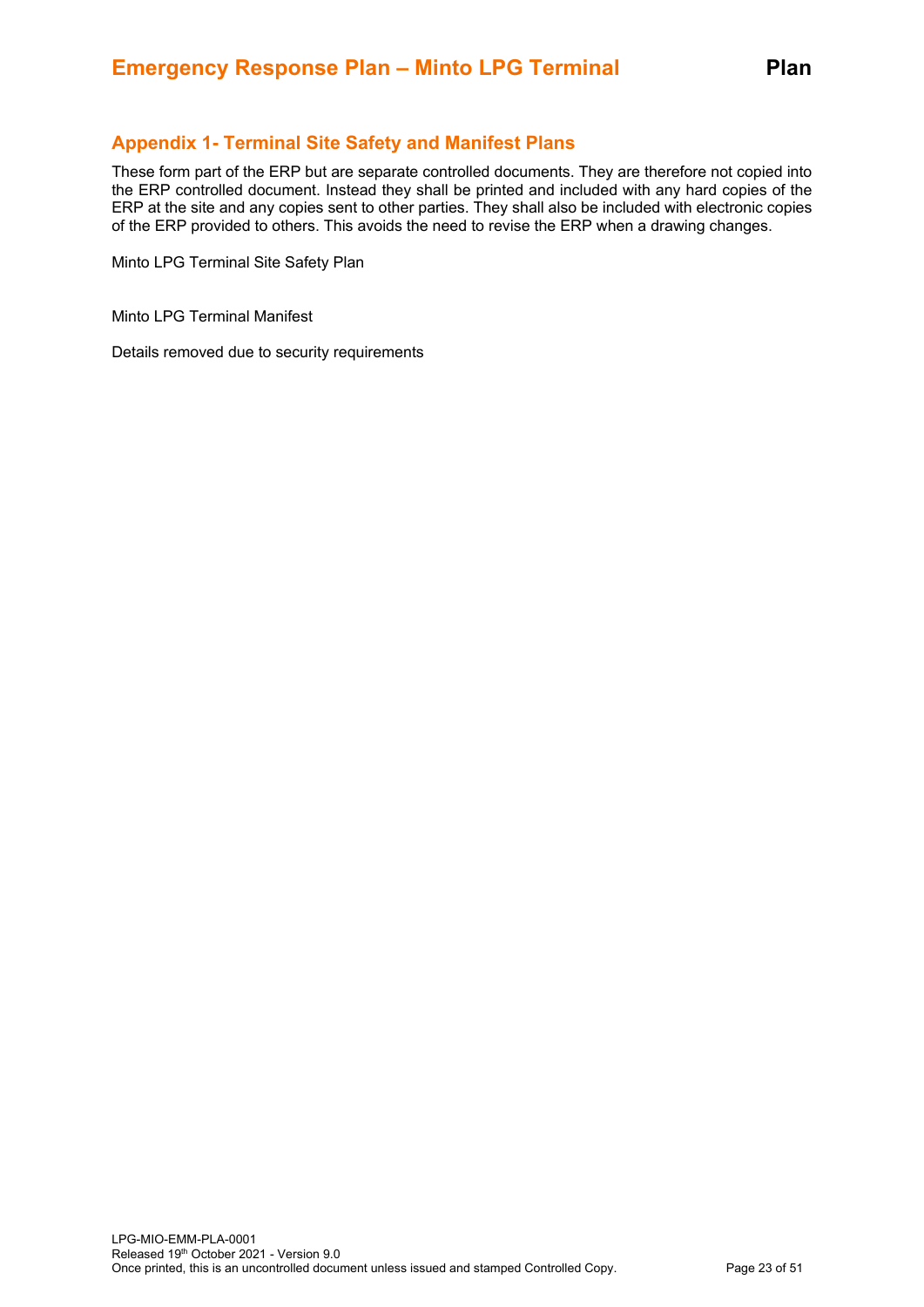# <span id="page-23-0"></span>**Appendix 2- Site Emergency Equipment**

#### **Isolation System**

#### **LPG Tank**

All outlets on the storage tanks are fitted with a primary shut off, either an excess flow or a back check valve, and a secondary shut off, pneumatically operated ball valve which fails safe in case of an air failure and a loss of power. In addition, the tank is fitted with safety relief valves designed to open in the event that pressure in the tank approaches its design pressure.

Note: Safety Relief Valves (SRVs) used on LPG tanks are of the "pop action" type that are designed to lift, to relieve excess pressure, and then to reseat. The pressure at which they reseat is variable depending on why the SRV operated initially and it is possible that the SRV may remain open for prolonged periods if the tank is being heated (unlikely as the tanks are underground) or the vapour space is connected to other tanks or sources of high pressure.

Do not assume that the SRV will quickly reseat and if this has not occurred within 30 seconds of lifting, it should be treated as an emergency and the ESD should be activated.

The three main storage tanks are all underground and therefore not subject to radiant heat or flame impingement.

#### **Road Tankers and Loading/Unloading Bays**

All loading points are fitted with an excess flow valve, an air actuated emergency shutdown valve interlocked to the road tanker and a manual valve. There is also a breakaway stanchion designed to allow the pipework to shear if a tanker is driven away with the hoses still connected, whilst maintaining the operability of the excess flow valves and emergency shutdown valves. If a driveaway event should occur, the terminal to tanker air supply will be severed, resulting in the emergency shutdown valves on the tanker and at the load bay closing.

Road tankers are fitted with a device that locks the brakes while the hoses are connected to prevent accidental drive-away, however there is an over-ride button in the cab for emergency situations.

#### **Cylinder Platform**

The terminal has a cylinder filling platform and carousel, and all cylinders are stored as per the Manifest.

#### **Emergency Shutdown System (ESD)**

- All pneumatic shut down valves close
- Electric power is isolated from the LPG pumps and compressor.
- Audible and visual fire alarms activate.
- All terminal vehicle gates open and Internal Security doors release.
- Alerts the security company who in turn contact Fire and Rescue NSW and the appropriate Origin personnel.

#### **Lone Employee System (LES)**

The LES is activated by a pre-determined security code from the terminal security panels. The LES consists of four control buttons at locations immediately adjacent to LPG tanker loading, either end of the cylinder filling platform and at the cylinder decant station.

In the event of an operator becoming incapacitated and the LES not being reset the following will occur: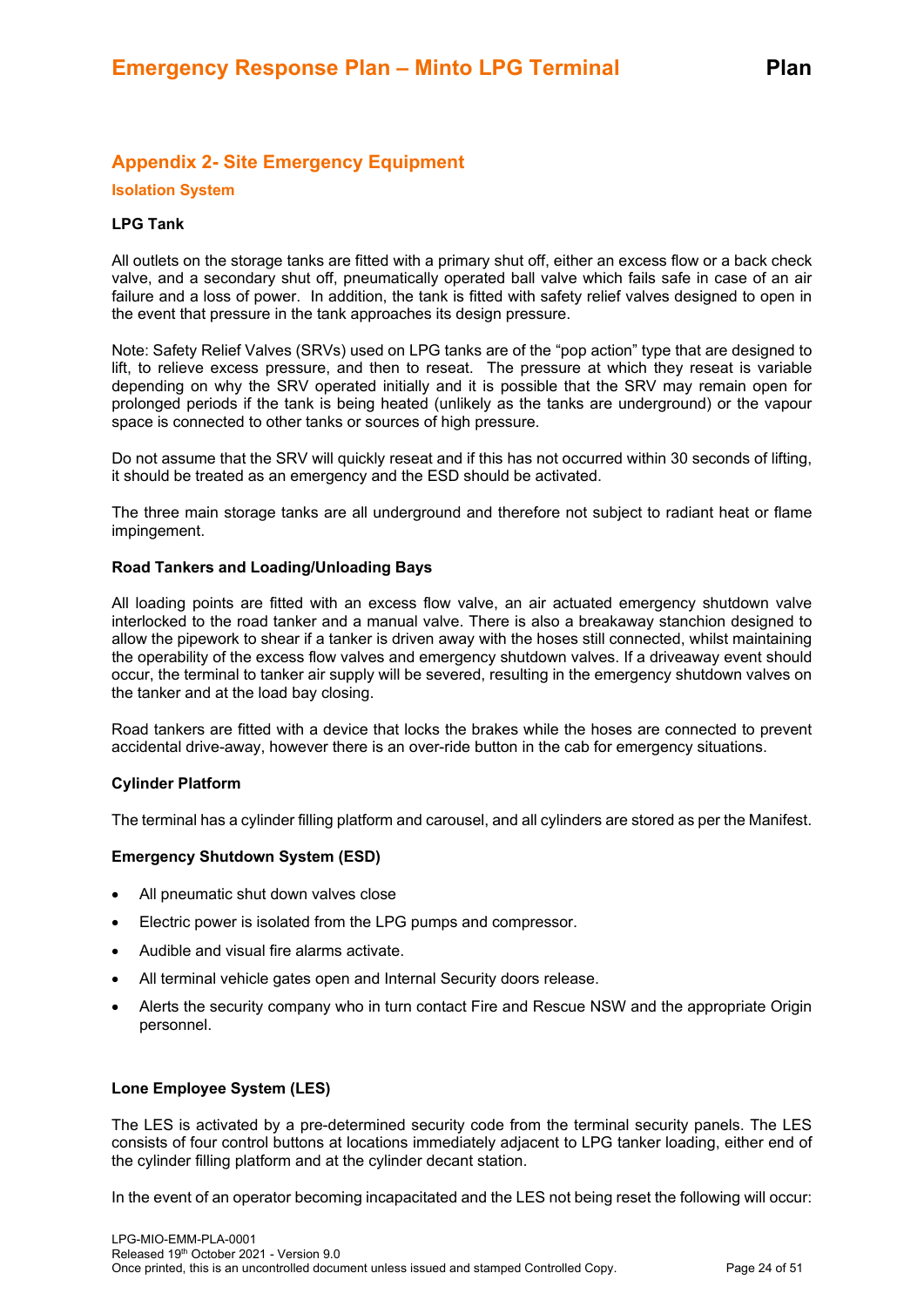- Shut down of actuated LPG valves and isolation of the electrical supply to the LPG pump or compressor in operation for that transfer
- LES siren will continue to enunciate
- All terminal gates open and Internal Security doors release.
- The security company will be notified.

The LES must be deactivated at the end of the transfer irrespective of whether the LPG valves have been closed and the pump or compressor stopped by the operator. Failure to do so will activate the alarms.

#### **Detectors, Alarms and Communication Systems**

Alarms at terminal are intended to alert onsite personnel only. Table 13 shows the types of alarms, activation mechanisms and communication systems that would be used in an emergency, and response required for this terminal.

#### **Table 11: Terminal Emergency Warning and Communication Systems**

| Types of<br><b>Alarms</b>           | <b>Sound / Look like</b>                         | <b>Location</b>                                                                    | <b>Mechanism / type</b><br>of activation                                                        | <b>Response to alarm</b>                                                                                                                                                              |
|-------------------------------------|--------------------------------------------------|------------------------------------------------------------------------------------|-------------------------------------------------------------------------------------------------|---------------------------------------------------------------------------------------------------------------------------------------------------------------------------------------|
| <b>Site ESD</b><br>alarm            | <b>FSD Siren Evacuation</b><br>Fire alarm - bell | FSD Siren on<br>external terminal<br>office wall<br>Fire alarm bell in<br>car park | <b>FSD</b> activation as<br>per Appendix 7 -<br>Detailed<br>Emergency<br>Response<br>Procedures | Tank Valves close, LPG<br>compressors and pumps shut down<br>automatically. Air and power to<br>terminal shutdown. All terminal<br>gates open and Internal Security<br>doors release. |
| <b>Fixed gas</b><br>detector        | Electronic sounding<br>siren                     | Around the<br>carousel.                                                            | Initial alarm<br>activation at 20%<br>LEL and ESD<br>activation at 40%.                         | Security is notified who will contact<br>site management                                                                                                                              |
| Lone<br>employee<br>system<br>(LES) | <b>LES</b> siren                                 | Siren at respective<br>load bay or cylinder<br>dock                                | As per warning<br>and site alarms                                                               | Acknowledge and reset at load bay<br>or cylinder dock. Localised shut<br>down of valves and<br>pump/compressor and Security firm<br>is notified if not reset in time.                 |
| <b>Building</b><br>alarm            | Security panel flashes                           | Main office<br>entrance                                                            | Forced intrusion                                                                                | Security firm is notified, Physical<br>check and reset                                                                                                                                |
| <b>Security</b><br>alarm            | Security panel flashes                           | Main office<br>entrance                                                            | Electric fence<br>around perimeter                                                              | Security firm is notified, Physical<br>check and reset                                                                                                                                |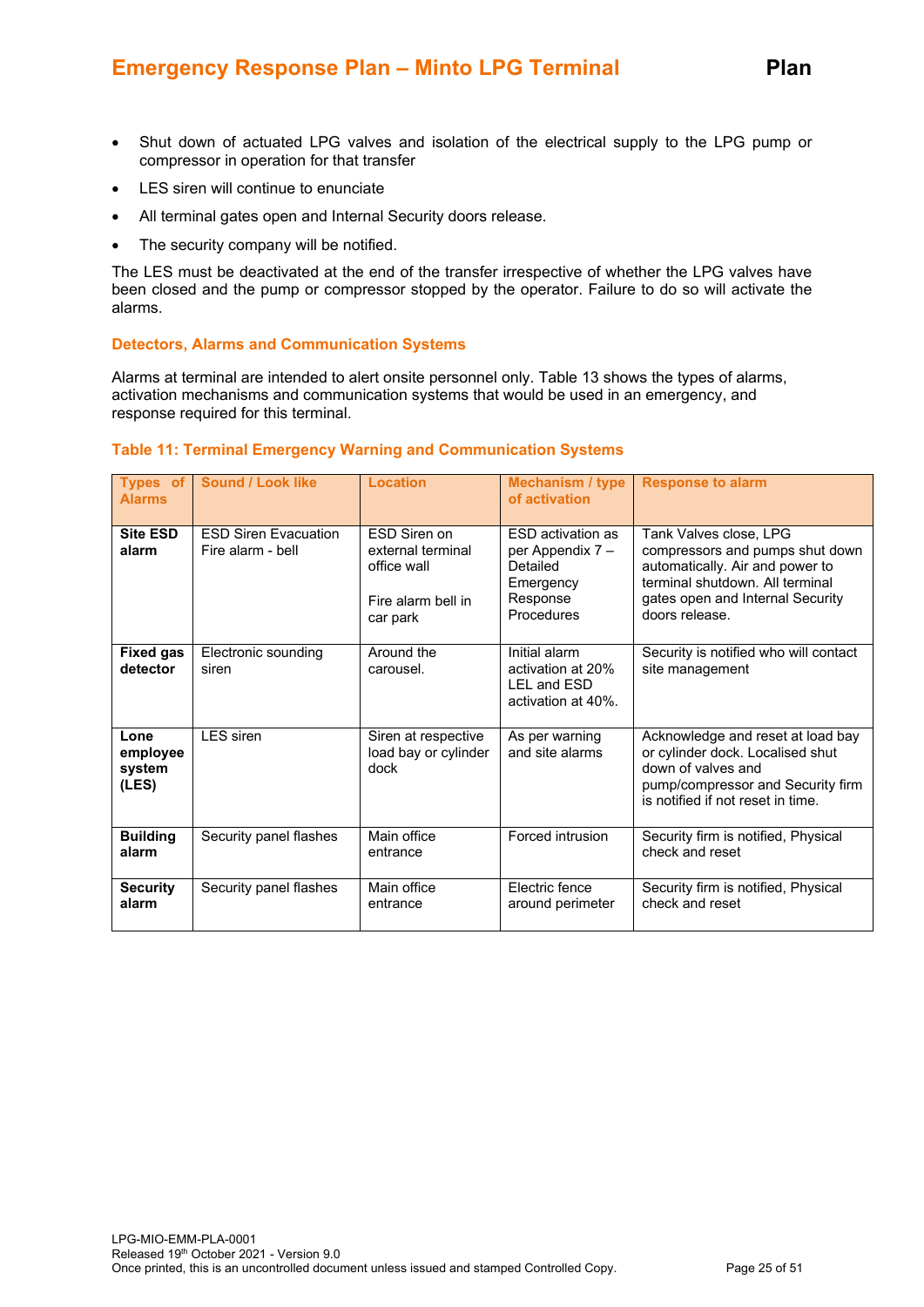#### **Fire Fighting Equipment**

Table 14 identifies the available firefighting resources in the terminal.

#### **Table 12: Fire Fighting Resources**

| <b>Supply from water mains</b>     | Sydney Water |
|------------------------------------|--------------|
| <b>Fire water tank</b>             | N/A          |
| <b>Fire service booster points</b> | 1            |
| <b>Fire pumps</b>                  | N/A          |
| <b>Fire monitors</b>               | N/A          |
| <b>Fire hydrants</b>               | 5            |
| <b>Fire extinguishers</b>          | 16           |
| <b>Fire hose reels</b>             | 6            |
| <b>Deluge System</b>               | N/A          |

The Fire System is checked and tested on monthly, six monthly and annually. This includes a documented checklist that records the results of the tests including water pressure. Maintenance of the system is performed by qualified people. The system and associated documentation – checklists, tests, and maintenance – is also audited via Origin LPG compliance programme.

#### **Portable Equipment and other Emergency Equipment**

The emergency compressor trailer can be used for emptying LPG from any vessel and transferring into another or a road tanker. This assists in an emergency situation in removing product from the danger area or in lowering gas pressure. The trailer usually carries 40m ¾ hose and 30m 1 inch hose to ensure it remains in a safe area (hoses can be joined). S&I and terminal operatives are trained in the use of this equipment.

Table 15 below shows the portable equipment and their respective locations in the terminal.

#### **Table 13: Portable Equipment**

| <b>Portable Equipment</b>               | <b>Location</b>                                                                               |
|-----------------------------------------|-----------------------------------------------------------------------------------------------|
| <b>First Aid Box</b>                    | Lunchroom (fixed) Cylinder Dock Store (portable),<br>Main Office ground floor and first floor |
| <b>Portable Gas Detector</b>            | 1 Main Office                                                                                 |
| <b>Safety Harness and life</b><br>lines | 1 Office Store                                                                                |
| <b>Emergency Trailer</b>                | 1 in warehouse                                                                                |

#### **Site Security**

Security personnel attend the site when the terminal is closed (minimum 2 visits weeknights and 3 visits at the weekend and public holidays each 24-hour period). Perimeter electric fence and monitoring cameras are installed to detect intruders at the terminal. In the event of an intrusion, the security monitoring company is advised, and a guard is despatched to investigate. Arming and disarming of the system is by ikey system (4 button).

Terminal gates are kept closed at all times. Terminal entry is either by the main office, or by drivers opening the electrically driven gates.

There are two Security Panels located at the terminal (one inside the office at the front door and another on the outside wall of the building on the terminal side). The Security Panels are Zoned: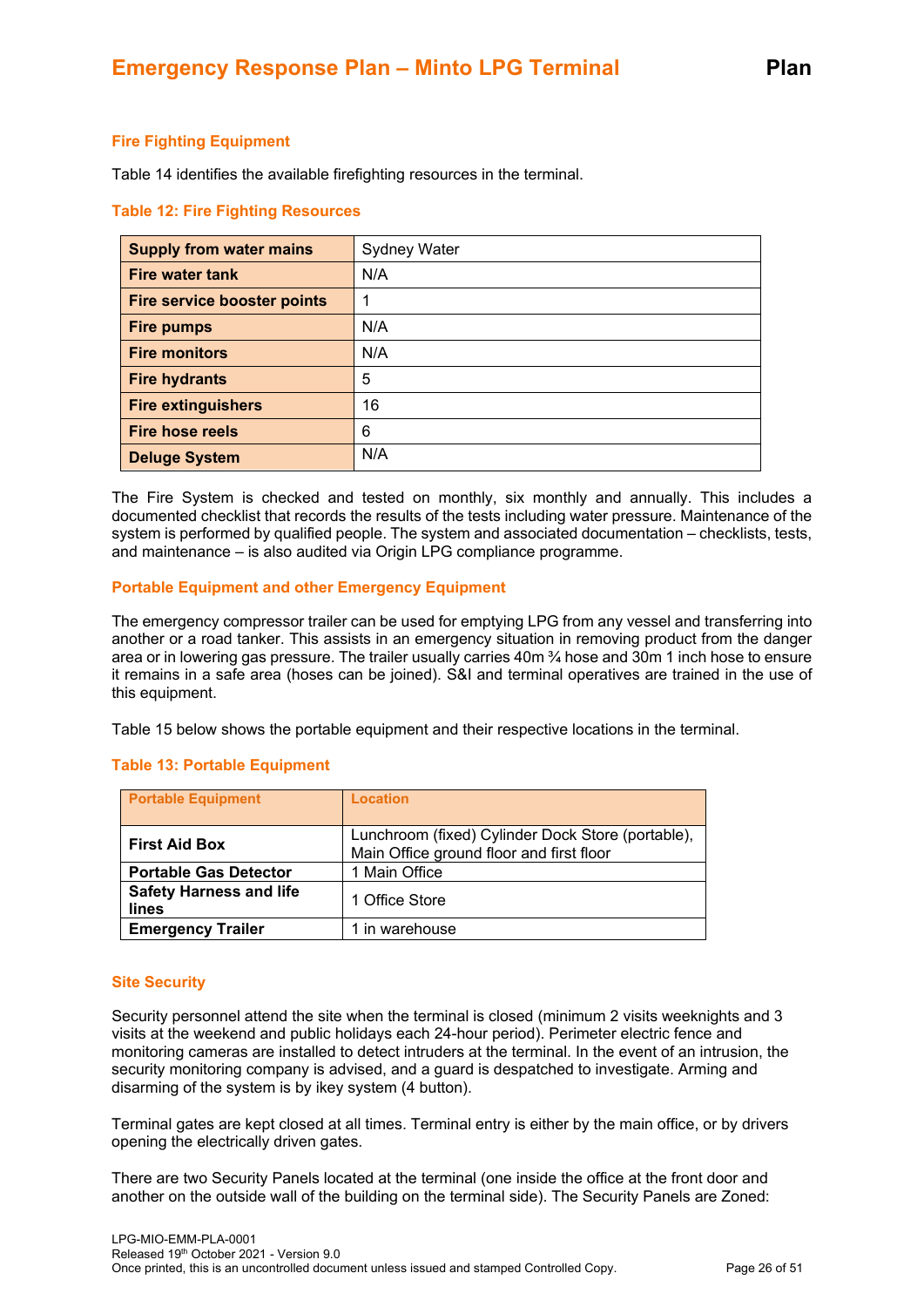# **Emergency Response Plan – Minto LPG Terminal Plan**

- Zone 1: Office
- Zone 2: Lunchroom
- Zone 3: Lone Worker
- Zone 4: Terminal

Further information is available in the Minto security procedure *Minto – LPG Terminal - Terminal Security System* (LPG-MIO-OPE-PRO-0002). This is a comprehensive document that identifies all aspects covering the security of the terminal and is a requirement under the national Work Health and Safety Act.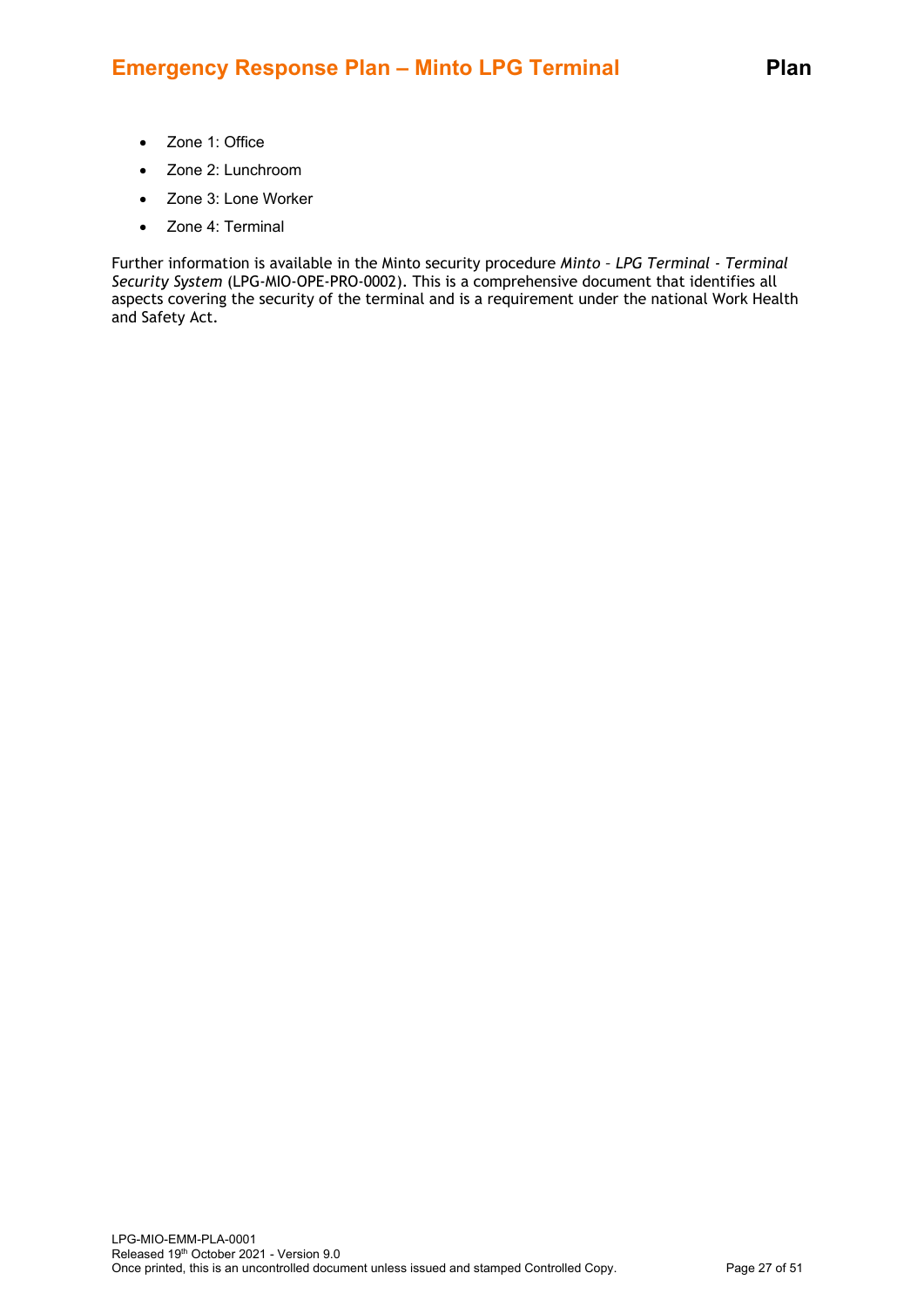# <span id="page-27-0"></span>**Appendix 3 - Origin Emergency Response Assessment and Escalation Tool**

#### **First 5 minutes** - assessment and escalation guide

origin

- This is a guide to help leaders guiddy assess actual or potential incident consequences and notification thresholds. You may choose to<br>activate / notify at levels lower than those detailed
- Each incident is different and must be individually assessed. It is prudent to contact the next level quickly if a SERT or GEMT has been ä activated.
- Escalation / Notification to the next level does not guarantee that team will activate. They will assess the incident and decide if they should activate, or leave it to be managed at the current level.

In the event of an incident the actions in priority should be:

- (1) provide appropriate immediate assistance
- (2) notify the relevant Emergency Services if required

|  |  |  |  |  | (3) ensure that appropriate plans are activated and notification & escalation is conducted. |  |  |
|--|--|--|--|--|---------------------------------------------------------------------------------------------|--|--|
|--|--|--|--|--|---------------------------------------------------------------------------------------------|--|--|

|                                                                                                               | <b>Site Emergency Response</b>                                                                                                                                       | <b>Group Emergency Management</b>                                                                                                                                     | <b>Crisis Management</b>                                                                                                                                                |
|---------------------------------------------------------------------------------------------------------------|----------------------------------------------------------------------------------------------------------------------------------------------------------------------|-----------------------------------------------------------------------------------------------------------------------------------------------------------------------|-------------------------------------------------------------------------------------------------------------------------------------------------------------------------|
| origin                                                                                                        | Level 1 - Event                                                                                                                                                      | Level 2 - Emergency                                                                                                                                                   | <b>Level 3 - Crisis</b>                                                                                                                                                 |
| <b>ACTIVATION</b>                                                                                             | The SERT may activate if any of<br>the criteria below are met                                                                                                        | The GEMT may activate if any of<br>the below criteria are met                                                                                                         | The CMT may activate if any of the<br>following criteria are met                                                                                                        |
| <b>ESCALATION /</b><br><b>NOTIFICATION</b>                                                                    | If this Team is Activated, SERT-L<br>notifies Line Management who<br>may notify the GEMT-L                                                                           | If this Team is Activated, relevant<br>ELT notifies Origin CEO & GEMT-L<br>notifies SEC Team: 0423 841 366<br>(alt. 0402 898 161)                                     | Relevant ELT to notify Origin CEO<br><b>ASAP &amp; GEMT-L notify SEC Team:</b><br>0423 841 366. If Activated CMT to<br>arrange contact with the GEMT-L                  |
| Injury / illness to<br>workers                                                                                | Injury or ill health requiring medical<br>treatment.                                                                                                                 | Fatality or injury / ill health requiring<br>extensive medical treatment (e.g.<br>amputation, spinal injuries etc).                                                   | For a fatality and/or severe irreversible<br>disability to multiple people, assess in<br>conjunction with other impacts (eg.<br>reputation) and consider CMT.           |
| Loss of workforce<br>capacity (pandemic<br>or industrial action)                                              | Loss of key staff/roles impacting on<br>operational output. Threat of<br>industrial action.                                                                          | Operations compromised due to staff<br>unavailability.                                                                                                                | >75% of staff not available (>5 days).<br>Ongoing industrial action affecting<br>multiple business units /critical function(s).                                         |
| Personnel and asset<br>security                                                                               | Non-specific threat towards the<br>safety of Origin staff or asset.<br>Includes protest, suspicious<br>package, bomb threat etc.                                     | Community protest action. Direct<br>threats to OE Staff or asset. Bomb<br>threat, suspicious package, security<br>incident triggering ERPs.                           | Major security incident/criminal activity<br>causing significant financial loss or<br>warranting shareholder attention.                                                 |
| Environment and/or<br>Community                                                                               | Localised/short-term environmental<br>and/or community<br>incident/emergency.                                                                                        | Extensive environmental or<br>community incident such as<br>significant contamination, offsite<br>pollution or fatality                                               | Destruction of plant/animal population or<br>area of significant environmental or<br>cultural significance. Remediation not<br>practical. Prolonged community outrage   |
| Natural Disaster                                                                                              | Predicted or actual localised<br>damage to facilities / assets due to<br>storm, external fire, flooding. Local<br>Disaster Plans activated.                          | Storm, fire, flood damage. Forecast<br>natural disaster (widespread).<br>Multiple locations impacted. Regional<br>Disaster Plans activated.                           | Destruction of facilities/assets. State<br>Disaster Plan/s activated. Significant<br>impact to business/operations.                                                     |
| Fire and explosion                                                                                            | Small localised fire extinguishable<br>by site resources or any explosion                                                                                            | Uncontrolled fire / explosion requiring<br>external emergency support.                                                                                                | Fire / explosion - large scale response<br>from multiple external agencies.                                                                                             |
| Property Damage                                                                                               | Serious damage to Origin asset / 3rd<br>party property.                                                                                                              | Major damage to Origin asset / 3 <sup>rd</sup><br>party property.                                                                                                     | Catastrophic damage to Origin asset / 3 <sup>rd</sup><br>party property.                                                                                                |
| Loss of containment<br>(LOC) inc.chemical<br>spill -- solid, vapour,<br>liquid. MAE (major<br>accident event) | LOC from: any MAE, or event<br>requiring HAZMAT response, or<br>Non-Hazardous substance spill that<br>meets response activating ERP<br>scenario. Any spill to water. | Uncontrolled release unable to be<br>isolated and contained within an hour<br>after activating ERP scenario. Event<br>resulting in evacuation of nearby<br>residents. | Major release (or spill) requiring major<br>multiple external agency response and<br>evacuation or requiring resources of state<br>or national response plans.          |
| Laws, regulations,<br>civil actions                                                                           | Breach of regulation with<br>investigation, report to authority,<br>possible prosecution/fine.                                                                       | Litigation/prosecution by regulator<br>which could lead to plant closure.                                                                                             | Major litigation/prosecution with<br>damages/fines >\$25m. Involvement of<br>Executive Leadership.                                                                      |
| Stakeholders/Media                                                                                            | Local media coverage. Health<br>safety concerns to local community.                                                                                                  | State/National or social media with<br>potential to impact performance of<br>site/team operations                                                                     | National/social media coverage over<br>several days. Shareholders, regulator,<br>Board exercise control. Potential class<br>action.                                     |
| Facility, Plant or<br>System failure /<br>Cyber attack                                                        | Significant SLA Breach of a P1 IT<br>incident affecting one BU/location.<br>Loss of access to single location<br><4hrs                                               | Significant SLA Breach of a P1 IT<br>incident affecting more than one<br>business unit/location. Loss of access<br>to single location for >4 hrs                      | Significant SLA Breach of a P1 IT incident<br>affecting the entire organisation. Loss of<br>access to multiple locations                                                |
| Customer<br>interruption/Supply<br>disruptions                                                                | Customer service interruption up to<br>1 day. Product shortfall at facility or<br>supply point >25 TJ per day                                                        | Potential customer service<br>interruption up to 3 days. Supply<br>shortage impacting community or<br>major customer >100TJ per day                                   | Actual customer service interruption up to<br>3 days. Product shortage impacting a<br>region. Inability to perform critical<br>supply/production (as determined by BIA) |
| Third party failure<br>(inc. contractor.<br>supplier or partner)                                              | Restricted impact which can be<br>rectified in the normal course of<br>business. e.g. haulage contract                                                               | Supply or services potentially<br>disrupted with threat of serious<br>impacts (inc.to customers or critical<br>functions).                                            | Failure of major agreements/contracts<br>with suppliers with major impacts (inc.to<br>customers or critical functions). Joint<br>venture partner in crisis.             |
| Financial                                                                                                     | EBIT: \$5m impact<br>CASH FLOW: \$25m                                                                                                                                | EBIT: \$20m impact<br>CASH FLOW: \$100m                                                                                                                               | EBIT: > \$200m impact<br>CASH FLOW: > \$1b                                                                                                                              |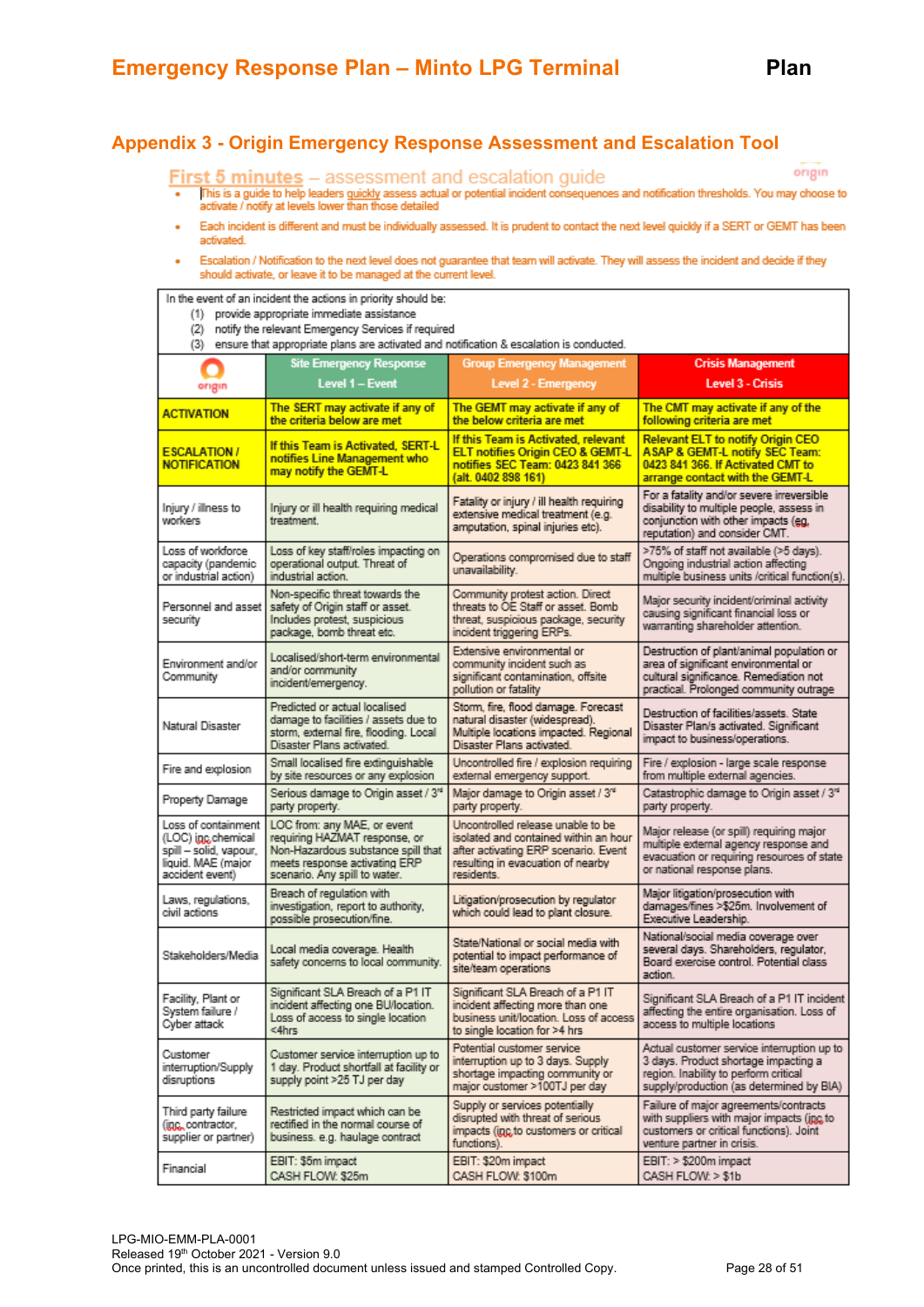# <span id="page-28-0"></span>**Appendix 4 - SERT Roles and Responsibilities Table**

### **Table 14: First Responders and General Site Personnel Responsibilities**

| <b>BEFORE EMERGENCY</b>                                                                                                                                                   | <b>DURING EMERGENCY</b>                                                                                                                                                                                                                                                                                                                                                           | <b>AFTER EMERGENCY</b>                                         |
|---------------------------------------------------------------------------------------------------------------------------------------------------------------------------|-----------------------------------------------------------------------------------------------------------------------------------------------------------------------------------------------------------------------------------------------------------------------------------------------------------------------------------------------------------------------------------|----------------------------------------------------------------|
| Familiarisation with the<br>terminal.<br>Visitors and contractors are<br>given briefing of site<br><b>Emergency Response</b><br>procedures as part of their<br>induction. | Stop Work, isolate equipment as necessary and if safe to do so.<br>Immediately raise the alarm (report location, type and extent of<br>incident) by ESD, in person, radio or telephone to Chief Warden.<br>Notify a First Aider if required.<br>Follow all instructions provided by the Chief Warden.<br>Evacuate to Emergency Assembly area as instructed by the Area<br>Warden. | Resume normal activity<br>upon instruction by<br>Chief Warden. |

#### **Table 15: Chief Warden Responsibilities**

| <b>BEFORE EMERGENCY</b>                                                                                                                                                                                                                                                              | <b>DURING EMERGENCY</b>                                                                                                                                                                                                                                                                                                                    | <b>AFTER EMERGENCY</b>                                                                                                                                                |
|--------------------------------------------------------------------------------------------------------------------------------------------------------------------------------------------------------------------------------------------------------------------------------------|--------------------------------------------------------------------------------------------------------------------------------------------------------------------------------------------------------------------------------------------------------------------------------------------------------------------------------------------|-----------------------------------------------------------------------------------------------------------------------------------------------------------------------|
| Detailed understanding of the terminal,<br>the operating equipment, processes and<br>materials used, the potential effects of<br>emergencies on people, property and<br>the environment, waste control and the<br>application of the Emergency Response<br>Plan.                     | Decide if site ERP requires activation and plan the<br>site response.<br>Pick up Chief Warden hat from ER Muster area.<br>Proceed to the danger area, if safe to do so, and<br>assess the situation.                                                                                                                                       | Pass "ALL CLEAR"<br>instructions, and if<br>possible, re-establish<br>terminal operations.<br>Conduct debriefing of<br><b>Emergency Control</b><br>Staff.             |
| Mobile phone/radio is carried and left<br>switched "ON" when in non-hazardous<br>zone.<br>That all personnel are inducted and<br>trained in the procedures, and<br>amendments are provided to persons or<br>organisations listed in this ERP so that<br>their manual can be updated. | Confirm all persons have been (or are being) moved<br>to safety and accounted for.<br>Activate additional control measures as required (e.g.:<br>evacuate site).<br>Establish communications with the ECP and check if<br>Emergency Services have been notified.<br>Co-ordinate the response actions of other Emergency<br>Response staff. | Responsible to<br><b>Emergency Executive</b><br>to ensure:<br>Refurbishment of<br>$\bullet$<br>emergency and<br>other equipment.<br><b>Fyaluation of</b><br>$\bullet$ |
| That 6 monthly emergency exercises<br>are conducted to prove the validity of<br>the procedures and maintain the<br>competency of all personnel.<br>Weekly inspection of all equipment is<br>carried out and recorded, that all<br>equipment is kept fully operational.               | Provide regular situation reports to the Emergency<br>Executive.<br>Meet, brief and assist the Emergency Services on<br>their arrival.<br>Respond to out of hours contact by security /<br><b>Emergency Services.</b>                                                                                                                      | procedures.<br>Preparation of<br>$\bullet$<br>reports.                                                                                                                |

# **Table 16: Area Warden Responsibilities**

| <b>BEFORE EMERGENCY</b>                                                        | <b>DURING EMERGENCY</b>                                                                                                           | <b>AFTER EMERGENCY</b>                      |
|--------------------------------------------------------------------------------|-----------------------------------------------------------------------------------------------------------------------------------|---------------------------------------------|
| Detailed familiarisation with                                                  | If the site fire alarm is activated or when instructed by the Chief                                                               | Pass "ALL CLEAR"                            |
| the terminal, equipment, and                                                   | Warden:                                                                                                                           | instructions to                             |
| ERP.                                                                           | Collect the visitors, contractors and employees sign-in sheets                                                                    | personnel.                                  |
| Keys to perimeter security                                                     | from the front office                                                                                                             | Attend Chief Warden                         |
| gates are carried at all times.                                                | Organise evacuation in your area if threatened or when                                                                            | debriefing session.                         |
| Visitors and contractors are                                                   | instructed, confirm the area is clear and if required commence                                                                    | Retrieve and store "NO                      |
| given briefing.                                                                | searching and accounting for people.                                                                                              | <b>ENTRY</b> " signs.                       |
| "NO ENTRY" signs are<br>correctly located and<br>maintained in good condition. | Verify that everyone is accounted for at the evacuation point.<br>Advise the Chief Warden.<br>Under Chief the Warden instruction: | Refurbish 'Evacuation<br>Checklist' sheets. |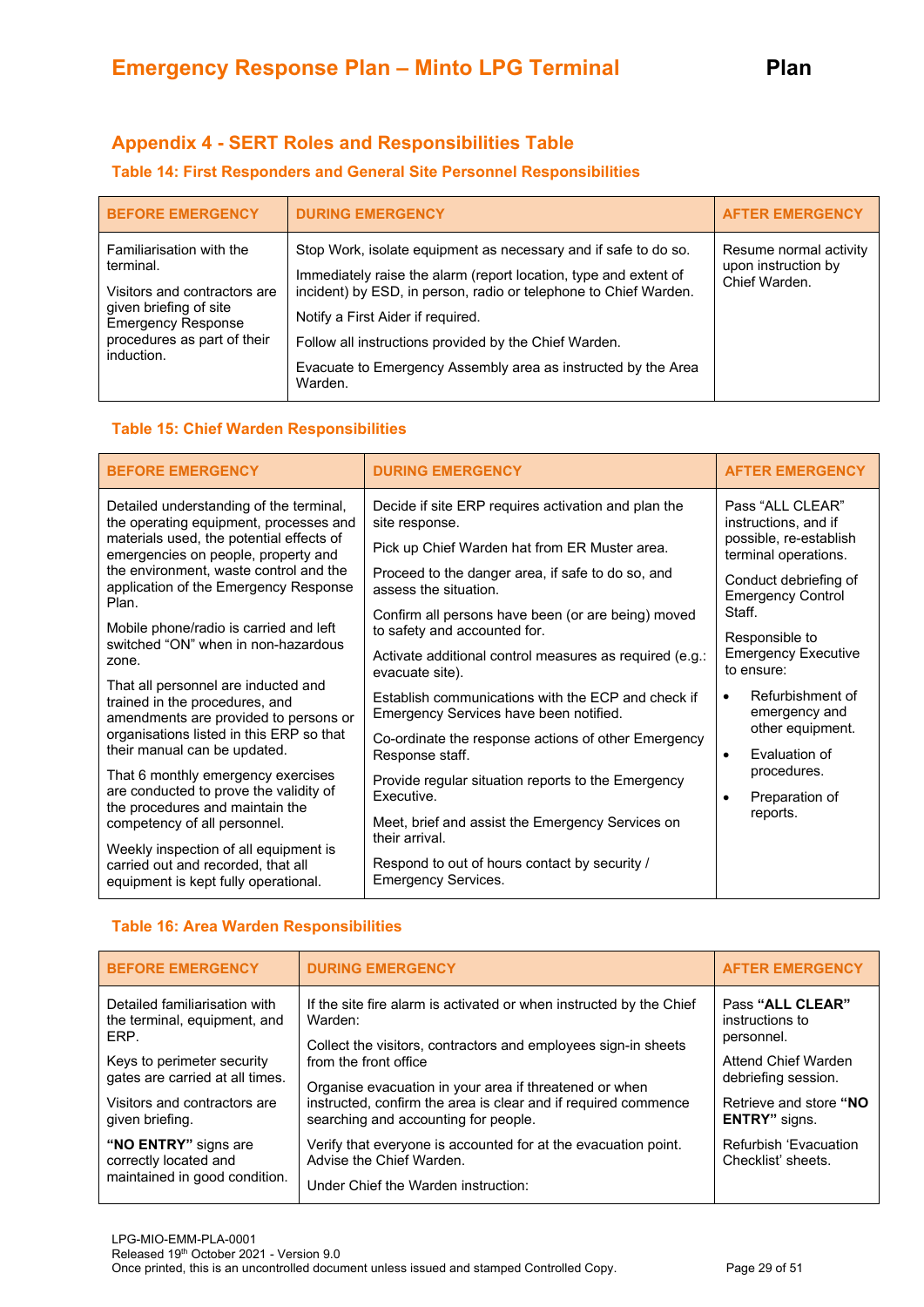| Approach the emergency area, if safe to do so, and assess<br>1.<br>the situation.<br>Activate additional control measures as required (e.g.:<br>2.<br>deluge).                                  |  |
|-------------------------------------------------------------------------------------------------------------------------------------------------------------------------------------------------|--|
| Take responsibility for site access and control, including the<br>posting of "NO ENTRY" signs at the Main gate entry.                                                                           |  |
| Prevent the start-up/movement of vehicles in the terminal and in<br>the car park assembly area. If safe and appropriate to do so,<br>remove road tankers and cylinder trucks from the terminal. |  |
| Assist and update the Chief Warden as required.                                                                                                                                                 |  |

#### **Table 17: Communications Officer Responsibilities**

| <b>BEFORE EMERGENCY</b>                                                                                                                                                                                                   | <b>DURING EMERGENCY</b>                                                                                                                                                                             | <b>AFTER EMERGENCY</b>                                                                          |
|---------------------------------------------------------------------------------------------------------------------------------------------------------------------------------------------------------------------------|-----------------------------------------------------------------------------------------------------------------------------------------------------------------------------------------------------|-------------------------------------------------------------------------------------------------|
| Familiarisation with all communications<br>systems and specific duties as outlined in<br>this manual.<br>Ensure phones, security keys and ERP are<br>readily available and able to be taken to<br>the Main Control Point. | If the site fire alarm is activated or when instructed<br>by the Chief Warden:<br>Set up the Main Control Point and, commence the<br>message log.<br>Under instruction from the Chief Warden ensure | Prepare report using<br>completed message<br>log.<br>Attend Chief Warden<br>debriefing session. |
| Deputy is available when absent.                                                                                                                                                                                          | that the Emergency Services have been alerted<br>and given details.                                                                                                                                 | Refurbish equipment,<br>documents, stationery                                                   |
| All emergency phone numbers are kept up<br>to date, and are accessible for easy<br>reference.                                                                                                                             | Assist the Emergency Executive to advise other<br>external parties e.g. neighbours and authorities.                                                                                                 | in Emergency Control<br>Point.                                                                  |
|                                                                                                                                                                                                                           | Await further instruction from the Chief Warden.                                                                                                                                                    |                                                                                                 |
| Bomb threat and other checklists, and<br>message log are readily available.                                                                                                                                               | Be prepared to evacuate when directed by the<br>Area Warden/Chief Warden.                                                                                                                           |                                                                                                 |

#### **Table 18: First Aider Responsibilities**

| <b>BEFORE EMERGENCY</b>                               | <b>DURING EMERGENCY</b>                                                                | <b>AFTER EMERGENCY</b>                     |
|-------------------------------------------------------|----------------------------------------------------------------------------------------|--------------------------------------------|
| Maintain current first aid certificate.               | Collect first aid kit when required.                                                   | Attend debrief meeting.                    |
| Maintain awareness of ERP and first<br>aid equipment. | Report to and act under instructions of Area Warden.<br>Provide first aid as required. | Replenish first aid<br>stores if required. |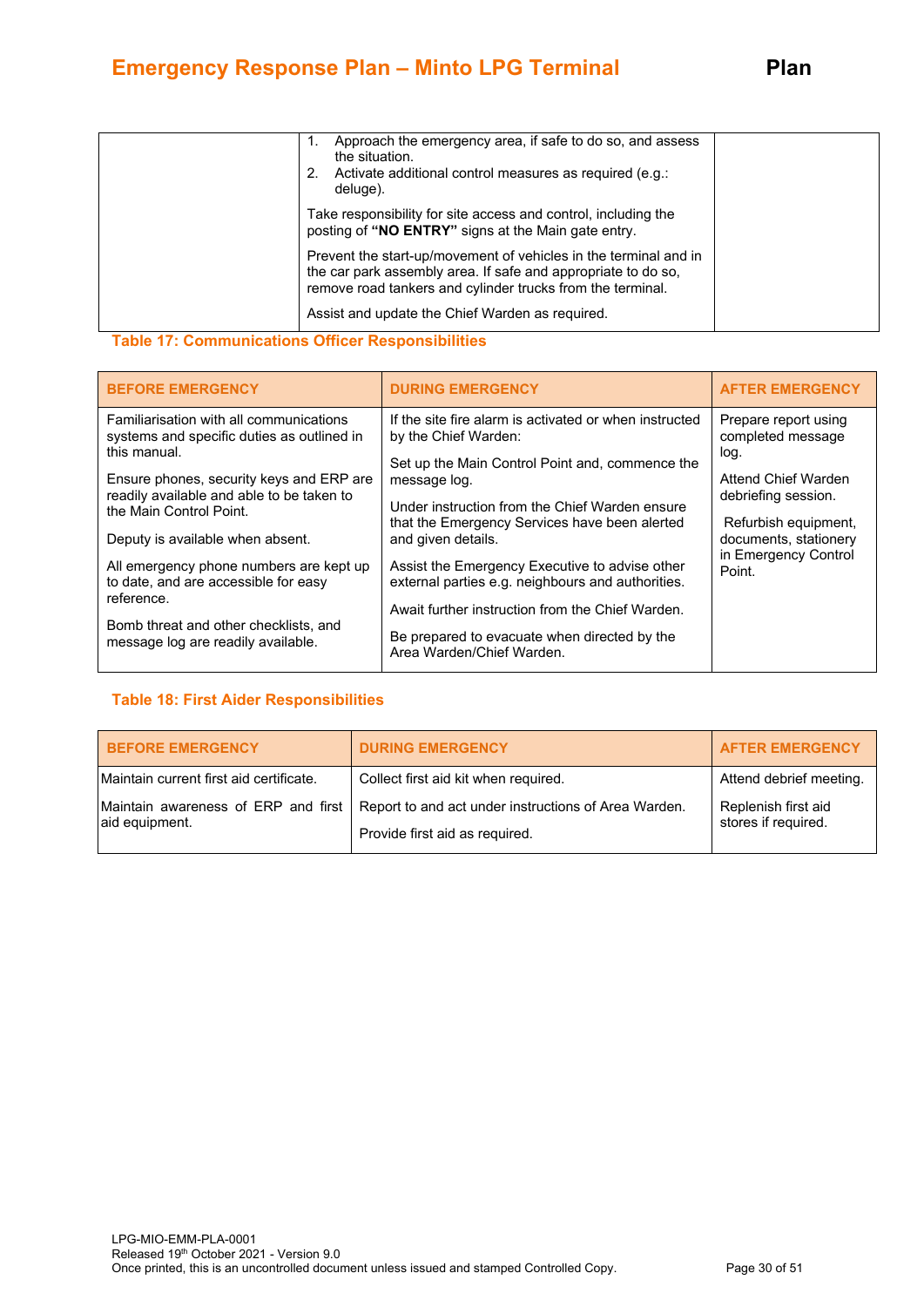#### **Table 19: Emergency Executive Responsibilities**

| <b>BEFORE EMERGENCY</b>                                                                                                                  | <b>DURING EMERGENCY</b>                                                                                                                                                                                    | <b>AFTER EMERGENCY</b>                                                                             |
|------------------------------------------------------------------------------------------------------------------------------------------|------------------------------------------------------------------------------------------------------------------------------------------------------------------------------------------------------------|----------------------------------------------------------------------------------------------------|
| To be aware of and have access to:<br>Organisation, policies, and General<br>$\bullet$                                                   | If present onsite, proceed to the Main<br>Emergency Control Point or another centre<br>as advised by the Chief Warden.                                                                                     | Assess situation and initiate<br>recovery and special plans if<br>necessary.                       |
| Manager LPG and Origin Insurance<br>contact details.<br>Security Threats Analysis and<br>$\bullet$                                       | Assist and advise the Chief Warden as<br>required.                                                                                                                                                         | Arrange trauma counselling<br>for staff if required.                                               |
| Assessment Criteria.<br>Actions required in emergencies.<br>$\bullet$                                                                    | Handle media/relatives/public enquiries in<br>consultation with senior management and<br>police, (Refer to Table 31: Communicate and                                                                       | Attend debriefing.<br>Evaluate emergency                                                           |
| Recovery/Special Plans including the<br>Group Emergency Management Plan.                                                                 | Escalate of this plan for Origin Media<br>Relations guidelines).                                                                                                                                           | procedures.<br>Prepare report with Chief<br>Warden providing an                                    |
| Knowledge of LPG HSE Contractor<br>lo<br>Management process and the LPG<br>Regulatory Notification Procedure (LPG-<br>BUS-RAC-PRO-0005). | Advise the GEMT Operations Lead and<br>Origin Insurance and maintain liaison. If<br>emergency has been escalated to Group<br>Emergency level, continuously liaise with the<br><b>GEMT Operations Lead.</b> | analysis of investigations of<br>the incident together with<br>conclusions and<br>recommendations. |
|                                                                                                                                          | Continuously monitor the situation and advise<br>the GEMT Operations Lead whether it should<br>be escalated to GEMT level.                                                                                 |                                                                                                    |
|                                                                                                                                          | Respond to out of hours contact by<br>security/Emergency Services.                                                                                                                                         |                                                                                                    |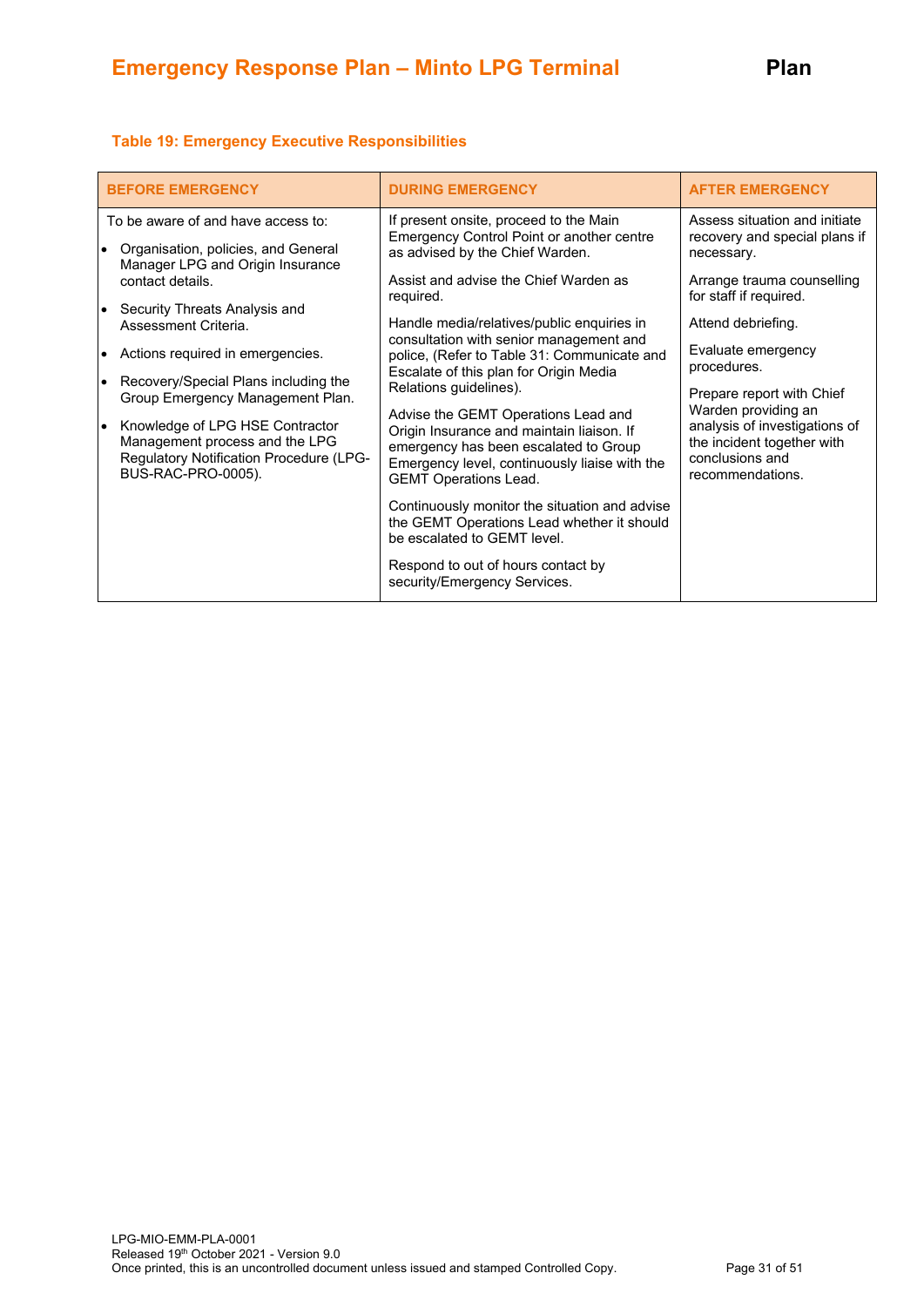# <span id="page-31-0"></span>**Appendix 5 - Consequence Information**

**Details removed due to security requirements**

# <span id="page-31-1"></span>**Appendix 6 - Minto Bowties**

**Details removed due to security requirements**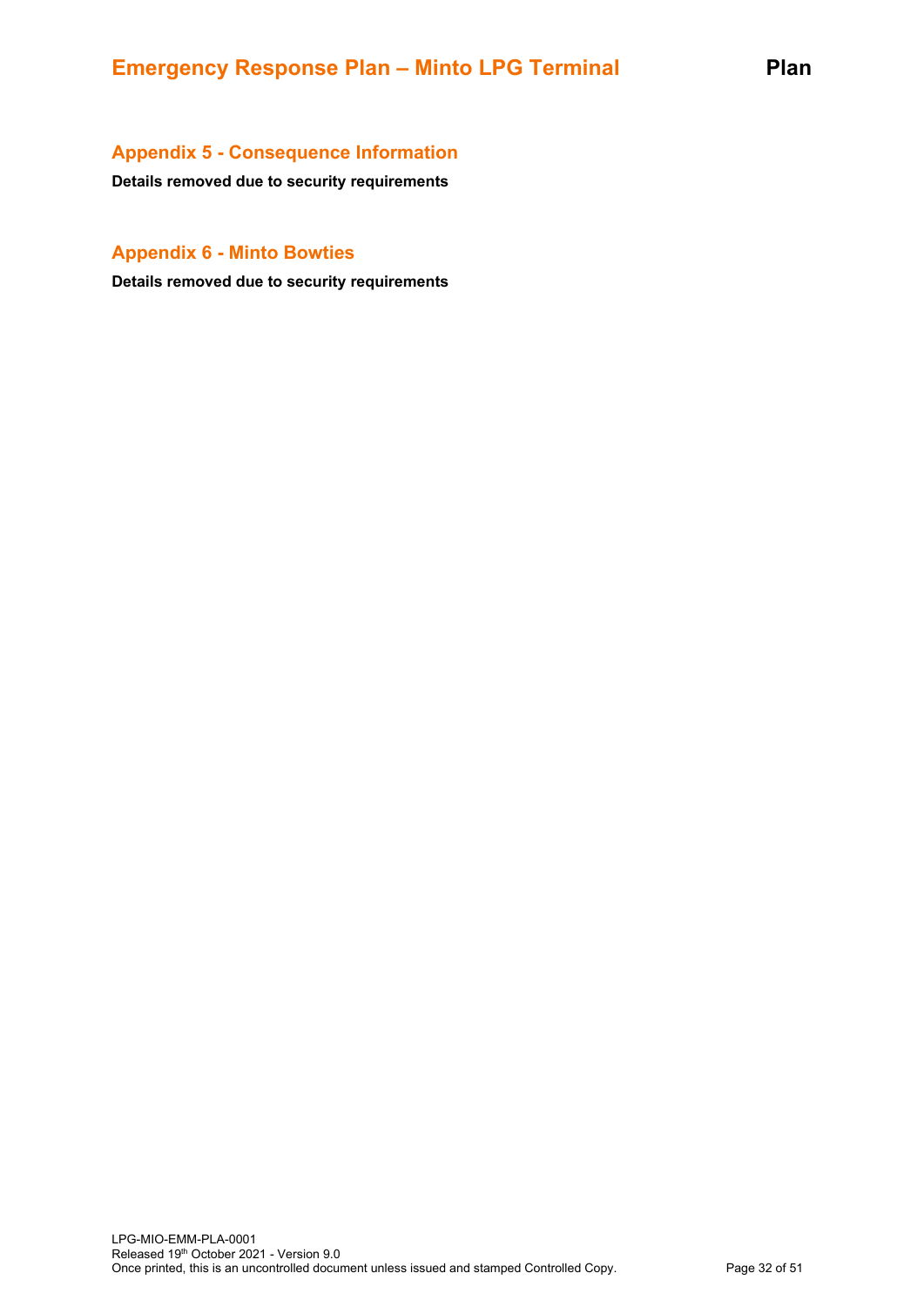# <span id="page-32-0"></span>**Appendix 7 - Detailed Emergency Response Procedures**

## **Appendix 7 Table of Contents**

| <b>Section</b> | <b>Generic Emergency Procedures</b>     | <b>Section</b> | <b>Scenario Specific Emergency Response Procedures</b>                                 |
|----------------|-----------------------------------------|----------------|----------------------------------------------------------------------------------------|
| 7.1.1          | Detect Emergency and Raise<br>the alarm | 7.5.1          | Fire and Explosion                                                                     |
| 7.1.2          | Activating the ERP                      | 7.5.2          | Loss of Containment of LPG                                                             |
| 7.1.3          | Make Work Safe and Evacuate             | 7.5.3          | Procedures in event of failure of fire or ESD<br>systems during Fire or Leak Emergency |
| 7.1.4          | Respond to Emergency                    | 7.5.4          | Chemical, Oil or Fuel Spill                                                            |
| 7.1.5          | <b>Communicate and Escalate</b>         | 7.5.5          | <b>Vehicle Accident Onsite</b>                                                         |
| 7.2            | <b>Termination of Emergency</b>         | 7.5.6          | <b>Medical Emergency</b>                                                               |
| 7.3            | Reporting and Investigation             | 7.5.7          | <b>Third Party Emergency</b>                                                           |
| 7.4            | Restoration                             | 7.5.8          | <b>Security Threats</b>                                                                |
|                |                                         | 7.5.9          | <b>Natural Disasters</b>                                                               |

#### **Generic Emergency Procedures**

#### **7.1.1 Table 20: Detect Emergency and Raise the alarm**

| #              | <b>Item/Step</b>                                                                                                                                                                                                                                                     |
|----------------|----------------------------------------------------------------------------------------------------------------------------------------------------------------------------------------------------------------------------------------------------------------------|
| $\overline{1}$ | Any person can act as a First Responder and detect an emergency and raise the alarm. On detection of a potential<br>or actual emergency, one or more of the following methods can be used to raise the alarm:                                                        |
|                | In person e.g. verbal to the Area Warden or Chief Warden<br>Digital radio<br>Phone (mobile, or landline) - call 000 if necessary<br>Site alarm by ESD button<br>Auto detection and alarm e.g. fire detection, gas detection, LES, security system, level alarm, etc. |
|                | Specific means of detecting LPG gas releases are as follows:                                                                                                                                                                                                         |
|                | During business hours by personnel detection (sight, sound & smell)<br>After hours by security or public detection (sight, sound & smell)<br>At all times via fixed gas detectors (where fitted).                                                                    |
| $\overline{2}$ | Out of Hours Detection and Alarms                                                                                                                                                                                                                                    |
|                | If the fire system is activated out of hours, the emergency services and security monitoring company are<br>$\bullet$<br>automatically contacted.                                                                                                                    |
|                | If the security system, gas detectors or LES are activated out of hours the security monitoring company is<br>$\bullet$<br>automatically contacted.                                                                                                                  |
|                | If a member of the public identifies an emergency, they can call 000 or the Origin emergency number on the<br>$\bullet$<br>site entrance board.                                                                                                                      |
|                | If security patrols identify an emergency, they will contact the security monitoring company.<br>$\bullet$                                                                                                                                                           |
|                | Security monitoring company will contact Origin in the following order until they get a response:<br>$\bullet$<br>Terminal Manager Mobile telephone<br>$\circ$                                                                                                       |
|                | Terminal Fitter Mobile telephone<br>$\circ$                                                                                                                                                                                                                          |
|                | Origin After Hours contact number<br>$\circ$                                                                                                                                                                                                                         |
| 3              | Depending on the nature of the incident the contacted Origin party will assume the role of Chief Warden and:                                                                                                                                                         |
|                | Notify Origin line manager and request appropriate escalation within Origin<br>Seek assistance from operations, maintenance and technical personnel and contractors                                                                                                  |
|                | PG-MIO-EMM-PLA-0001                                                                                                                                                                                                                                                  |

LPG-MIO-EMM-PLA-0001 Released 19th October 2021 - Version 9.0

Once printed, this is an uncontrolled document unless issued and stamped Controlled Copy. Page 33 of 51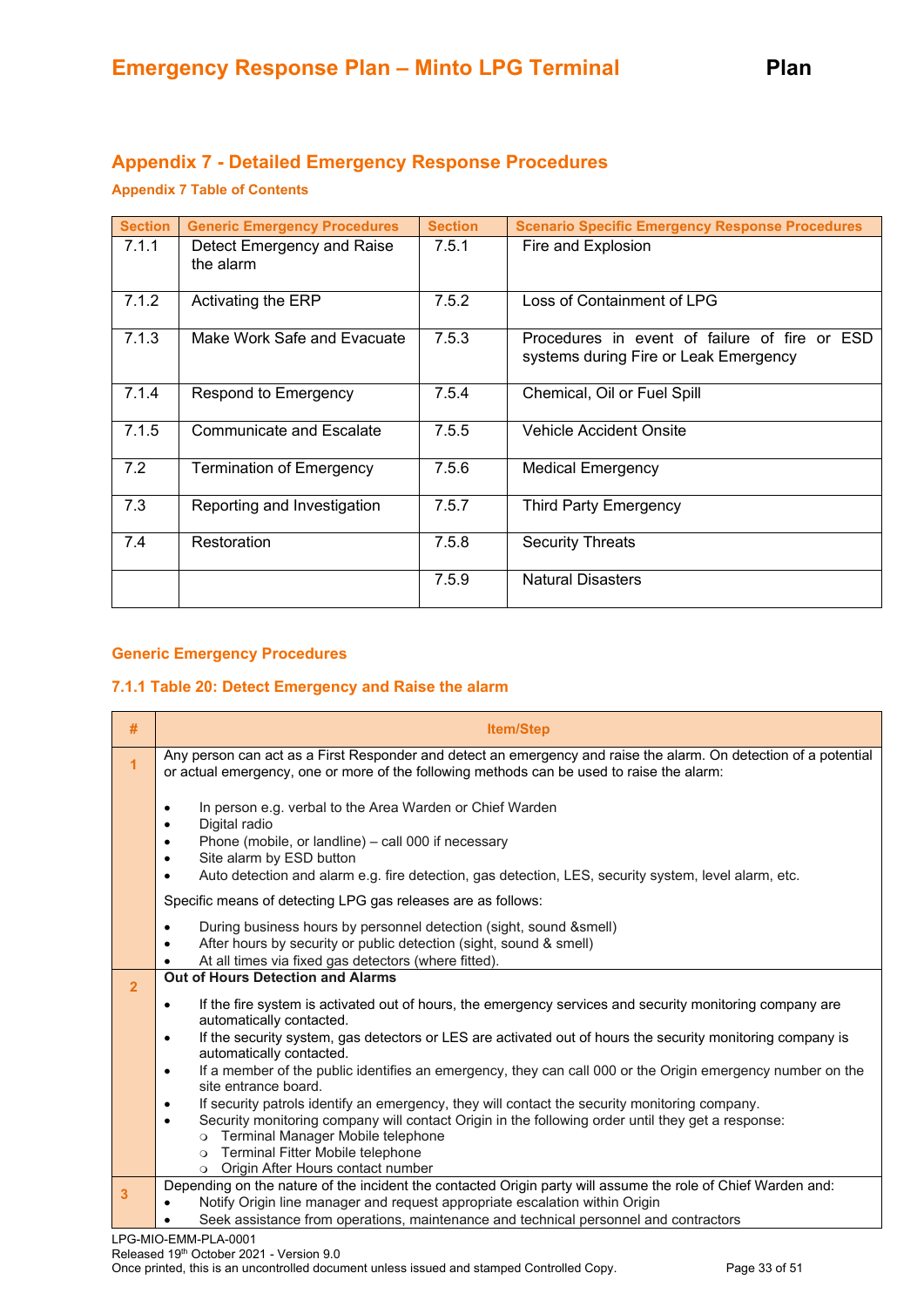- Escalate or request assistance to escalate incident to emergency services and relevant regulatory agencies
- Communicate if necessary to potentially affected neighbours
- If safe to do so, travel to site to assess and manage the incident (including as necessary: ensure access to the site is limited to emergency services and Origin responders, establish an ECP and provide advice and information as required by the Emergency Services)

Should the terminal be in danger from a neighbouring site out of hours, the Emergency Services will contact the terminal SERT, after referring to their copy of this plan, the terminal manifest or the Emergency Services Information Pack. In such circumstances, the person contacted will assume role of Chief Warden and act as indicated above.

If the emergency is detected out of hours by a non SERT person, that person will carry out First Responder role and will raise the alarm, evacuate the terminal and await emergency services/Chief Warden attendance.

If the terminal is unmanned and a person (member of the public, contractor or employee etc) notices a potential emergency, the arrangements for communication with emergency services and Origin in an emergency are described on the Emergency Panel (alongside the entry gate).

# **7.1.2 Table 21: Activating the Emergency Response Plan**

| #                | <b>Item/Step</b>                                                                                                                                                                                                                                                                                                                                                                                                                                                                                                                                                                                            |
|------------------|-------------------------------------------------------------------------------------------------------------------------------------------------------------------------------------------------------------------------------------------------------------------------------------------------------------------------------------------------------------------------------------------------------------------------------------------------------------------------------------------------------------------------------------------------------------------------------------------------------------|
| $\overline{1}$   | The Chief Warden has the authority to activate the ERP and mobilise the SERT.                                                                                                                                                                                                                                                                                                                                                                                                                                                                                                                               |
| $\overline{2}$   | On receiving the alarm, the Chief Warden gathers information, assesses the situation, uses his or her<br>knowledge and experience to determine if necessary, to activate the site ERP and mobilises the SERT as a<br>precaution.                                                                                                                                                                                                                                                                                                                                                                            |
|                  | Activation of the site ERP is based on considerations of actual or potential impacts on any of the following<br>(refer to assessment and escalation tool Appendix 3): People, Environment, Asset, Reputation & Liability. In<br>general the actual or potential impacts required to activate the ERP should be at or above Category 2<br>(Moderate) on the Origin Risk Matrix, i.e. in safety terms: Injury or illness to one or more people requiring<br>medical treatment with up to one week lost time. The Chief Warden may decide to take a precautionary<br>approach and activate the ERP regardless. |
| $\overline{3}$   | The Chief Warden mobilises the SERT by contacting each SERT member (identified on the site emergency<br>information notice board) by the most appropriate method (face to face, phone or radio) and stating he or<br>she is activating the ERP.                                                                                                                                                                                                                                                                                                                                                             |
| $\blacktriangle$ | The Chief Warden is responsible to notify the Emergency Executive of the site ERP activation. The Chief<br>Warden will ensure the Communications Officer commences recording of information in the emergency log.<br>The Chief Warden may also determine if further personnel evacuation is required at this stage and request<br>Communications Officer to communicate this to those concerned.                                                                                                                                                                                                            |
| 5                | Once the ERP is activated the Communications Officer shall commence log keeping to record key events<br>and decisions. Refer to Table 27: Emergency Response Immediate Actions Checklist.                                                                                                                                                                                                                                                                                                                                                                                                                   |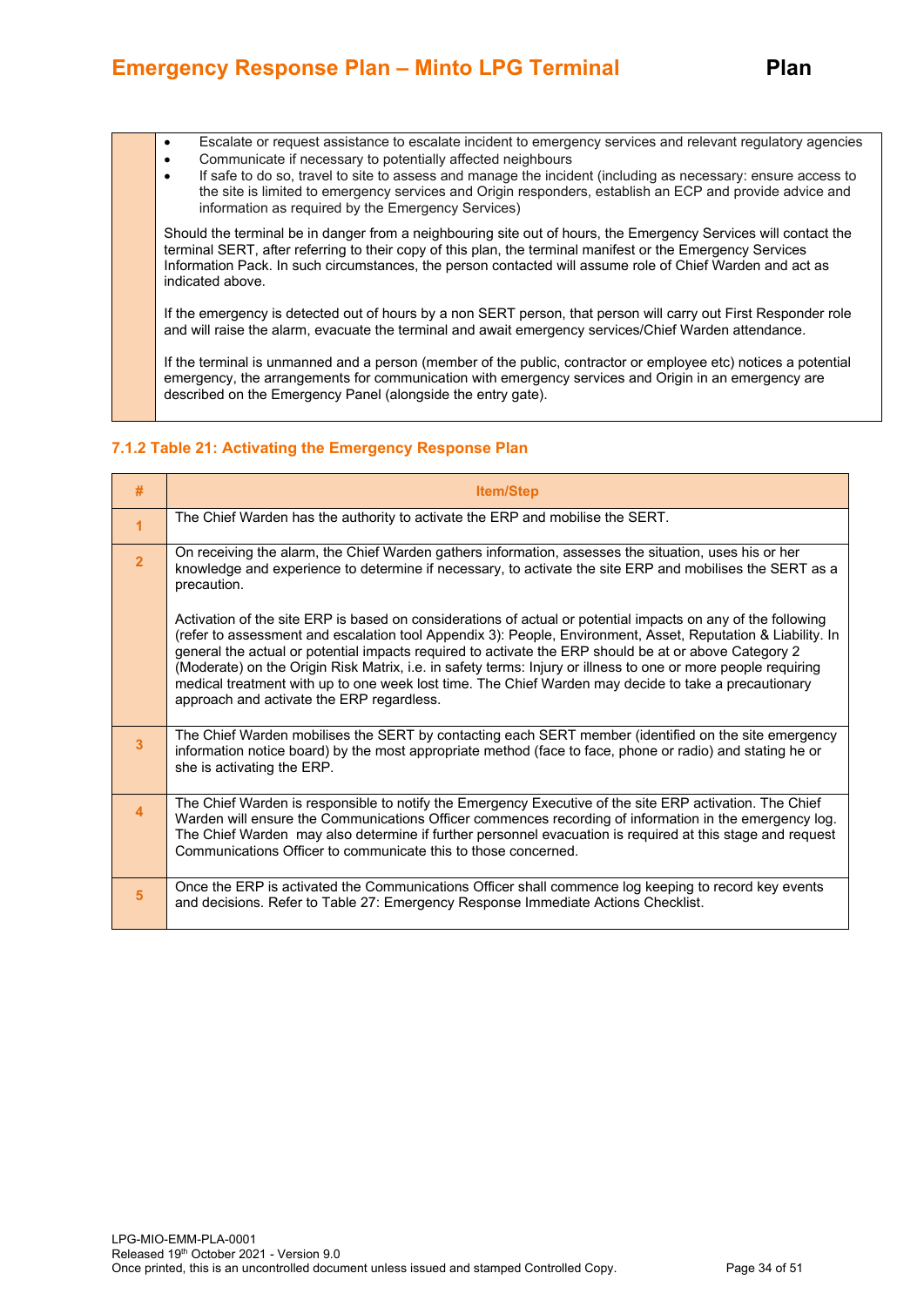# **Table 22: Emergency Response Immediate Actions Checklist**

 $\mathsf{r}$ 

| Incident: |  |
|-----------|--|
| Time:     |  |
| Date:     |  |
| Location: |  |

| <b>Check</b> | <b>Action</b>                                                                                         | <b>Notified who</b> | <b>Time/Date</b> | <b>Initial</b> |
|--------------|-------------------------------------------------------------------------------------------------------|---------------------|------------------|----------------|
|              | Secure personnel log, visitors' book & ERP<br>plus other documents as required (e.g. SDS<br>register) |                     |                  |                |
|              | Locate First Aid Kit                                                                                  |                     |                  |                |
|              | Proceed to Muster Point & notify the SERT<br>Leader of your position                                  |                     |                  |                |
|              | Assist in any First Aid required                                                                      |                     |                  |                |
|              | Assist Emergency Services when required                                                               |                     |                  |                |
|              | Assist SERT Leader when required                                                                      |                     |                  |                |

| <b>Sequence of Events / Actions Taken</b> | <b>Time/Date</b> | <b>Initial</b> |
|-------------------------------------------|------------------|----------------|
|                                           |                  |                |
|                                           |                  |                |
|                                           |                  |                |
|                                           |                  |                |
|                                           |                  |                |
|                                           |                  |                |

| <b>Situation Resolved - Appropriate Notifications</b> |                                             |                     |                  |                |
|-------------------------------------------------------|---------------------------------------------|---------------------|------------------|----------------|
| <b>Check</b>                                          | Notification of return to scheduled<br>work | <b>Notified who</b> | <b>Time/Date</b> | <b>Initial</b> |
|                                                       | Await Verbal - "All Clear"                  |                     |                  |                |
|                                                       | Attend De-brief session                     |                     |                  |                |

┑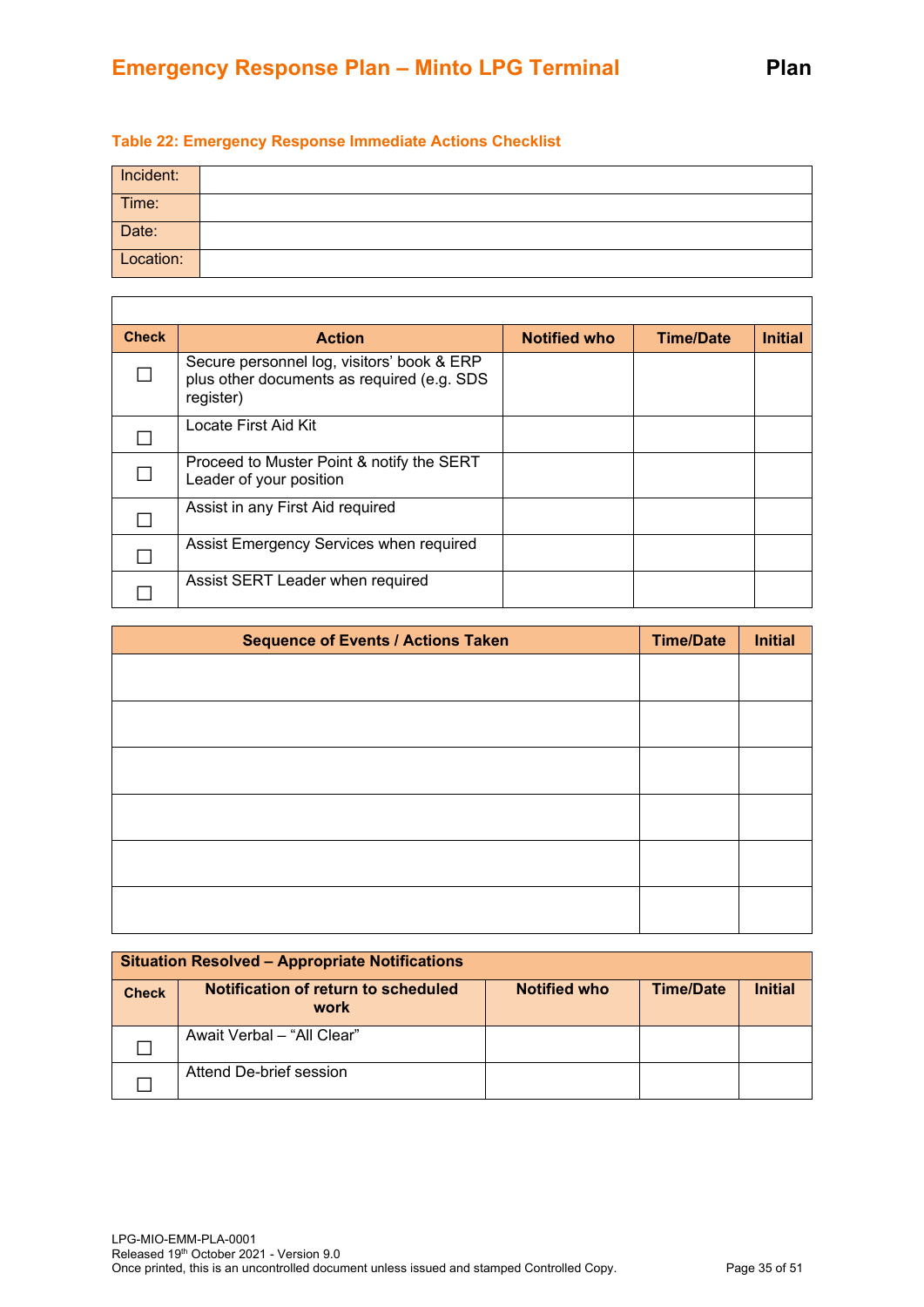#### **7.1.3 Table 23: Make Work Safe and Evacuate**

| #                       | <b>Item/Step</b>                                                                                                                                                                                                                                                                                                                                                                                                                                                                                                                                                                                                                                                                                                             |
|-------------------------|------------------------------------------------------------------------------------------------------------------------------------------------------------------------------------------------------------------------------------------------------------------------------------------------------------------------------------------------------------------------------------------------------------------------------------------------------------------------------------------------------------------------------------------------------------------------------------------------------------------------------------------------------------------------------------------------------------------------------|
| 1                       | Stop all work and make sure the worksite is safe:<br>Activate ESD or LSD in order to shutdown LPG operations and isolate any electrical supply.<br>$\bullet$<br>No other utilities (water, air) require isolation in an emergency.<br>٠<br>Communicate the need to evacuate to other people in the vicinity.<br>$\bullet$<br>Make safe any current work activities, e.g. de-energise and shut down equipment in use<br>$\bullet$<br>Stop vehicle and mobile plant operations<br>$\bullet$                                                                                                                                                                                                                                    |
|                         | If you need to abandon vehicles and mobile plant:<br>Pull over and park in a safe area<br>Ensure access and egress to the site is not impeded<br>Switch off and leave the keys in the ignition                                                                                                                                                                                                                                                                                                                                                                                                                                                                                                                               |
| $\overline{\mathbf{2}}$ | Select a route to the Primary terminal Emergency Assembly Area (located at the grass verge near<br>entry barrier) taking into account the nature and extent of the emergency and weather conditions.<br>Plan a safe route and avoid or minimise movement towards or through unsafe locations or hazardous<br>plant/storage areas or crossing roads. For example: If unignited LP Gas release, evacuation must be<br>away from the direction of emission and wind as indicated by the position of the flags.                                                                                                                                                                                                                  |
|                         | If there are injured parties determine if they can be safely assisted in evacuating or should not be<br>moved.                                                                                                                                                                                                                                                                                                                                                                                                                                                                                                                                                                                                               |
| 3                       | As each area is evacuated it must be searched by the Area Warden, if safe to do so, to ensure no<br>person remains in danger. If this is dangerous, search and rescue must be left to the Emergency<br>Services who will be properly equipped for this. Where required record information in the Evacuation<br>Checklist (below) during or following search of areas, to confirm each area is clear of personnel.                                                                                                                                                                                                                                                                                                            |
|                         | The Chief Warden or Communications Officer should take the following materials to the EAA:                                                                                                                                                                                                                                                                                                                                                                                                                                                                                                                                                                                                                                   |
|                         | 1. Emergency mobile phone and/or radio<br>2. ERP<br>3.<br>First Aid Kit<br>Records of personnel present onsite (visitor book, staff board, etc.)<br>4.                                                                                                                                                                                                                                                                                                                                                                                                                                                                                                                                                                       |
| 4                       | The "Emergency No Entry" signs (and/or witches' hats, tape etc.) are to be placed by Area Warden<br>across the entry and exit gates to the terminal, in order to secure the site and restrict access. The<br>Area Warden is also to ensure emergency services can access the site in emergency. If you arrive at<br>the premises during an emergency, report to the Area Warden at the nearest nominated EAA.                                                                                                                                                                                                                                                                                                                |
| 5                       | All personnel are to initially assemble at the Primary EAA and the Chief Warden will decide if further<br>evacuation is required and if so on the appropriate EAA based on the incident, wind conditions, hazard<br>ranges of emergency scenarios (Consequences Appendix 5) and risk of escalation.<br>All persons are to evacuate by the nearest and safest route to the selected EAA under control of an<br>Area Warden. Ensure visitors are guided to the EAA. Await further instructions at EAA and advise<br>emergency services/Origin personnel on arrival. In the event of a gas release incident, the Area<br>Warden needs to carry a portable gas detector to monitor and be warned of any dangerous gas<br>levels. |
| 6                       | The Area Warden is to account for all people at the EAA via a "roll call", using the personnel and visitor<br>sign in logs and/or swipe card records, and referencing where necessary the Evacuation Checklist<br>Form: (Table 29). This is for use in ensuring areas of the facility are searched and confirmed clear of<br>personnel, e.g. if personnel are not all immediately accounted for. Ensure all personnel are accounted<br>for or identified as missing prior to evacuation off-site. Report missing persons to Chief Warden. Stand<br>by at the EAA until stood-down or instructed to evacuate to a different location. If further evacuation is<br>required, proceed under the control of the Area Warden.     |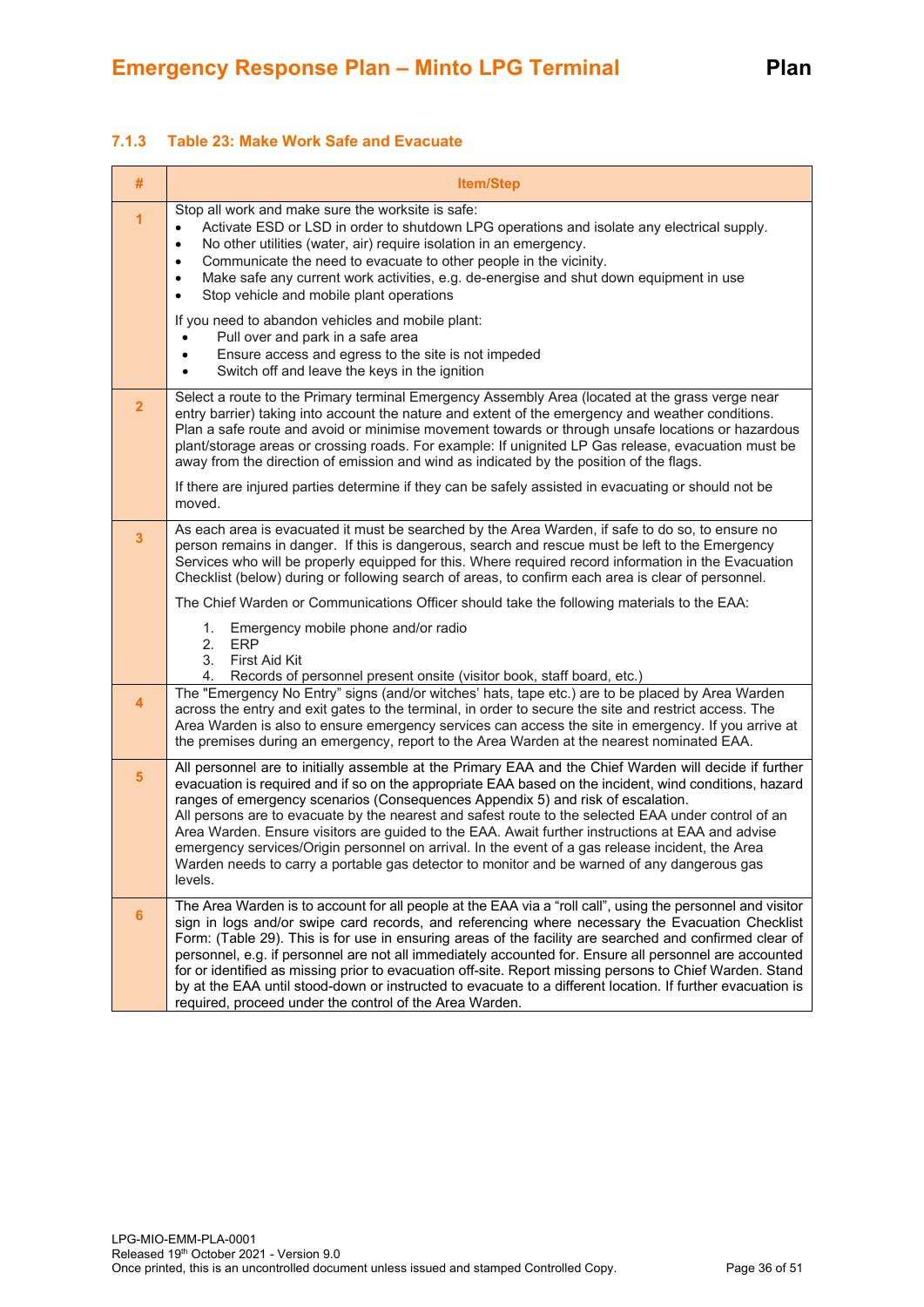#### **Table 24: Evacuation Checklist**

#### **To be Referred to by the Area Warden for use in conjunction with Personnel/Visitor Logs if required to locate missing persons or confirm all personnel onsite are accounted for**.

| <b>EVACUATION CHECK</b> |                 | <b>PERSONNEL CHECK</b>                                          |                 |
|-------------------------|-----------------|-----------------------------------------------------------------|-----------------|
| <b>AREA CHECKED</b>     | Tick $\sqrt{ }$ | <b>LIST ALL PERSONS IN AREA ACCOUNTED</b><br><b>FOR BY NAME</b> | Tick $\sqrt{ }$ |
|                         |                 |                                                                 |                 |
|                         |                 |                                                                 |                 |
|                         |                 |                                                                 |                 |
|                         |                 |                                                                 |                 |
|                         |                 |                                                                 |                 |
|                         |                 |                                                                 |                 |
|                         |                 |                                                                 |                 |
|                         |                 |                                                                 |                 |
|                         |                 |                                                                 |                 |
|                         |                 |                                                                 |                 |
|                         |                 |                                                                 |                 |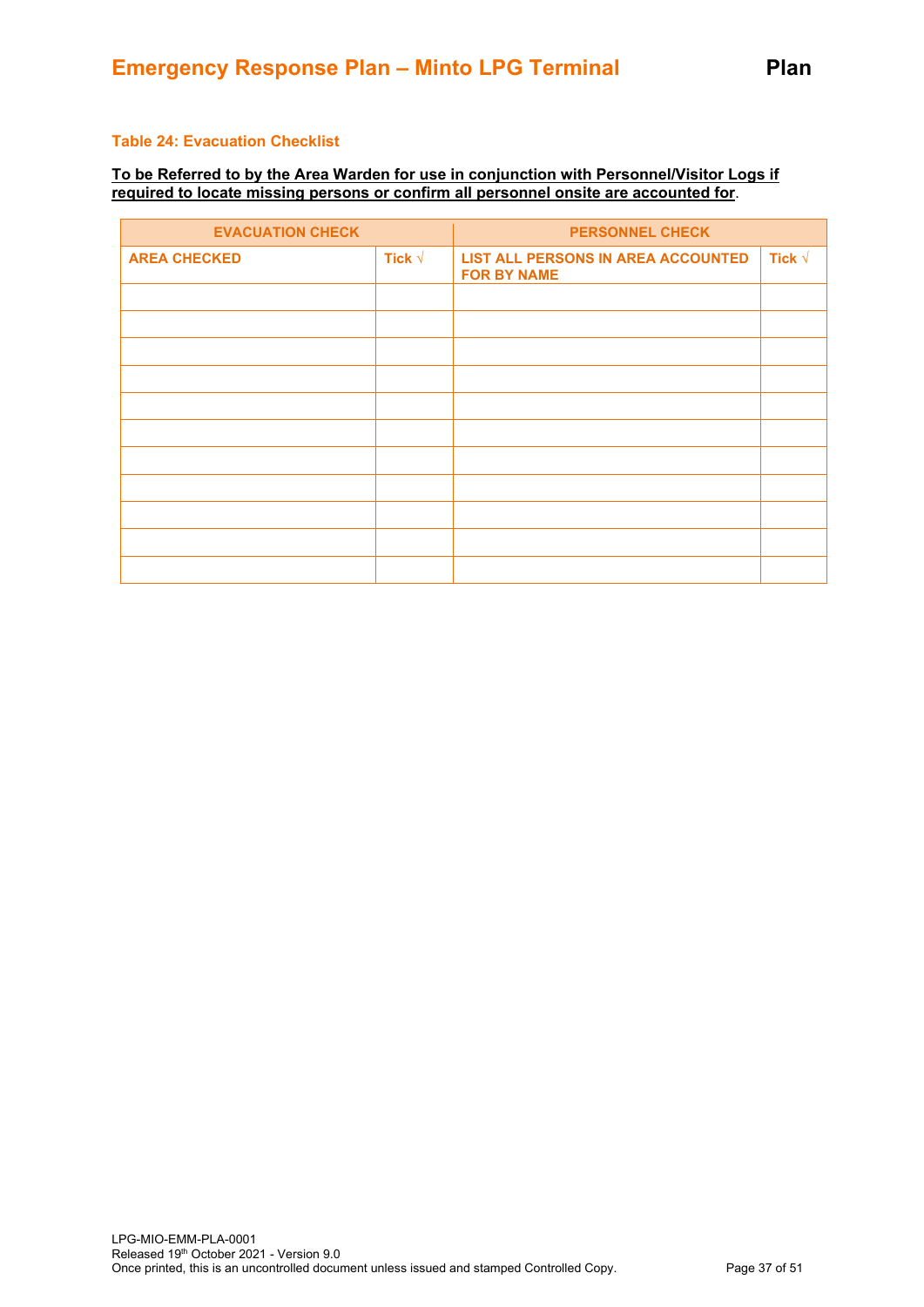#### **7.1.4 Table 25: Respond to Emergency**

| #              | <b>Item/Step</b>                                                                                                                                                                                                                                                                                                                                                                                                                                                                                                                                                                                                                       |
|----------------|----------------------------------------------------------------------------------------------------------------------------------------------------------------------------------------------------------------------------------------------------------------------------------------------------------------------------------------------------------------------------------------------------------------------------------------------------------------------------------------------------------------------------------------------------------------------------------------------------------------------------------------|
| $\overline{1}$ | The Chief Warden is to develop a response plan, act, monitor and gather more information, review outcomes<br>and if necessary adapt the response plan accordingly. Use relevant specific response procedures (see<br>scenario specific procedures below) if safe to do so under the particular circumstances of the emergency.                                                                                                                                                                                                                                                                                                         |
|                | The response plan may include actions to liaise with the Emergency services, provide periodic updates to<br>Emergency Executive/General Manager Operations, minimise further danger e.g. by turning off equipment<br>(not lights), moving tankers/trucks away from the danger, firefighting small fires, isolating plant areas,<br>contacting neighbours or further containment/mitigation of the incident.                                                                                                                                                                                                                            |
|                | Response actions should only be carried out if safe to do so. The Chief Warden and Area Warden must work<br>together to determine what actions can be carried out safely and what additional precautions are required to<br>ensure safety while responding in any particular emergency. These include the following considerations:<br>Time and path required to take to complete an emergency action<br>Size, location, duration and nature of hazard zone<br>$\bullet$<br>Likely timing and nature of potential escalation of incident consequences<br>$\bullet$<br>Options for carrying out an emergency task remotely<br>$\bullet$ |
|                | Use of portable gas detectors when approaching areas near potential gas leak<br>٠<br>Consider wind direction in planning route to take by observing flag direction<br>٠<br>Availability of escape routes and sheltered areas<br>٠                                                                                                                                                                                                                                                                                                                                                                                                      |
|                | Maintaining line of sight with other personnel<br>$\bullet$<br>Isolation points for electrical supply to the terminal are shown on the Site Plan<br>$\bullet$                                                                                                                                                                                                                                                                                                                                                                                                                                                                          |
|                | If this has escalated to require emergency services response, some of the supporting functions such as HSE,<br>Process Safety, Fleet, Engineering, Compliance Risk & Assurance, Legal or other relevant subject matter<br>experts within the organisation should be notified and asked to ensure availability should their<br>services/knowledge be required. For leaks of LPG or other materials the duration of the leak may be possible<br>to estimate if the size of the hole and the conditions and inventory can be determined. The release rates<br>provided in Appendix 5 can be used or Operations Integrity consulted.       |
| $\overline{2}$ | When an emergency is of such proportions that the Emergency Services are involved, the formal incident<br>control may be assumed by the Emergency Services. Depending on the type of emergency and the<br>assistance required, in most circumstances Emergency Services will require assistance from Origin for local<br>and technical knowledge and for additional resources to manage the incident. Meeting points with<br>Emergency Services would typically be the Emergency Control Point that may need to be revised according<br>to the nature of the emergency.                                                                |
| $\mathbf{3}$   | If the emergency requires/results in the arrival and involvement of emergency services, Origin personnel will<br>cooperate with their requests as they not only have statutory powers but are vastly more experienced and have<br>access to resources in managing the emergency.                                                                                                                                                                                                                                                                                                                                                       |
|                | Origin remains responsible for its employees and assets and would work with the emergency services to<br>ensure their health and safety.                                                                                                                                                                                                                                                                                                                                                                                                                                                                                               |
| $\overline{4}$ | Shift changeovers may be required for continuity of emergency management of a long duration incident. The<br>Chief Warden is responsible for changeover of personnel involved in emergency. Effective changeover will<br>be achieved by:<br>Staggering changeover times                                                                                                                                                                                                                                                                                                                                                                |
|                | Avoiding changeovers during critical periods<br>$\bullet$<br>Briefing incoming personnel<br>٠                                                                                                                                                                                                                                                                                                                                                                                                                                                                                                                                          |

#### **7.1.5 Table 26: Communicate and Escalate**

| <b>Item/Step</b>                                                                                                                                                                                                                                                                                                                                                                   |
|------------------------------------------------------------------------------------------------------------------------------------------------------------------------------------------------------------------------------------------------------------------------------------------------------------------------------------------------------------------------------------|
| One of the most important aspects of effective emergency management is communications. This may be<br>required with a wide range of different internal and external parties. The timing, content, and style of such<br>communications will generally have a major impact on the perceptions about how the Company has responded,<br>and therefore need to be closely co-ordinated. |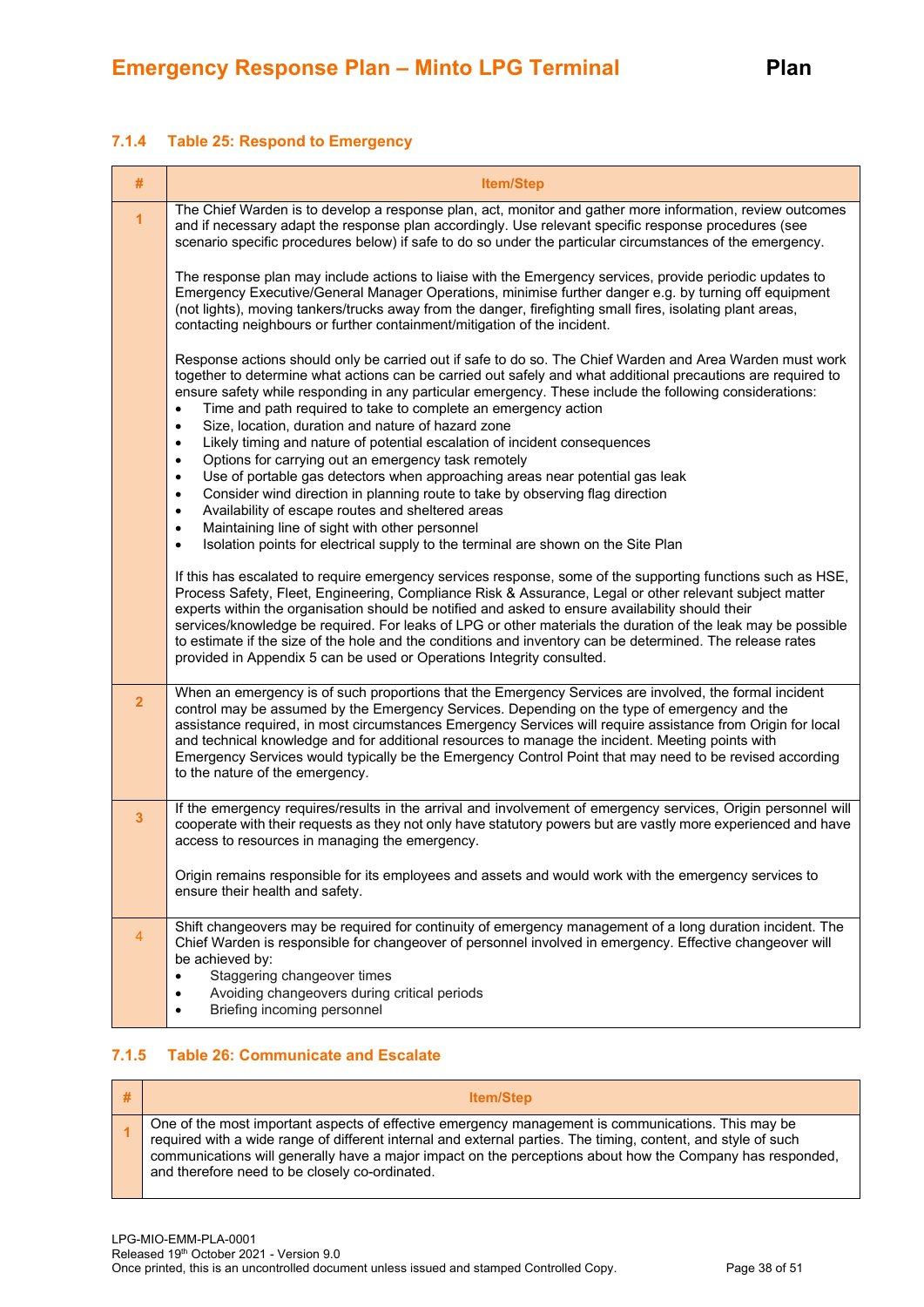# **Emergency Response Plan – Minto LPG Terminal Plan**

|                | Operational emergency communications may need to be repeated and/or confirmed/verified with the receiving<br>party to ensure it has been received and understood both ways.                                                                                                                                                                                                                                                                                                                 |
|----------------|---------------------------------------------------------------------------------------------------------------------------------------------------------------------------------------------------------------------------------------------------------------------------------------------------------------------------------------------------------------------------------------------------------------------------------------------------------------------------------------------|
|                | Communications of two main types are required:<br>Notification to appropriate external and internal groups.<br>Response to enquiries, e.g. from relatives, the media, local community, and general public.                                                                                                                                                                                                                                                                                  |
|                | Guidelines are set out below regarding the range of potential contacts and how they should be handled.                                                                                                                                                                                                                                                                                                                                                                                      |
| $\overline{2}$ | <b>Internal Communications</b>                                                                                                                                                                                                                                                                                                                                                                                                                                                              |
|                | All incidents requiring activation of the ERP must be reported by the Emergency Executive to the GEMT<br>Operations Lead who may in turn notify the GEMT Leader and mobilise the GEMT.                                                                                                                                                                                                                                                                                                      |
|                | Local staff should also be notified. This may be done via the alarm or by using the terminal radios, but in<br>instances where staff are not directly affected (e.g. a vehicle accident off-site) details should be provided through<br>a notice from the Emergency Executive. This is particularly important in cases where a colleague has been<br>seriously injured, or where the incident (and the Company's reputation) is being publicly debated, and staff<br>should know the facts. |
| 3              | <b>External Communications</b>                                                                                                                                                                                                                                                                                                                                                                                                                                                              |
|                | A wide variety of external parties may need to be notified of an incident – starting of course with the Emergency<br>Services, but also covering such groups as:<br>Neighbours and the local community<br>Next of Kin<br>٠                                                                                                                                                                                                                                                                  |
|                | Any relevant government departments and local authorities<br>$\bullet$<br>Contractors, customers, suppliers etc.<br>$\bullet$                                                                                                                                                                                                                                                                                                                                                               |
|                | The thresholds for NSW EPA on the types of pollution incidents which are "immediately reportable" to the EPA is<br>outlined bellowed from the NSW EPA Guideline: Pollution Incident Response Management Plans.                                                                                                                                                                                                                                                                              |
|                | Box 1.3: When does notification need to be given of a pollution incident?                                                                                                                                                                                                                                                                                                                                                                                                                   |
|                | Notification is required if a pollution incident causes or threatens to cause 'material harm to the<br>environment'. Material harm is defined in section 147 of the POEO Act as:                                                                                                                                                                                                                                                                                                            |
|                | '(a) harm to the environment is material if:                                                                                                                                                                                                                                                                                                                                                                                                                                                |
|                | (i) it involves actual or potential harm to the health or safety of human beings or to ecosystems<br>that is not trivial, or                                                                                                                                                                                                                                                                                                                                                                |
|                | (ii) it results in actual or potential loss or property damage of an amount, or amounts in<br>aggregate, exceeding \$10,000 (or such other amount as is prescribed by the regulations), and                                                                                                                                                                                                                                                                                                 |
|                | (b) loss includes the reasonable costs and expenses that would be incurred in taking all reasonable<br>and practicable measures to prevent, mitigate or make good harm to the environment.'                                                                                                                                                                                                                                                                                                 |
|                | Notification is required even where 'harm to the environment is caused only in the premises where the<br>pollution incident occurs', as specified in section 147(2).                                                                                                                                                                                                                                                                                                                        |
|                | Section 148 of the POEO Act sets out additional pollution incident notification requirements.                                                                                                                                                                                                                                                                                                                                                                                               |
|                | The Minto ERP is accessible from the Origin website.                                                                                                                                                                                                                                                                                                                                                                                                                                        |
|                | If the Emergency Services have not been contacted by automatic systems such as fire detection, the Emergency<br>Executive or Chief Warden may still decide to notify them if they are potentially required to attend site in order to<br>manage the impacts of the emergency or prevent escalation or additional impacts, or if they need to be informed<br>for other reasons e.g. in case other parties contact them in relation to the emergency.                                         |
|                | The Communications Officer or Chief Warden or Emergency Executive will report the emergency to the<br>Emergency Services. The following initial information/advice is to be provided:                                                                                                                                                                                                                                                                                                       |
|                | name and location of the terminal (suburb, street, nearest cross street to relevant site entry);<br>$\bullet$<br>number of injured persons or casualties and the nature of injuries if applicable;<br>$\bullet$<br>the type and scale of emergency including a brief description;<br>$\bullet$                                                                                                                                                                                              |
|                | hazards involved (including details of substances, UN Numbers, names of substances, quantities involved);<br>٠<br>telephone contact number (for any return messages);                                                                                                                                                                                                                                                                                                                       |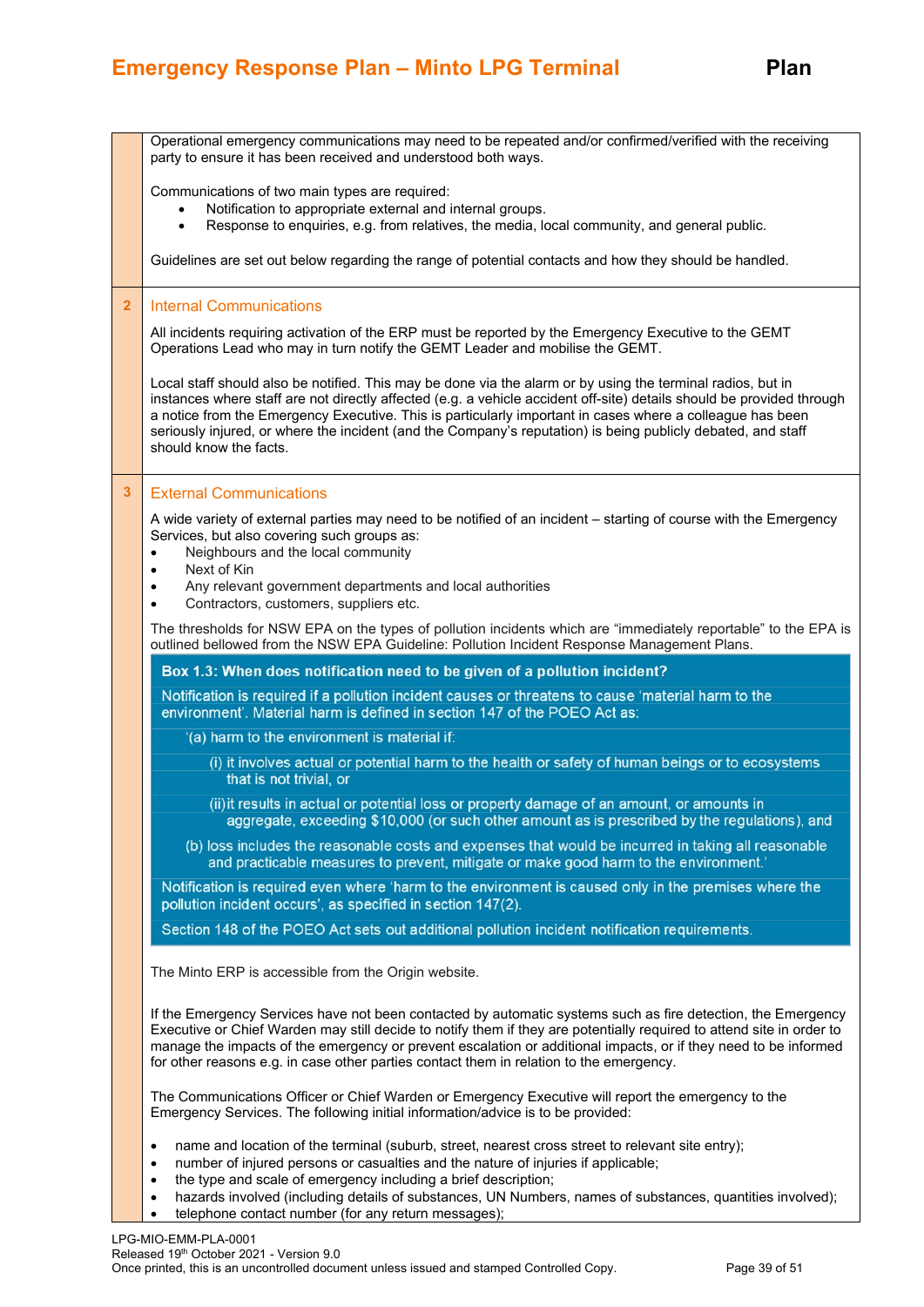|                | name of person making the call; and<br>$\bullet$<br>any other useful information (e.g. wind speed and wind direction, etc.).<br>$\bullet$                                                                                                                                                                                                                                                                                                                                                                                                                                                                                                                                                                                                                 |
|----------------|-----------------------------------------------------------------------------------------------------------------------------------------------------------------------------------------------------------------------------------------------------------------------------------------------------------------------------------------------------------------------------------------------------------------------------------------------------------------------------------------------------------------------------------------------------------------------------------------------------------------------------------------------------------------------------------------------------------------------------------------------------------|
|                | Depending on the nature and scale of the incident, the Emergency Executive may obtain assistance with<br>communications at the site (e.g. GEMT, emergency services, security, communications officer, other SERT<br>personnel).                                                                                                                                                                                                                                                                                                                                                                                                                                                                                                                           |
|                | If the incident has, or is likely to result in serious injuries or death to Origin employees, establishing and<br>maintaining contact and support for relatives is critical. The LPG GEMT generally provides support for individuals<br>and next of-kin affected by the incident, refer to the LPG Group Emergency Management Plan LPG-BUS-EMM-<br>PLA-0001 for further detail.                                                                                                                                                                                                                                                                                                                                                                           |
| 4              | <b>Local Community</b>                                                                                                                                                                                                                                                                                                                                                                                                                                                                                                                                                                                                                                                                                                                                    |
|                | If the Chief Warden or Emergency Services determine there is a risk to neighbouring community or industry,<br>external communications to alert these parties will be initiated. As deemed necessary by Emergency Services<br>and the Emergency Executive or Chief Warden, a combination of the following methods shall be used to notify<br>neighbours/local community of an emergency at the terminal:<br>Communications officer to contact neighbours by phone/group text<br>$\bullet$<br>Police or Emergency Services to contact neighbours directly<br>$\bullet$<br>Security to contact neighbours directly<br>$\bullet$<br>Broadcast by radio and television stations if necessary<br>$\bullet$<br>Communication to the local authority<br>$\bullet$ |
|                | Where the emergency requires rapid neighbour notification: Security, Chief Warden or Communications Officer<br>can commence neighbour communications by direct contact or telephone/text message. Emergency Services<br>may contact neighbours directly e.g. via Police loud hailers. The communications to neighbours and community<br>will include any information deemed necessary by Chief Warden/Emergency Executive or Emergency Services,<br>e.g. a general description of the emergency, a description of the actions Origin is taking, recommended actions to<br>take to safeguard their health and safety, and status updates/end of emergency.                                                                                                 |
| 5              | <b>Next of Kin</b>                                                                                                                                                                                                                                                                                                                                                                                                                                                                                                                                                                                                                                                                                                                                        |
|                | For a local terminal emergency, responsibility for dealing with enquiries from relatives of employees (who may or<br>may not be injured) rests with the Emergency Executive who will work with the police as required.                                                                                                                                                                                                                                                                                                                                                                                                                                                                                                                                    |
|                | In the event of an emergency involving fatalities or multiple serious injuries, the GEMT will be activated and the<br>GEMT will assist the site with communications with relatives. GEMT may also activate Employee Assistance<br>Program (EAP) providers to support personnel affected by the incident.                                                                                                                                                                                                                                                                                                                                                                                                                                                  |
|                | Refer to the LPG GEMP (Group Emergency Management Procedure - LPG-BUS-EMM-PLA-0001) for Next of<br>Kin procedure.                                                                                                                                                                                                                                                                                                                                                                                                                                                                                                                                                                                                                                         |
| 6              | <b>Regulatory Notification</b>                                                                                                                                                                                                                                                                                                                                                                                                                                                                                                                                                                                                                                                                                                                            |
|                | The Emergency Executive or Chief Warden must notify regulatory authorities immediately after becoming aware<br>a Notifiable Incident has occurred and in accordance with the LPG Regulatory Notification Procedure LPG-BUS-<br>RAC-PRO-0005.                                                                                                                                                                                                                                                                                                                                                                                                                                                                                                              |
|                | A checklist to notify the authorities, external and internal groups can be found in the Regulatory Notification<br>Procedure. Following a Notifiable Incident, the site of the incident must be preserved until an inspector arrives or<br>as directed by the inspector.                                                                                                                                                                                                                                                                                                                                                                                                                                                                                  |
| $\overline{7}$ | <b>Origin Media Relations</b>                                                                                                                                                                                                                                                                                                                                                                                                                                                                                                                                                                                                                                                                                                                             |
|                | As outlined in Origin's Continuous Disclosure Policy, all communication with the media must be conducted by the<br>Managing Director or the General Manager, External Affairs and Internal Communication, or a person authorised<br>by them, and only to the extent of that authorisation. The Emergency Executive may assist the authorised media<br>personnel in communications with the media. Media releases shall be conducted in consultation with emergency<br>services where appropriate.                                                                                                                                                                                                                                                         |
|                | If any employee, other than authorised media personnel, receives an enquiry from a journalist or reporter,<br>whether in person or by phone and are asked about Origin, they should say:                                                                                                                                                                                                                                                                                                                                                                                                                                                                                                                                                                  |
|                | "I am not in a position to comment but if you give me your name and telephone number, I will organise<br>for the most appropriate person to call you."                                                                                                                                                                                                                                                                                                                                                                                                                                                                                                                                                                                                    |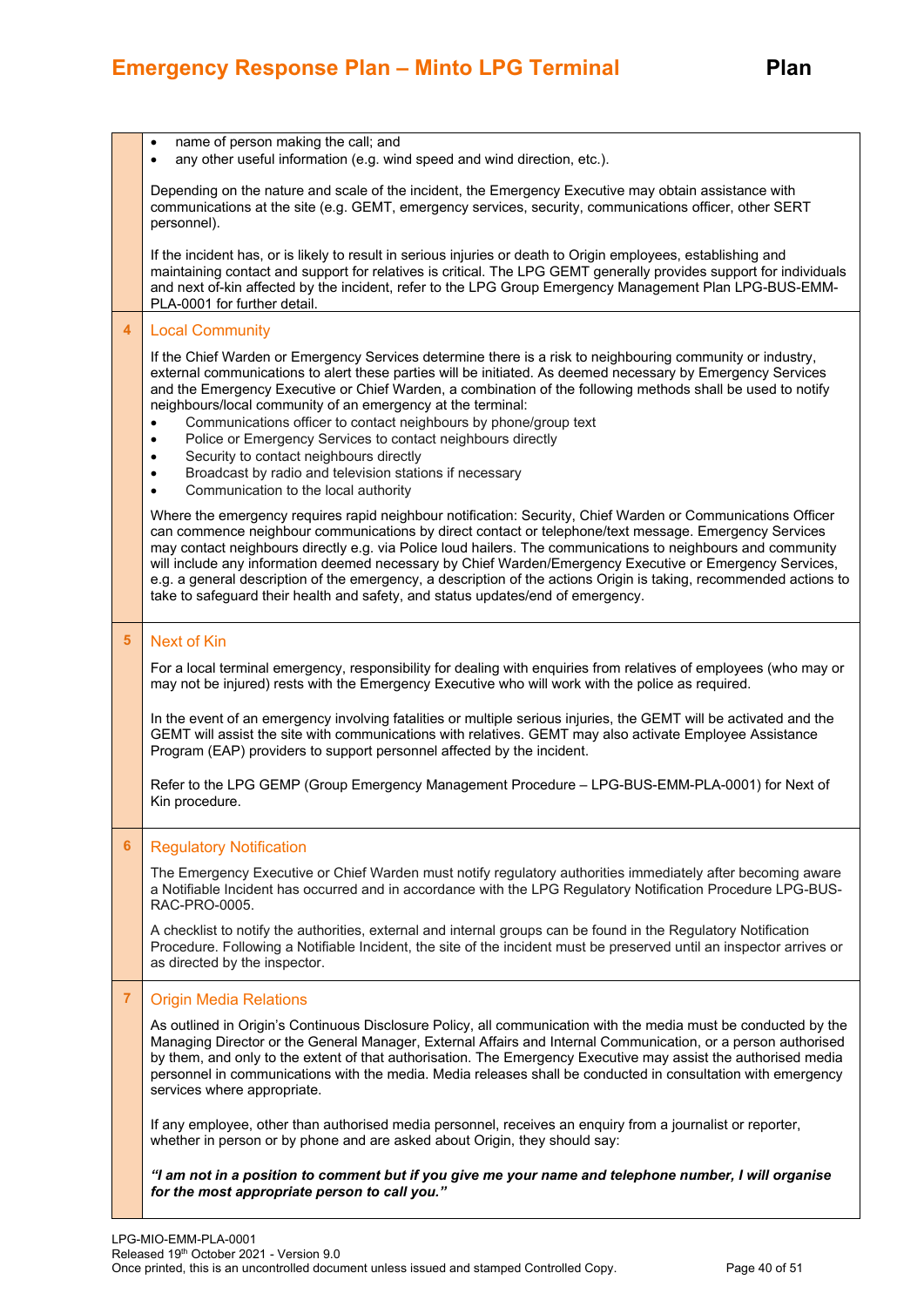#### Always ask for:

- The journalist/reporter's name
- Publication/media outlet
- Contact phone number and/or email. And
- Publication deadline

Forward this information immediately to the appropriate corporate communication contact (listed in Section 4 of the Media Policy). It is important to remember that there is no such thing as "off the record". Even if you are speaking informally, you could be quoted at any time.

### **7.2 Termination of Emergency**

If Emergency Services are in control, they will formally declare the emergency to be over, and hand back control of the facility to the CW. Entry or re-entry is strictly forbidden until authorised by the Officer-in-charge of the attending emergency services. The CW and EE will in turn notify staff and other parties involved (e.g. contractors, neighbours etc) of the termination of the emergency and "all clear" to return to site.

As a minimum the following should be completed before returning to normal Terminal operations:

- Preserve relevant equipment and areas of the facility if notifiable incident has occurred and/or that require investigation.
- Confirm if terminal is safe to restart including checking with regulator if notifiable incident has occurred.
- Opening and closing an LPG Terminal Operating Instruction.
- Monthly Terminal Inspection Checklist.
- Monthly Fire Protection Checklist.

#### **7.3 Reporting and Investigation**

Following termination of the emergency, the Chief Warden will complete an incident report and initiate a formal investigation per the HSE Incident Management Procedure (ORG-HSE-PRO-025). Other investigations may be required e.g., by regulatory authorities.

Within one week of an emergency, the CW will convene a debrief meeting with the SERT to:

- Present and discuss findings and leanings.
- Consider the use and effectiveness of the emergency response procedures.
- Finalise recommendations for improvements.

OCIS is used to track the recommendations.

#### **7.4 Restoration**

Emergencies can result in harm or damage – to people, community, plant, property, environment, company image or business / customer relations – and remedial action will be required to restore operations fully. The responsibility for planning and implementing such action rests with the Emergency Executive, and may include:

- 1. Rehabilitation of staff and family
- 2. Review of protocols/relationships with neighbours.
- 3. Repair of damaged facilities.
- 4. Environmental remediation.
- 5. Replenishment of emergency facilities, e.g., fire extinguishers, first aid kits, control room equipment and documents.

In addition, harm may have been caused to the company's image or business / customer relations. Actions to restore image and business should be planned in conjunction with a range of functions including Sales and External Affairs.

In the event of an emergency that cause damage to the facility there may be a need to seek Technical Assistance for repairs and replacements.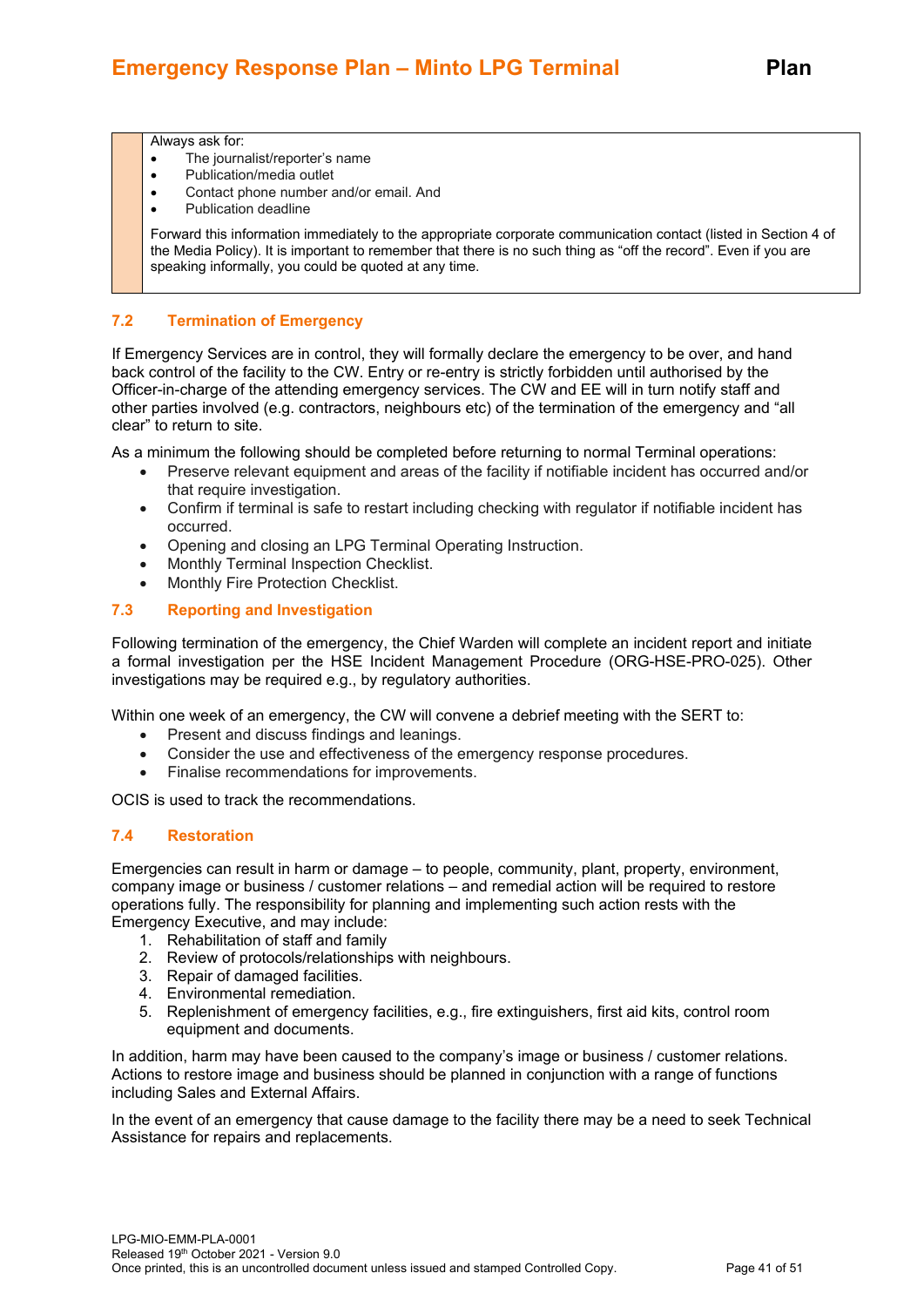#### **7.5 Scenario Specific Emergency Response Procedures**

#### 7.5.1 Fire and Explosion

Staff should only attempt to fight small fires such as tyre fires on vehicles, paper fires in bins, small grass fires etc that can safely be put out by fire extinguishers or ¾" fire hose reel. (Note: Larger diameter hoses require special training and should only be used by Emergency Service.) All other firefighting should be left to the Emergency Services.

No attempt should be made to fight or extinguish LPG fires for which the ESD system provides the primary response.

#### IN THE DANGER AREA

#### **Table 27: Required action/s in the Danger Area in the event of fire and explosion**

| $\overline{1}$ | <b>First Responder</b>                  | Notify Leading Hand/Terminal Manager of incident.                                                                                                             |
|----------------|-----------------------------------------|---------------------------------------------------------------------------------------------------------------------------------------------------------------|
| $\overline{2}$ | First responder                         | Move persons in danger to Emergency Assembly Area.                                                                                                            |
| 3              | <b>First Responder</b>                  | If a small tyre, paper in a bin or grass fire attempt to extinguish with a fire extinguisher<br>otherwise, activate the Emergency Shut Down (ESD) system.     |
| $\overline{4}$ | <b>Leading Hand</b>                     | Assess the overall situation. Confirm ESD and isolations have worked.                                                                                         |
| 5              | <b>Leading Hand</b>                     | Advise the Chief Warden/Terminal Manager of incident.                                                                                                         |
| $6\phantom{1}$ | <b>Chief Warden</b>                     | Activate the Emergency Response Plan.                                                                                                                         |
| $\overline{7}$ | <b>Chief Warden</b>                     | Set up Emergency Control Point.                                                                                                                               |
| 8              | <b>Chief Warden</b>                     | Advise Emergency Executive of incident and request assistance as required.                                                                                    |
| 9              | <b>Communications</b><br><b>Officer</b> | Contact Emergency Services (000) to confirm the nature and location of the incident.                                                                          |
| 10             | Communications<br><b>Officer</b>        | Maintain a log of events during the emergency.                                                                                                                |
| 11             | Communications<br><b>Officer</b>        | Send communications text to nearest neighbours to advise of incident as per Table 1.                                                                          |
| 12             | <b>Area Wardens</b>                     | Execute Evacuation procedure.                                                                                                                                 |
| 13             | <b>Area Wardens</b>                     | Confirm to Chief Warden that area has been evacuated successfully.<br>Or advise Chief Warden of any issues with the evacuation.                               |
| 14             | Area Warden                             | In consultation with the Chief Warden, take actions to maintain the safety of personnel.<br>Advise truck drivers not on site to reframe from returning onsite |
| 15             | <b>Chief Warden</b>                     | Brief the Emergency Services when they arrive and hand over control to the Chief Fire<br>Officer if required.                                                 |
|                |                                         | Brief Emergency Services on site risks and hazards, details of emergency and potential<br>for escalation.                                                     |
|                |                                         | Provide explanation on site resources and facilities.                                                                                                         |
|                |                                         | Remain with emergency services commander.                                                                                                                     |
|                |                                         | If firewater systems are activated, consider potential for contaminated water run-off and<br>liaise with emergency services on any actions required.          |
| 16             | Emergency<br><b>Executive</b>           | Commence notification process to LPG management, Regulators and manage<br>enquiries from public, neighbours, community, relatives, etc.                       |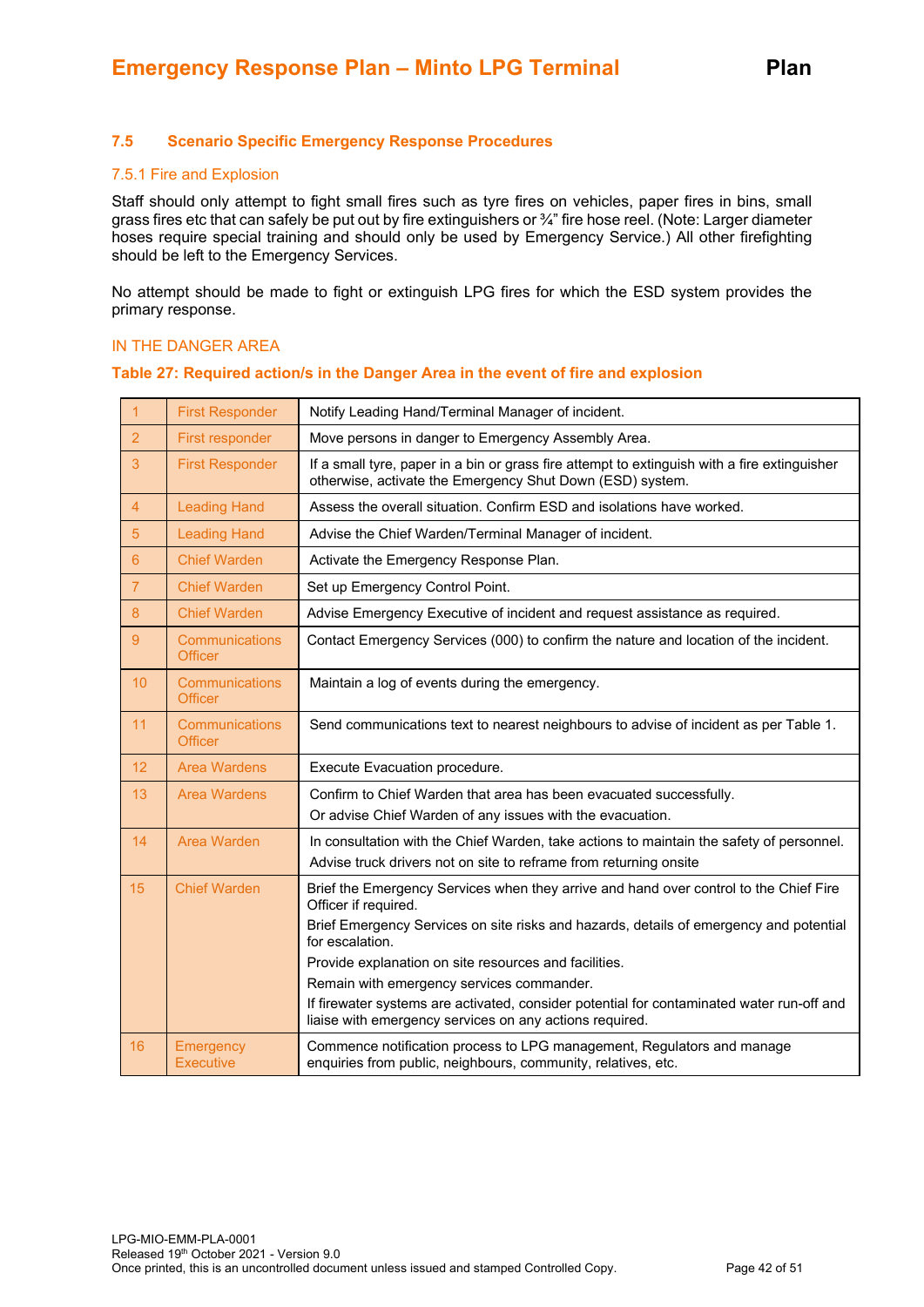#### STAFF LOCATED IN A NON-DANGER AREA

#### **On hearing the alarm**

- Evacuate and assemble at the Emergency Assembly Area (if safe to do so)
- Area wardens will complete a check through their assigned area to ensure all personnel have evacuated
- Area Wardens to advise chief warden of any issues with evacuation of personnel or confirm assigned area is clear
- Upon direction from Chief Warden, Area Wardens will implement evacuation from the site to designated secondary Emergency Assembly area
- The all clear to return to work will only be given following confirmation from Emergency Services

#### 7.5.2 Loss of Containment of LPG

#### In Terminal LPG Release

The ESD systems provide the main control mechanism for all LPG releases. In general, it should not be necessary to attempt to disperse an LPG cloud. However, if there is a prolonged cloud or it is threatening a vulnerable location then water curtains/sprays can be used to assist dispersion or limit spread of cloud, if safe to do so and only if carried out by personnel trained in firefighting. This may be determined in consultation with the fire services.

|  |  | Table 28: Required actions in the Danger Area in the event of a major LPG escape |
|--|--|----------------------------------------------------------------------------------|
|--|--|----------------------------------------------------------------------------------|

| 1              | <b>First Responder</b>                  | Notify Leading Hand/Terminal Manager.                                                                                                                     |
|----------------|-----------------------------------------|-----------------------------------------------------------------------------------------------------------------------------------------------------------|
| $\overline{2}$ | <b>First Responder</b>                  | Move persons in danger to safety.                                                                                                                         |
| $\overline{3}$ | <b>First Responder</b>                  | If safe to do so, close valves to control the LPG release otherwise,<br>Activate Emergency Shut Down (ESD) system.                                        |
| $\overline{4}$ | <b>Leading Hand</b>                     | Assess the overall situation. Confirm ESD and isolations have worked.                                                                                     |
| 5              | <b>Leading Hand</b>                     | Advise Terminal Manager/Chief Warden of the incident.                                                                                                     |
| 6              | <b>Chief Warden</b>                     | Activate the Emergency Response Plan if appropriate.                                                                                                      |
| $\overline{7}$ | <b>Chief Warden</b>                     | Set up Emergency Control Point.                                                                                                                           |
| 8              | <b>Chief Warden</b>                     | Advise Emergency Executive of incident and request assistance as required                                                                                 |
| 9              | <b>Communications</b><br><b>Officer</b> | Communicate the nature and location of the incident to Emergency Services (000).                                                                          |
| 10             | <b>Communications</b><br><b>Officer</b> | Maintain log of incident.                                                                                                                                 |
| 11             | <b>Communications</b><br><b>Officer</b> | Send communications text to nearest neighbours to advise of incident as per Table 1.                                                                      |
| 12             | <b>Area Warden</b>                      | Execute Evacuation procedure.                                                                                                                             |
| 13             | <b>Area Warden</b>                      | Confirm to Chief Warden that area has been evacuated successfully or advise Chief<br>Warden of any issues with the evacuation.                            |
| 14             | <b>Area Warden</b>                      | In consultation with Chief Warden, take actions to maintain the safety of personnel.<br>Advise truck drivers not on site to reframe from returning onsite |
| 15             | <b>Chief Warden</b>                     | Brief the Emergency Services when they arrive and hand over control to the Chief Fire<br>Officer.                                                         |
|                |                                         | Brief Emergency Services on site risks and hazards, details of emergency and potential for<br>escalation.                                                 |
|                |                                         | Provide explanation on site resources and facilities.                                                                                                     |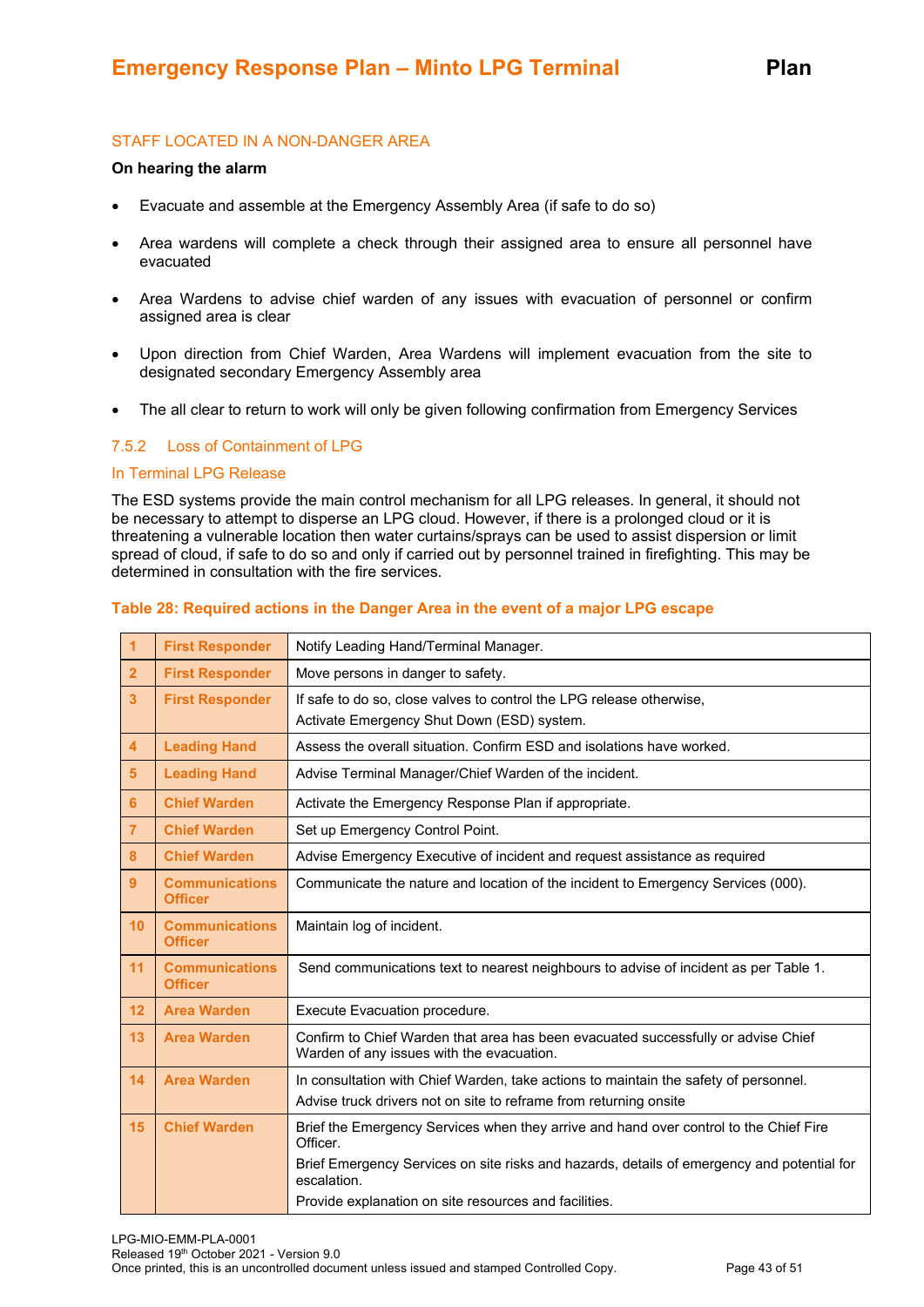|    |                                      | Remain with emergency services commander.<br>If firewater systems are activated, consider potential for contaminated water run-off and<br>liaise with emergency services on any actions required. |
|----|--------------------------------------|---------------------------------------------------------------------------------------------------------------------------------------------------------------------------------------------------|
| 16 | <b>Emergency</b><br><b>Executive</b> | Commence notification process to LPG management, Regulators and manage enquiries<br>from public, neighbours, community, relatives, etc                                                            |

#### 7.5.3 Procedures in event of failure of fire or ESD systems during Fire or Leak Emergency

#### ESD system during Fire or Leak Emergency

During an emergency/incident on site, if the fire protection or shutdown is inoperable, the following emergency measures will be undertaken/in place.

#### **Table 29: Required action/s in the event of Fire or ESD system failure during Fire or Leak Emergency**

| <b>Scenario</b>                                          | <b>Action</b>                                                                                                                                                                                                 |
|----------------------------------------------------------|---------------------------------------------------------------------------------------------------------------------------------------------------------------------------------------------------------------|
| <b>Power Failure to ESD</b>                              | ESD & Deluge system solenoids are supplied with power from the Fire Panel. The<br>Fire Panel has battery back-up in the event of site power failure.<br>Terminal Operations are suspended with loss of power. |
| Deluge failure                                           | As above                                                                                                                                                                                                      |
| <b>Mains Water Failure/Supply</b><br><b>Interruption</b> | Terminal must be shut down.                                                                                                                                                                                   |

#### 7.5.4 Chemical, Oil or Fuel Spill

#### Oil (e.g. Automotive Distillate, tanker diesel, hydraulic oil etc) Spillage

Personnel operating the filling of the fire pump fuel storage must understand the importance if immediately containing a distillate spill to reduce the fire threat and prevent contamination of the storm water system

#### **Table 30: Required actions on the event of automotive distillate spillage**

| $\blacktriangleleft$    | <b>First Responder</b>                         | Clear the immediate area of personnel and prevent access of vehicles.                                                                                                                                                                                                                                                                                                                                                                                                                                                                                            |  |
|-------------------------|------------------------------------------------|------------------------------------------------------------------------------------------------------------------------------------------------------------------------------------------------------------------------------------------------------------------------------------------------------------------------------------------------------------------------------------------------------------------------------------------------------------------------------------------------------------------------------------------------------------------|--|
| $\overline{2}$          | <b>First Responder</b>                         | Advise Leading Hand or Terminal Manager of incident.                                                                                                                                                                                                                                                                                                                                                                                                                                                                                                             |  |
| $\overline{3}$          | <b>Leading Hand/Terminal</b><br><b>Manager</b> | Activate Emergency Response Team to attend the location to assist with control<br>and clean-up of the spill.                                                                                                                                                                                                                                                                                                                                                                                                                                                     |  |
| $\overline{\mathbf{4}}$ | <b>Personnel affected by</b><br>the spill      | If product spilt on clothing or skin:<br>Remove contaminated clothing and boots<br>$\bullet$<br>Use emergency shower to wash affected areas with water for 15 minutes<br>٠<br>Seek medical assistance                                                                                                                                                                                                                                                                                                                                                            |  |
| $5\phantom{1}$          | <b>Leading Hand/Terminal</b><br><b>Manager</b> | Stop adjacent operations such as cylinder filling, tanker loading, cylinder truck<br>loading.                                                                                                                                                                                                                                                                                                                                                                                                                                                                    |  |
| $6\phantom{1}6$         | <b>Responders</b>                              | Turn off ignition sources, such as running vehicle engines, pumps, etc.                                                                                                                                                                                                                                                                                                                                                                                                                                                                                          |  |
| $\overline{7}$          | <b>Responders</b>                              | Control the flow of fluid (turn valves off, lay holed drums on their side with hole up).                                                                                                                                                                                                                                                                                                                                                                                                                                                                         |  |
| 8                       | <b>Responder</b>                               | Use booms/socks to contain or divert the spill<br>Place them in front of the spilt fluid to prevent it from spreading.<br>Place booms/socks in front of, or around drains to prevent run off into storm<br>$\bullet$<br>water system and eventually into rivers and lakes.<br>Divert the spill away from drains, stock or equipment to an area where the spill<br>$\bullet$<br>can be cleaned up.<br>Overlap ends for increased length.<br>$\bullet$<br>Surround leaking drums, containers, tanker or truck to prevent the spill from<br>$\bullet$<br>spreading. |  |
| 9                       | <b>Responders</b>                              | Use pads/Sokol to absorb and clean up the spill                                                                                                                                                                                                                                                                                                                                                                                                                                                                                                                  |  |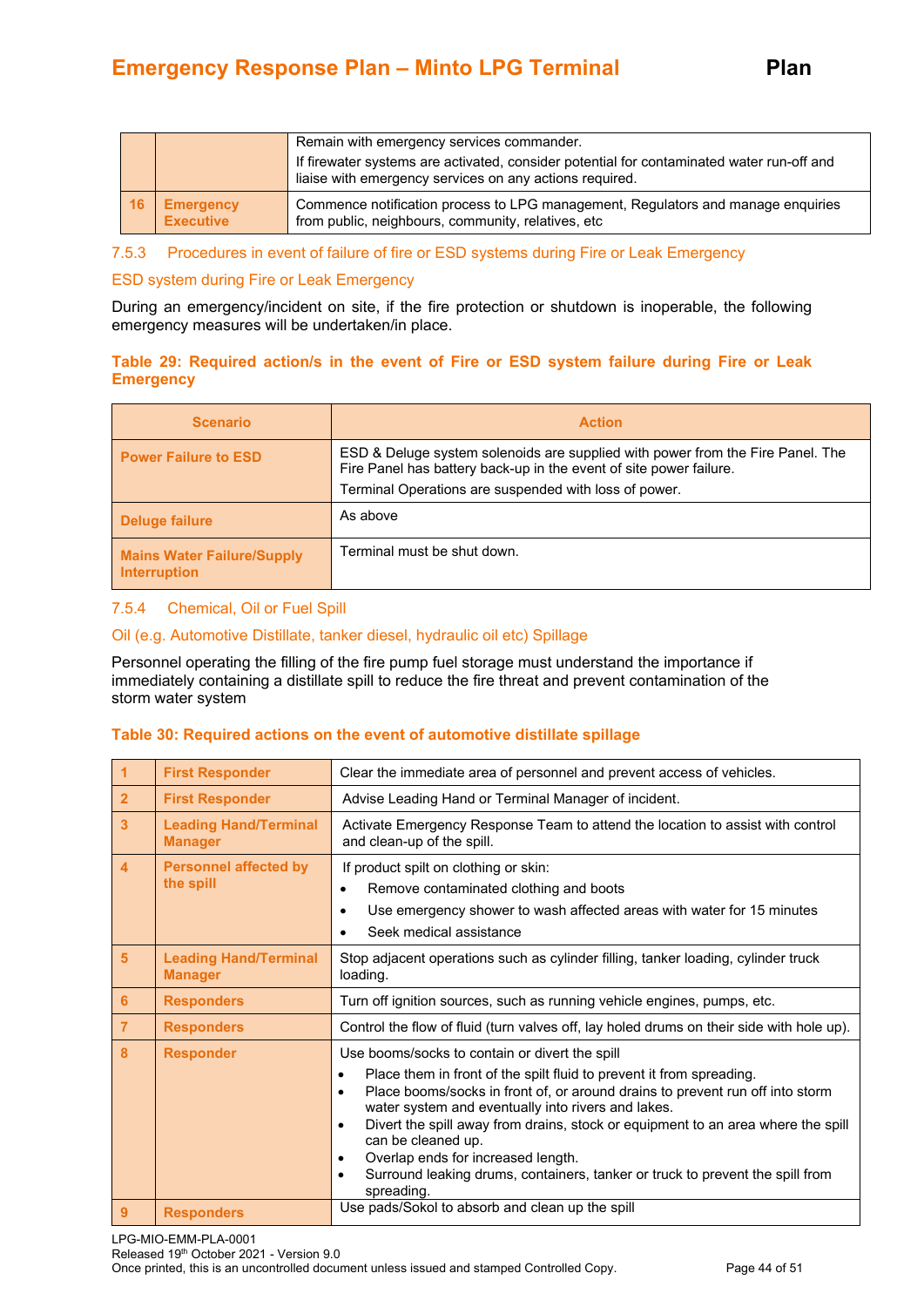|    |                                                | Use pads to wipe down clothing, hands, floor, containers, drums etc.<br>contaminated by the spill.<br>Place pads behind the booms to absorb any seepage from under the booms<br>and under leaking pipes or valves.                                                                                                                 |
|----|------------------------------------------------|------------------------------------------------------------------------------------------------------------------------------------------------------------------------------------------------------------------------------------------------------------------------------------------------------------------------------------|
| 10 | <b>Responders</b>                              | Clean up and report.<br>Having absorbed the majority of the spill, the remaining oil/fluid should be<br>cleaned off the surface.<br>It is generally easier to collect the bulk of the spill than it is to complete the<br>final clean-up.<br>Used absorbents no longer required should be placed in the disposal bags<br>provided. |
| 11 | <b>Terminal</b><br><b>Manager/Leading Hand</b> | If spilled diesel reaches drains or migrates off site, contact Emergency Services<br>(000) to attend site.                                                                                                                                                                                                                         |
| 12 | <b>Terminal Manager</b>                        | Arrange clean-up operations as soon as possible to minimise fire threat. Dispose<br>of distillate-soaked blankets/booms or sand according to Local Council guidelines.                                                                                                                                                             |

#### 7.5.5 Vehicle Accident Onsite

#### **Table 31: Required action/s for a vehicle accident onsite**

| #                       |                                             | <b>Item/Step</b>                                                                                                                                                                                                                                                                                                                                                                                                                                                                                                         |  |
|-------------------------|---------------------------------------------|--------------------------------------------------------------------------------------------------------------------------------------------------------------------------------------------------------------------------------------------------------------------------------------------------------------------------------------------------------------------------------------------------------------------------------------------------------------------------------------------------------------------------|--|
|                         | <b>First Responder</b>                      | Escalate incident to leading hand or Terminal Manager.                                                                                                                                                                                                                                                                                                                                                                                                                                                                   |  |
| $\overline{2}$          | <b>Chief Warden / First</b><br><b>Aider</b> | If safe to do so, check on the health and welfare of all personnel involved with the<br>accident<br>Seek medical assistance – first aid or ambulance – if required.                                                                                                                                                                                                                                                                                                                                                      |  |
| $\overline{\mathbf{3}}$ | <b>Chief Warden / First</b><br><b>Aider</b> | Remove personnel from affected area if safe to do so or await arrival of ambulance.                                                                                                                                                                                                                                                                                                                                                                                                                                      |  |
| $\boldsymbol{\Lambda}$  | <b>Chief Warden</b>                         | Assess damage to vehicle or other assets then activate recovery plan<br>Product spill – refer to LPG loss of containment procedures<br>a)<br>Contact supervisor of any third parties involved in the incident e.g., contract<br>b)<br>hauler<br>Arranging to offload cargo, if appropriate and safe to do so. E.g., via alternative<br>C)<br>tanker and emergency trailer, or terminal transfer facilities<br>Contain/clean up fuel spilled, see fuel spill procedure<br>d)<br>Arrange vehicle recovery and repair<br>e) |  |
| 5                       | <b>Chief Warden</b>                         | Liaise with police or emergency services upon arrival.                                                                                                                                                                                                                                                                                                                                                                                                                                                                   |  |
| 6                       | <b>Emergency</b><br><b>Executive</b>        | Media enquiries must be escalated to the Origin Emergency Executive.                                                                                                                                                                                                                                                                                                                                                                                                                                                     |  |

#### 7.5.6 Medical Emergency

#### **Table 32: Required action/s during a medical emergency**

|                | <b>Person</b><br>discovering  | Notify wardens / summon assistance.<br>The aim is to ensure treatment as quickly as possible, by appropriately qualified persons. First<br>Aid qualified personnel and/or the Ambulance Service should be summoned immediately<br>either through a direct "000" call or via the Communications Officer, or radio/direct request to<br>First Aider. |  |
|----------------|-------------------------------|----------------------------------------------------------------------------------------------------------------------------------------------------------------------------------------------------------------------------------------------------------------------------------------------------------------------------------------------------|--|
| $\overline{2}$ |                               | If trained and qualified in first aid techniques (e.g., CPR) initiate action.                                                                                                                                                                                                                                                                      |  |
| 3              |                               | If not trained, stay with victim until medical assistance arrives.                                                                                                                                                                                                                                                                                 |  |
| $\overline{4}$ | <b>Chief</b><br><b>Warden</b> | Ensure qualified assistance is on its way and, if applicable, meet and direct the ambulance<br>when it arrives.<br>Information that may be required by the ambulance or other emergency service includes:                                                                                                                                          |  |
|                |                               | 1. Your location:<br>Building name, floor number, street number, street name, suburb,<br>nearest cross street & access point to the building.                                                                                                                                                                                                      |  |
|                |                               | 2. Your contact<br>Your extension number, and / or your mobile number.<br>٠<br>details                                                                                                                                                                                                                                                             |  |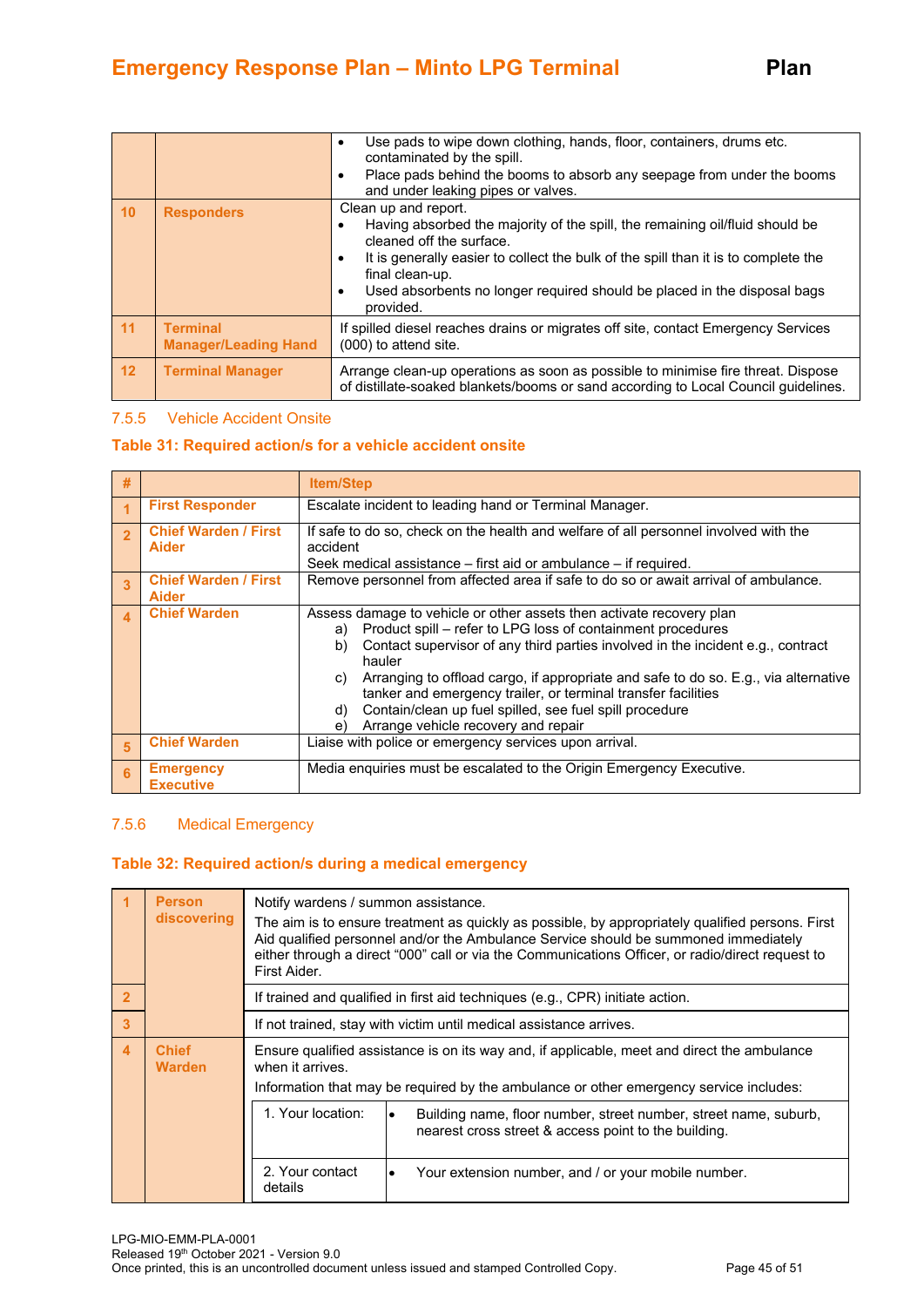|  |  | 3. What is the<br>medical problem? | Description of complaint (e.g. shortness of breath, sweating, tingling<br>in arm), age of casualty, is casualty conscious? Is casualty<br>breathing? |
|--|--|------------------------------------|------------------------------------------------------------------------------------------------------------------------------------------------------|
|--|--|------------------------------------|------------------------------------------------------------------------------------------------------------------------------------------------------|

#### 7.5.7 Third Party Emergency

The terminal and staff may be affected by incidents occurring at neighbouring sites e.g. where there is a risk of fire spreading to the terminal, or smoke or toxic fumes blowing across the terminal, offsite vehicle incident, etc. While the prime responsibility for responding to the incident will rest with the third party, the terminal's SERT may be required to take action to:

- Protect the terminal and staff.
- Evacuate the terminal.
- Provide assistance to the neighbouring facility.

Should the terminal be in danger from a neighbouring site during or out of hours, the Emergency Services and/or neighbour site may contact the terminal emergency organisation.

#### **Table 33: Required action/s in the event of a third-party emergency**

| 1                       | <b>First Responder</b>                         | Notify Leading Hand/Terminal Manager of incident.                                                                                                                                                                                                                                                                                                                                 |
|-------------------------|------------------------------------------------|-----------------------------------------------------------------------------------------------------------------------------------------------------------------------------------------------------------------------------------------------------------------------------------------------------------------------------------------------------------------------------------|
| $\overline{2}$          | <b>Leading Hand/Terminal</b><br><b>Manager</b> | Assess the risk and obtain details from the owner of the affected site.                                                                                                                                                                                                                                                                                                           |
| 3 <sup>2</sup>          | <b>Chief Warden</b>                            | If necessary, cease terminal operations, shutdown and close the terminal and<br>activate the emergency response procedures.                                                                                                                                                                                                                                                       |
| $\overline{\mathbf{4}}$ | <b>Chief Warden</b>                            | Notify site personnel by radio, by the site fire alarm or in person of the incident.                                                                                                                                                                                                                                                                                              |
| 5 <sup>5</sup>          | <b>Chief Warden</b>                            | Instruct personnel to move to the appropriate Emergency Assembly Area.                                                                                                                                                                                                                                                                                                            |
| 6                       | <b>Chief Warden</b>                            | Designate location of Emergency Control Point                                                                                                                                                                                                                                                                                                                                     |
| $\overline{7}$          | <b>Chief Warden</b>                            | Advise Emergency Executive of the incident and any assistance required.                                                                                                                                                                                                                                                                                                           |
| 8                       | <b>Area Warden</b>                             | Execute Evacuation procedure.                                                                                                                                                                                                                                                                                                                                                     |
| 9                       | <b>Area Warden</b>                             | Confirm to Chief Warden that area has been evacuated successfully or advise Chief<br>Warden of any issues with the evacuation.                                                                                                                                                                                                                                                    |
| 10                      | <b>Area Warden</b>                             | In consultation with Chief Warden, take actions to maintain the safety of personnel.                                                                                                                                                                                                                                                                                              |
| 11                      | <b>Communications</b><br><b>Officer</b>        | If instructed by the Chief Warden, set up Emergency Control Point and commence<br>log of events.                                                                                                                                                                                                                                                                                  |
| 12                      | <b>Chief Warden</b>                            | Ensure all persons are safe and accounted for, and moved indoors (if applicable):<br>If smoke or fumes are present, close doors and windows and turn off air<br>conditioning.<br>Be prepared to evacuate to an upwind assembly area away from the source of<br>$\bullet$<br>the third party incident if instructed by Emergency Services or based on Chief<br>Warden's judgement. |
| 13                      | <b>Emergency Executive</b>                     | Commence notification process to LPG management, Regulators and manage<br>enquiries from public, neighbours, community, relatives, etc.                                                                                                                                                                                                                                           |
| 14                      | <b>Chief Warden</b>                            | After termination of the emergency, re-assume control and initiate recovery<br>processes. Check the integrity of the plant and buildings.<br>NB: Safety and Engineering are required to give approval before any restart of<br>Operations if there have been damages.                                                                                                             |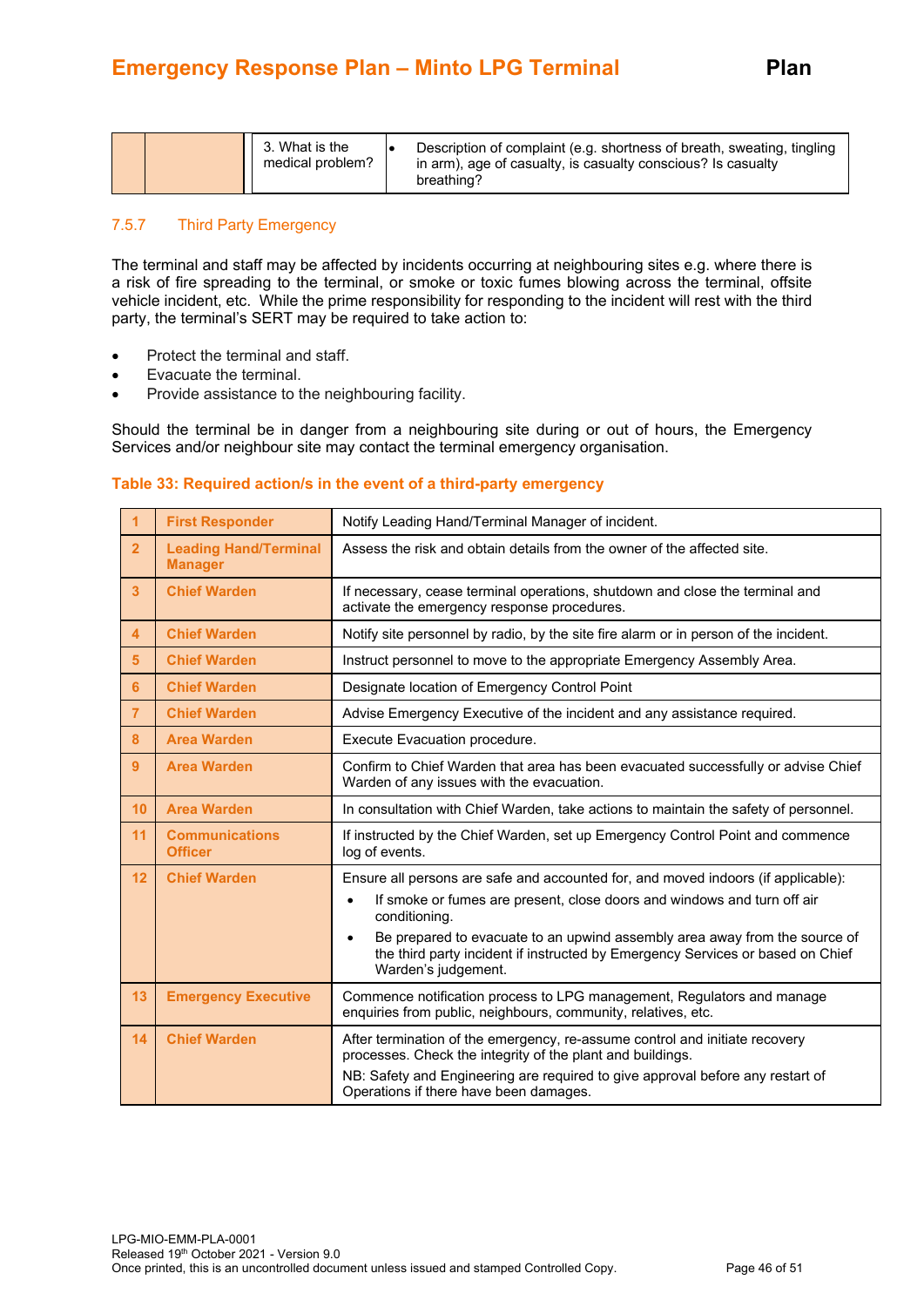## 7.5.8 Security Threats

#### Bomb Threats

#### **1. Telephone Threat - (Person receiving)**

- **DO NOT INTERRUPT - OR HANG UP**
- Record all information on nearest paper
- Let caller finish message, do not interrupt
- If asked for a response, keep your answer to one or two words
- Try to attract the attention of persons near you
- Be sympathetic (do not abuse caller)
- Claim you cannot hear the caller
- Ask for repeats of conversation
- If given the opportunity tell caller there would not be time to evacuate all persons and stress to caller if an explosion occurs, innocent persons would be hurt or killed
- Refer to the attached checklist for key questions to ask.

#### **2. Immediately the Caller Hangs Up**

- Do not hang up or do not touch phone again until authorised
- Report threat to Area Warden/Chief Warden, who will notify the Police
- Complete the Bomb Threat Checklist and remain with Area Warden/Chief Warden for interview by Emergency Executive and Police
- Do not discuss details of threat with media or any other person not authorised to receive such details
- Await further instructions

#### Mail Threat – Person Handling

- Take careful note of the time and method of receipt
- Retain item but limit handling to a minimum and handle by edges only
- Notify Area Warden/Chief Warden and give details
- Complete Bomb Threat Checklist and remain with Area Warden/Chief Warden for interview by Emergency Executive and Police
- Do not discuss details of threat with media or any other persons not authorised to receive such details
- Await further instructions.

#### **Suspect Letter and Parcel Recognition Points**

| <b>Physical signs:</b>                       | Addressing                                         |  |
|----------------------------------------------|----------------------------------------------------|--|
| Unusual odour                                | Foreign mail, air mail or special delivery         |  |
| Oily stains or discolouration                | Restrictive marking such as confidential, personal |  |
| Excessive weight<br>$\bullet$                | Excessive postage                                  |  |
| Rigid envelope<br>٠                          | Handwritten or poorly typed address                |  |
| Lopsided or uneven envelope<br>$\bullet$     | Incorrect titles                                   |  |
| Protruding wires/tin foil<br>$\bullet$       | Titles but not names                               |  |
| Excessive securing material e.g. tape/string | Misspelling of common words<br>٠                   |  |
| <b>Visual Distractions</b>                   |                                                    |  |
| No return address<br>٠                       |                                                    |  |

#### Personal Threat

- Evaluate the person making the threat
- Has the person a complaint against your organisation?
- Under the influence of alcohol or drugs?
- Was the threat made in a facetious or joking manner?
- Take note of the appearance and other characteristics of the person(s) making the threat
- When the person has departed, report threat to Area Warden/Chief Warden then complete the Bomb Threat Checklist
- Remain with Area Warden/Chief Warden for interview by Emergency Executive and Police
- Do not discuss details of threat with media or any other person not authorised to receive such details
- Await further instructions.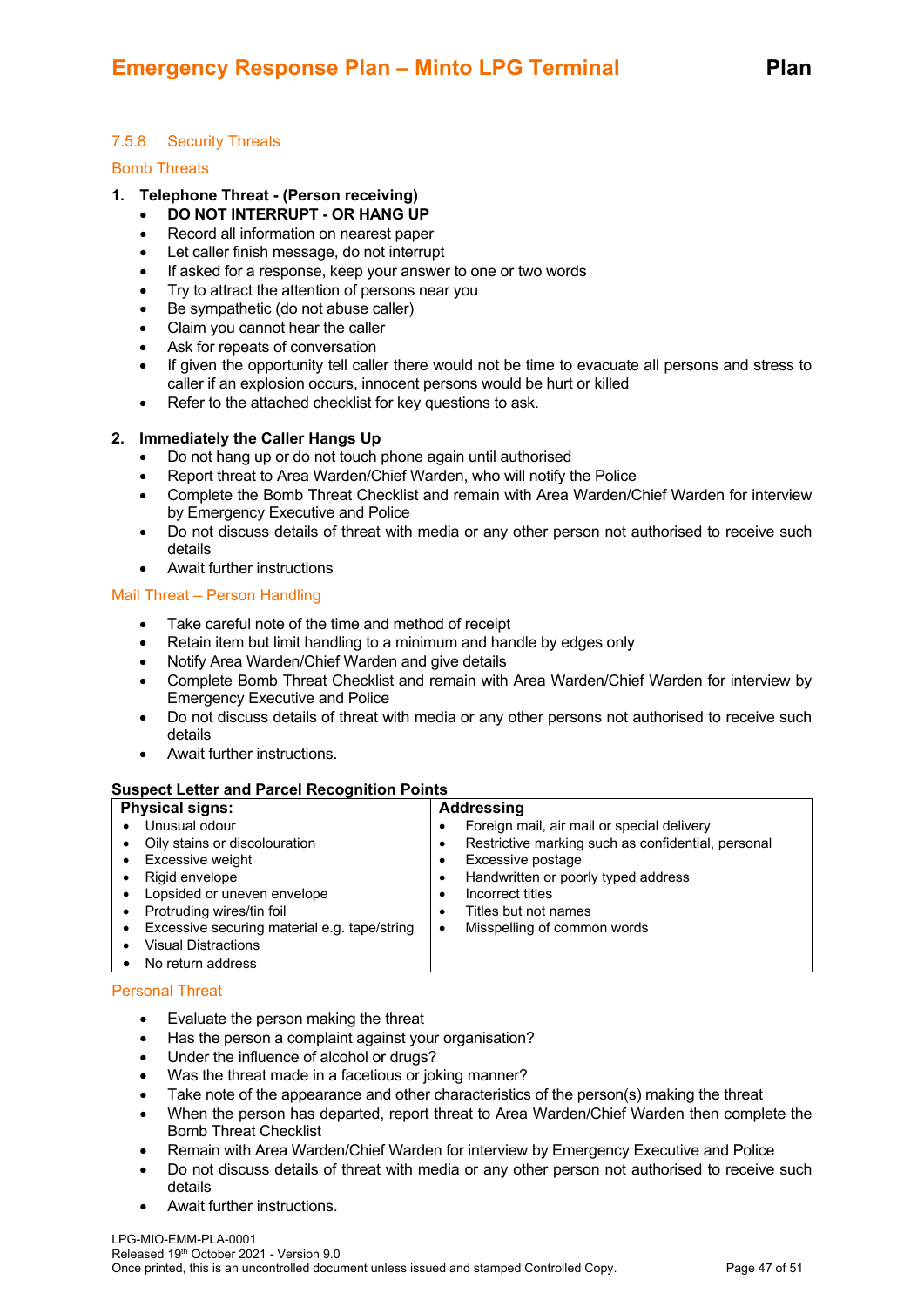#### Analysis of Threats

#### **Table 34: Required actions on the analysis of threats**

| <b>Emergency Executive</b> | Analyse / assess the threat and interview the recipient of the threat, in conjunction with the<br>police.                                                                                                          |
|----------------------------|--------------------------------------------------------------------------------------------------------------------------------------------------------------------------------------------------------------------|
| <b>Chief Warden</b>        | Shut down terminal operations and if necessary, commence evacuation - which must be<br>completed at least 30 minutes before the detonation time stated in the threat.                                              |
| <b>Area Warden</b>         | Position "No Entry" signs and keep all persons away from site until the all clear is given.                                                                                                                        |
| <b>Area Warden</b>         | Search for suspect items, firstly in external areas and from the ground upwards. Report<br>findings to the Chief Warden.                                                                                           |
| <b>Area Warden</b>         | If a suspect item is found:<br>do not touch, move, or disturb it<br>move all persons to safety<br>if safe to do so, open doors and windows, turn off equipment, air conditioning etc, but<br>٠<br>leave lights on. |
| <b>Area Warden</b>         | Remove flammable materials if safe to do so, and open doors and windows.                                                                                                                                           |
| <b>Area Warden</b>         | Ensure completion of the bomb-threat checklist and availability of the recipient for interview.                                                                                                                    |
| <b>Emergency Executive</b> | Notify GM Ops and be prepared to handle enquiries as per police advice.                                                                                                                                            |

NB: Use line telephone only – switch off and do not use radios, cellular or mobile phones, pagers or other radio transmitting devices.

#### **Table 35: Bomb Threat Checklist**

#### **Questions to Ask:**

- 1. When is the bomb going to go off?
- 2. Where did you put the bomb?
- 3. When did you put it there?
- 4. What does the bomb look like?
- 5. What kind of bomb is it?
- 6. What will make the bomb explode?
- 7. Did you place the bomb?
- 8. Why did you place the bomb?
- 9. What is your name?
- 10. Where are you?

#### **Exact wording of threat:**

#### **Record details of:**

**Callers voice (Accent, Impediment, Voice, Speech and Manner)**

#### **Background Noise:**

**(Street, Aircraft, Voices, Music, Machinery, House, Local Call, Long Distance, STD)**

#### **Threat Language:**

**(Well spoken, Incoherent, Irrational, Taped, Message Read, Abusive)**

# **Other:**

**(Sex, Age)**

# **Date, Time and Duration of Call:**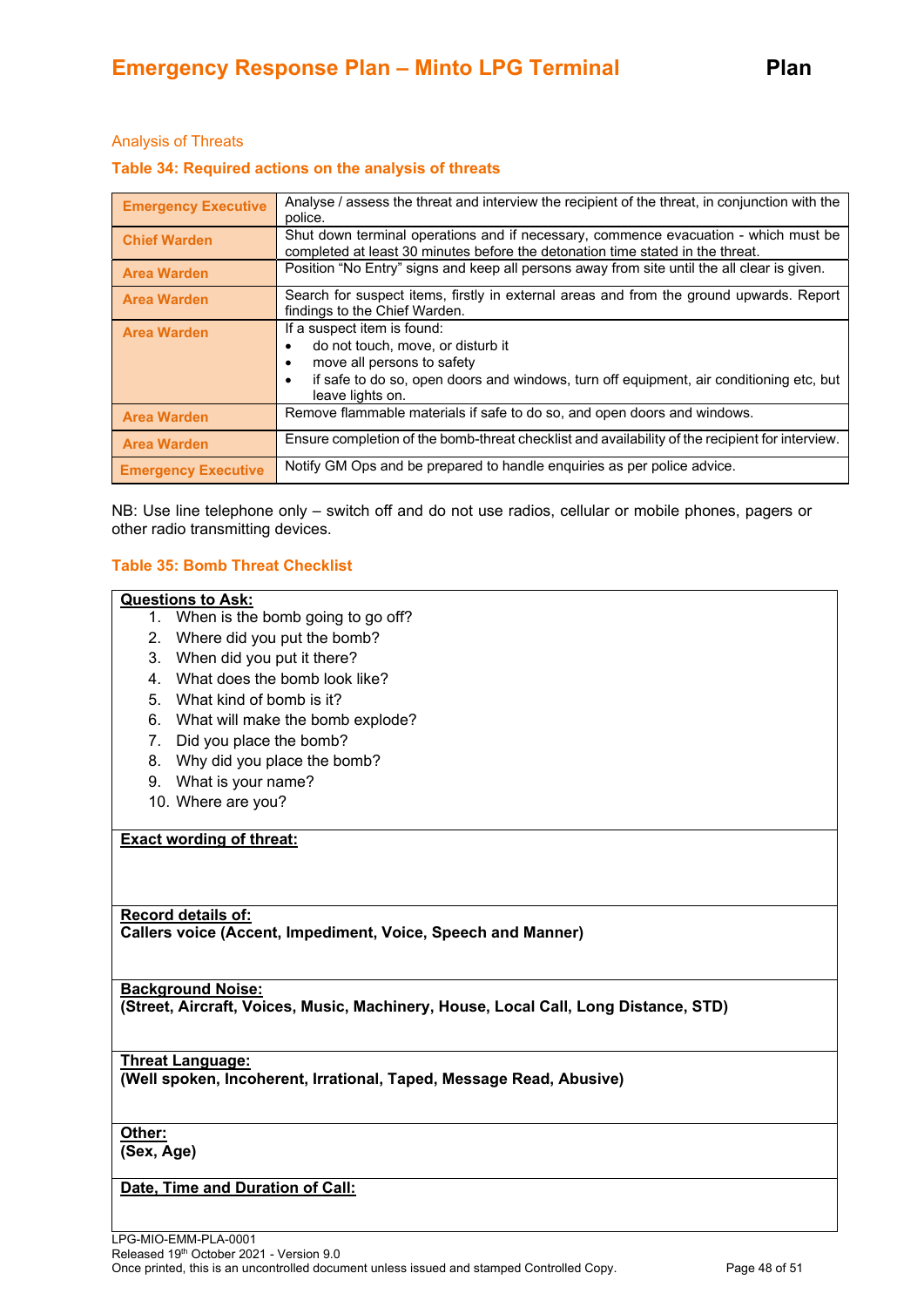#### Armed Intrusion / Hold up/ Shelter in Place

#### General awareness

- Notify any suspicious person(s) to your Area Warden.
- Keep cash/vital records/information and valuables secured and to a minimum workable level.
- Do not discuss activities, vital records, amounts of cash or security procedures in public.

#### **Table 36: Armed Intruder / Active Shooter**

| <b>First</b>        | 1. Raise the alarm and get to safety (locked down).                                                     |  |
|---------------------|---------------------------------------------------------------------------------------------------------|--|
| <b>Responder</b>    | 2. If safe to do so evacuate the building or area.                                                      |  |
|                     | 3. If unable to escape, secure your immediate environment and other vulnerable areas.                   |  |
|                     | 4. Lock and blockade the door with heavy furniture. Shelter in place.                                   |  |
|                     | 5. Move away from doorways, cover all windows, turn off lights and remain quiet.                        |  |
|                     | Do not confront any armed intruder.<br>6.                                                               |  |
|                     | 7. Do not attempt to engage, in any way (verbally or physically), with offenders / suspects.            |  |
|                     | 8. If confronted, comply with all directions and attempt to keep offenders calm. Try to remain or       |  |
|                     | appear to be calm. Do not make any sudden movement or take any action to excite intruder(s).            |  |
|                     | Be courteous, converse with and answer questions asked by the intruder(s). Obey all instructions        |  |
|                     | given by the intruder(s). Hand over valuables - cash - drugs on request. Pay attention to their         |  |
|                     | description – height, weight, ethnicity, accent, hair, eyes, build, clothes, weapons and equipment,     |  |
|                     | distinguishing features and / or tattoos. Write this information down and pass it on to the Chief       |  |
|                     | Warden ASAP.                                                                                            |  |
|                     | 9. Be prepared to incapacitate the shooter if you are located (only taken as a last resort).            |  |
| <b>Chief Warden</b> | Instantly activate Lockdown Alarm and call 000.                                                         |  |
|                     | 2. Assess the suitability / safety of normal evacuation routes / muster points and change if necessary. |  |
|                     | 3. Ensure all personnel are accounted for, in a safe location and are kept informed of the situation.   |  |
|                     | 4. Chief Warden needs to obtain all information possible that will assist police bring the situation to |  |
|                     | an end, including maps, hazards present & a safe point of entry etc.                                    |  |
|                     | 5. Notify GEMT Leader and provide regular updates.                                                      |  |
|                     | 6. Advise all personnel when "All Clear".                                                               |  |
|                     | 7. Arrange site visitations by the EAP Provider to conduct critical incident debrief.                   |  |
|                     | 8. Review Site Security and Procedures                                                                  |  |

#### Public Disorder

Although riot or siege situations may be unlikely, the terminal could be faced with similar situations in the event of a major demonstration, in such circumstances the police must be called to control the situation and advise on communications with the demonstrators. Maintaining security of the terminal is of paramount importance, but access may be limited or blocked.

| <b>First Responder</b>                                 | Notify Area Warden when incident spotted.                                                       |
|--------------------------------------------------------|-------------------------------------------------------------------------------------------------|
| All staff                                              | Remain in the area in which you are located: Do not confront or speak with the<br>demonstrator. |
| <b>Chief Warden /</b><br><b>Communications Officer</b> | Assess the situation and notify police.                                                         |
| <b>Chief Warden</b>                                    | Liaise with police when they arrive.                                                            |
| <b>Emergency Executive</b>                             | Notify the Group Manager Ops and prepare to handle media enquiries.                             |

#### **Table 37: Public Disorder**

#### Terrorist Threats

Where there may be a possibility of terrorist action Origin can be instructed by the Police and National Security to heighten staff security. A High-Level threat may require staff to limit work to within the Terminal and consider ceasing product movement. An Extreme Level threat may require staff to close the terminal.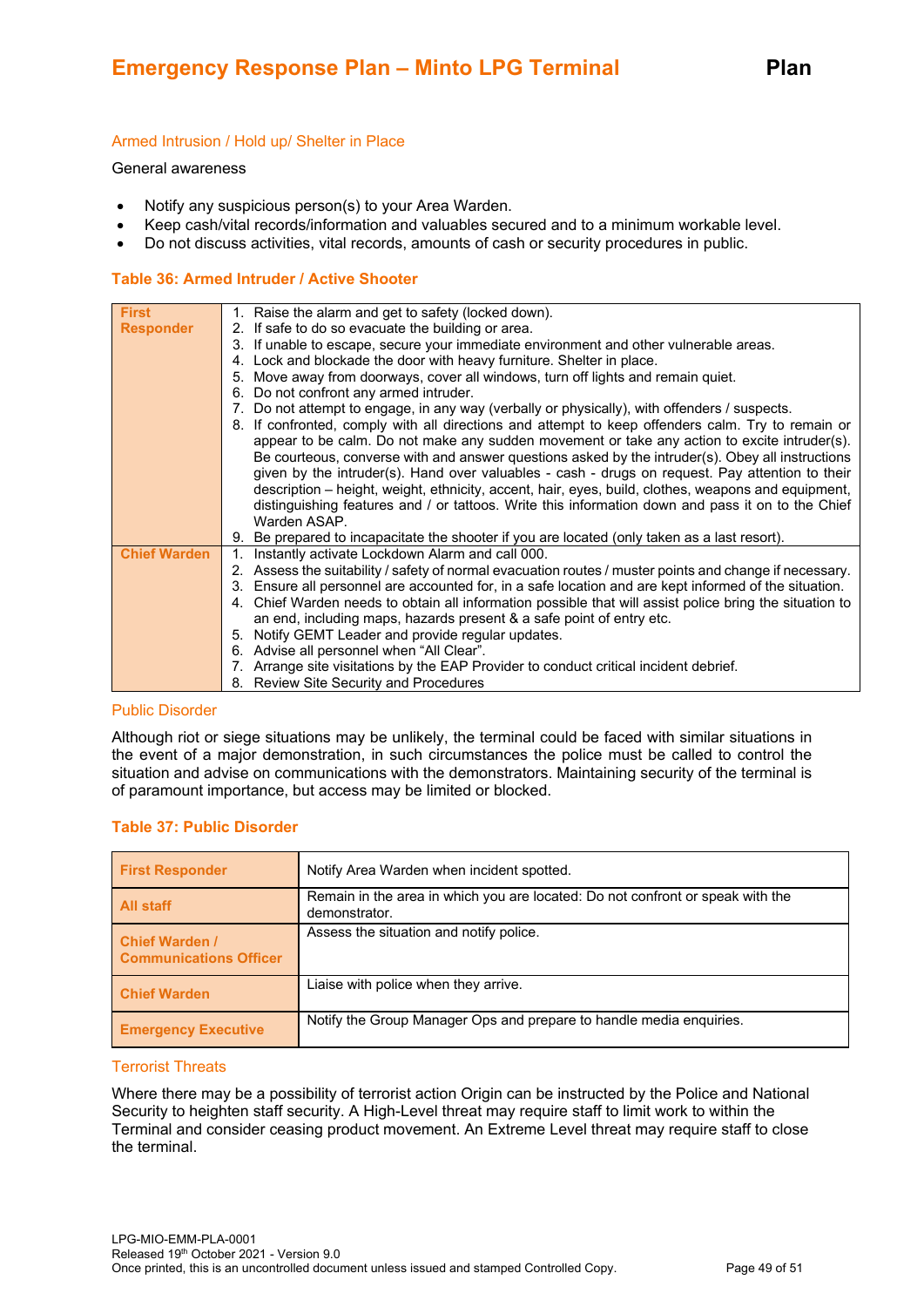#### 7.5.9 Natural Disasters

These may include incidents such as earthquake, flood, fire, cyclone or severe storm. In such circumstances control will generally be assumed by the Emergency Services, following activation of Local Government or State Counter Disaster Organisation.

#### **Earthquake**

#### **Table 38: Actions required during an earthquake**

| # | <b>Item/Step</b>                                                                                                                                                                                              |
|---|---------------------------------------------------------------------------------------------------------------------------------------------------------------------------------------------------------------|
|   | During an earthquake all persons should:                                                                                                                                                                      |
|   | Stay indoors, avoid going out of the building.                                                                                                                                                                |
|   | Keep calm.<br>٠                                                                                                                                                                                               |
|   | Keep away from windows and heavy objects.<br>$\bullet$                                                                                                                                                        |
|   | Take cover from falling debris and stay under a strong table or other support.<br>$\bullet$                                                                                                                   |
|   | Sit down and protect your head and face.<br>$\bullet$                                                                                                                                                         |
|   | If evacuation order is given, proceed to assembly area as directed by the Area Warden.<br>$\bullet$                                                                                                           |
|   | Chief Warden Responsibilities:                                                                                                                                                                                |
|   | After any earthquake immediately shutdown the plant (if this could not be done beforehand).<br>٠                                                                                                              |
|   | Check with all staff to ensure that no one has been injured, rendering any assistance as required.<br>٠                                                                                                       |
|   | Form appropriate response team and after taking necessary precautions (check with Engineering/Regional<br>$\bullet$<br>Manager, deploy portable gas detectors) inspect terminal for signs of damage or leaks. |
|   | Notify the emergency services as required.<br>$\bullet$                                                                                                                                                       |
|   | Respond to any leakage.<br>$\bullet$                                                                                                                                                                          |
|   | Check the integrity of the plant and buildings. Safety and Engineering are required to give approval before<br>$\bullet$                                                                                      |
|   | any restart of Operations.                                                                                                                                                                                    |
|   | Check computer systems to ensure that they are still functioning correctly.<br>٠                                                                                                                              |
|   | On all clear restart the plant following approval as above.                                                                                                                                                   |

#### Bush Fires

The terminal is in an area prone to bush fire and has an established Bushfire Preparation Check Plan in place. The plan is used to assess and verify the bushfire preparedness status of the Terminal and details the requirements to help safeguard our people and assets if a fire threatens. In the event of a large bush fire in the area the terminal shall follow the same procedure as indicated above for a neighbouring third party emergency.

#### **Table 39: Required action/s in the event of a bush fire emergency**

|                         | <b>First Responder</b>                         | Notify Leading Hand/Terminal Manager of incident.                                                                                                                                                                                                                     |
|-------------------------|------------------------------------------------|-----------------------------------------------------------------------------------------------------------------------------------------------------------------------------------------------------------------------------------------------------------------------|
| $\overline{2}$          | <b>Leading Hand/Terminal</b><br><b>Manager</b> | Assess the risk and obtain information and advice from emergency services.                                                                                                                                                                                            |
| $\overline{3}$          | <b>Chief Warden</b>                            | Notify site personnel by radio, by the site fire alarm or in person of the bush fire.                                                                                                                                                                                 |
| $\overline{\mathbf{4}}$ | <b>Chief Warden</b>                            | If necessary, cease terminal operations, shutdown and close the terminal and<br>activate the emergency response procedures.                                                                                                                                           |
| 5 <sup>5</sup>          | <b>Chief Warden</b>                            | Instruct personnel to move to the appropriate Emergency Assembly Area.                                                                                                                                                                                                |
| 6                       | <b>Chief Warden</b>                            | Designate location of Emergency Control Point.                                                                                                                                                                                                                        |
| $\overline{7}$          | <b>Chief Warden</b>                            | Advise Emergency Executive of the incident and any assistance required.                                                                                                                                                                                               |
| 8                       | <b>Area Warden</b>                             | Execute Evacuation procedure.                                                                                                                                                                                                                                         |
| 9 <sup>°</sup>          | <b>Area Warden</b>                             | Confirm to Chief Warden that area has been evacuated successfully or advise<br>Chief Warden of any issues with the evacuation.                                                                                                                                        |
| 10                      | <b>Chief Warden</b>                            | Personnel cannot return to site until the 'All Clear' is given by emergency services.                                                                                                                                                                                 |
| 11                      | <b>Chief Warden</b>                            | After termination of the emergency, re-assume control and initiate recovery<br>processes. Check the integrity of the plant and buildings.<br>NB: Safety and Engineering are required to give approval before any restart of<br>Operations if there have been damages. |